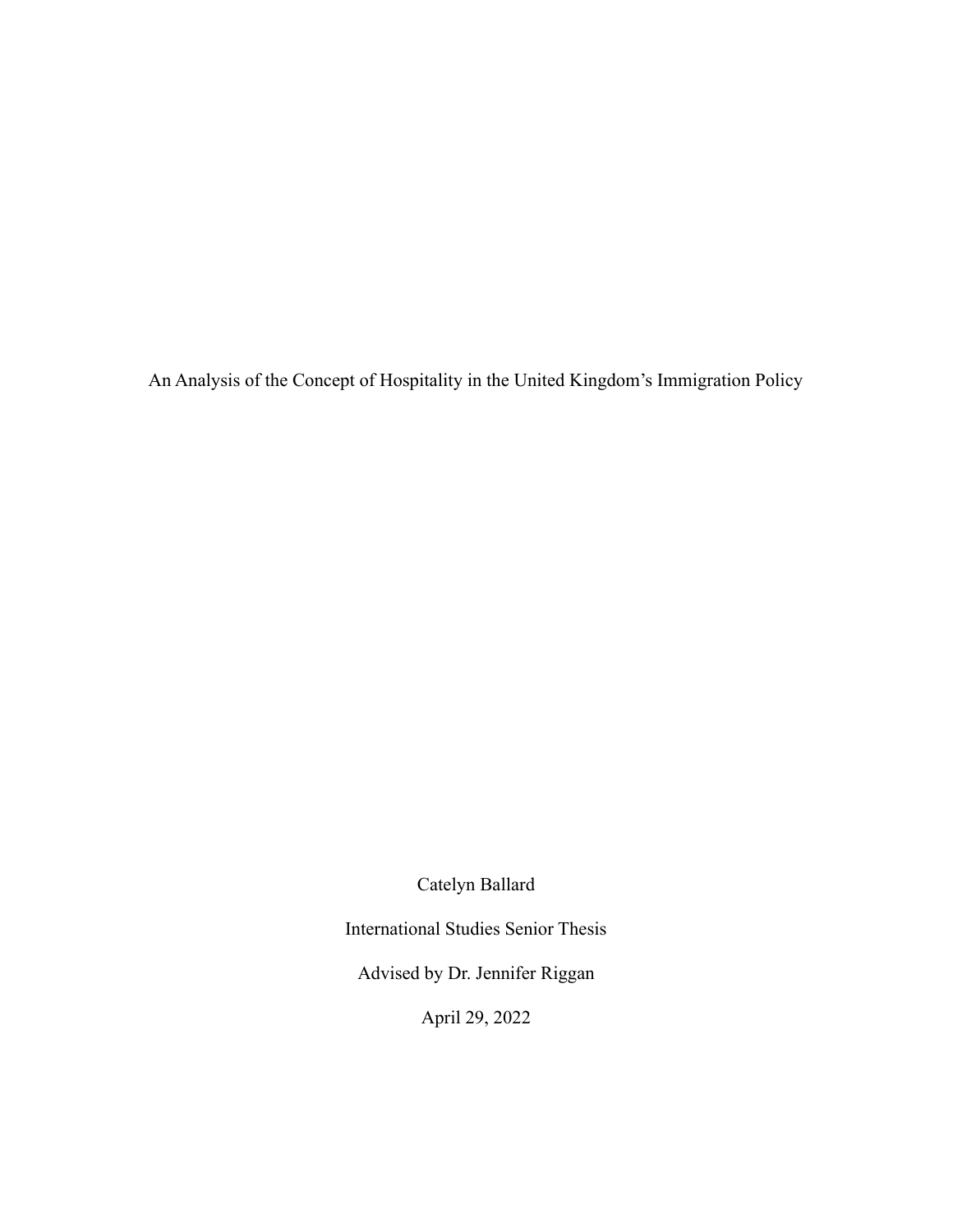| <b>Introduction</b>                                       | 2  |
|-----------------------------------------------------------|----|
| <b>An Overview of Two Policies</b>                        | 6  |
| The United Kingdom Asylum Policy                          | 8  |
| The Syrian Vulnerable Persons Resettlement Scheme         | 10 |
| <b>Literature Review on Hospitality</b>                   | 18 |
| Introduction                                              | 18 |
| <b>Hospitality and Immigration Policy</b>                 | 22 |
| Conclusion                                                | 26 |
| <b>Contrasting Experiences of Syrians</b>                 | 27 |
| Introduction                                              | 27 |
| Syrian Vulnerable Persons Resettlement Scheme Experiences | 29 |
| <b>Experiences of Asylum Seekers</b>                      | 35 |
| Discussion                                                | 38 |
| Conclusion                                                | 39 |
| <b>Bibliography</b>                                       | 42 |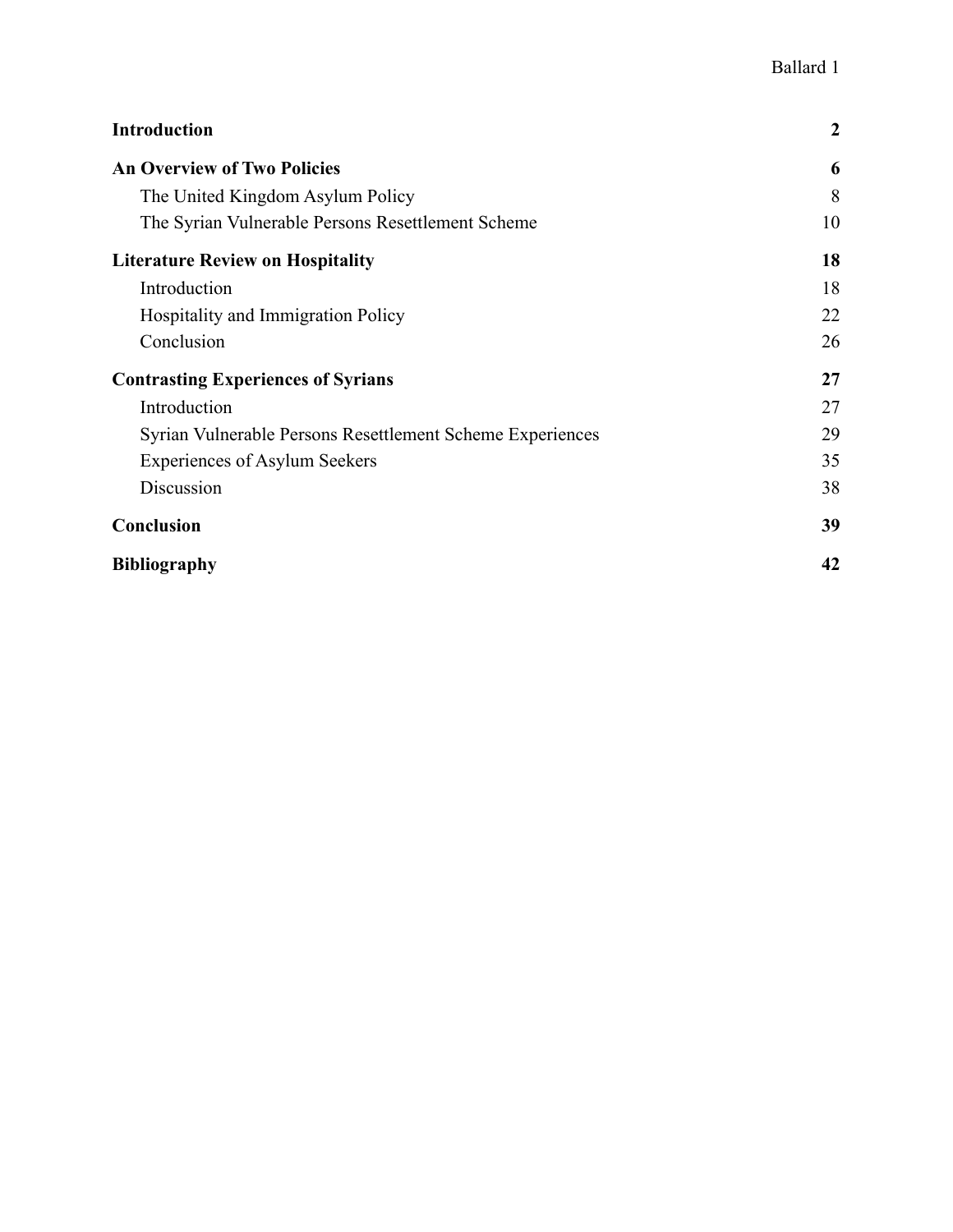# <span id="page-2-0"></span>Introduction

Ammar's mother said to him, "It's very hard for us to take this big step by sending you away, but I'd rather not see you, knowing that you're safe somewhere else, than to spend the rest of my life crying over what may happen to you if you stayed close" (White and Head 2018). Ammar took the big step of traveling to the United Kingdom by himself, since his family was not able to make the dangerous journey. The journey for Ammar started out by traveling to Beirut, then flying to Turkey using his Syrian passport. Upon arrival in Turkey, he found a smuggler who would cross the sea to Greece. Ammar admitted this part of the journey was dangerous, and the biggest test of his life. Once he arrived at the Greek border, he received sad news that the border was closed. Thousands of other people were also at the border sleeping in tents, Ammar joined them. Ammar stayed there for six months and during this time, decided to work as a translator for any journalists who came in order to save up money. Six months later, he was able to use the money to purchase a fake passport to go to London, England (White and Head 2018). There are many stories just like Ammar's from Syrians who do not qualify for the Syrian Vulnerable Persons Resettlement Scheme and must journey to the United Kingdom on their own in hopes to seek asylum.

Asylum seekers, who made up 6% of immigrants in 2019, face troubles similar to Ammar's when they immigrate to the United Kingdom (Walsh 2021). Meanwhile, the United Kingdom deems itself as hospitable and welcoming to all immigrants. The government claims their immigration policies, such as the Asylum Policy, are becoming more relaxed in order to welcome more immigrants. For example, as Leith and Duncan tell us, both parliament and the Scottish Affairs Committee have, "called for a relaxation of more stringent visa regulations,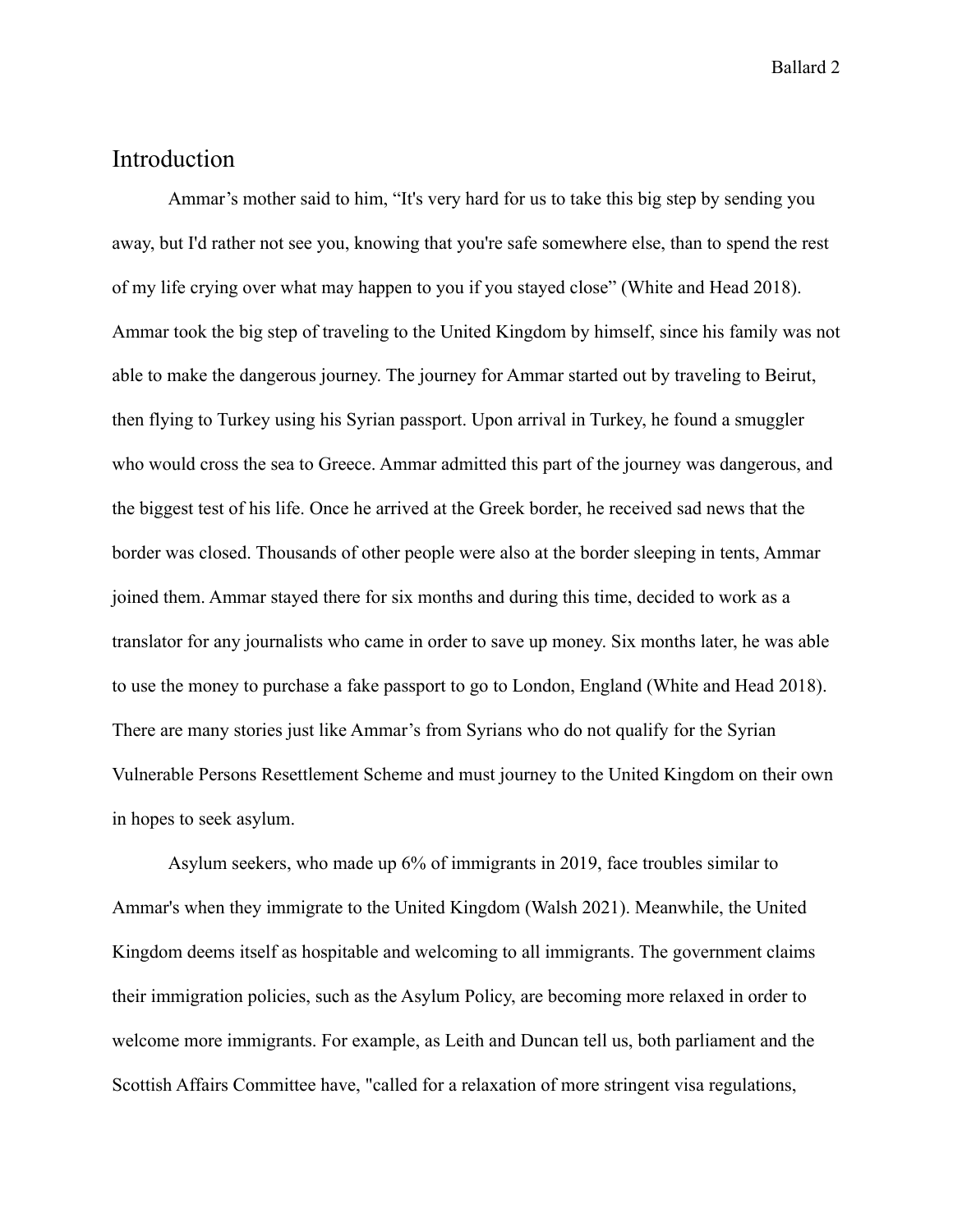especially in the area of post-study visas to aid migration into Scotland" (Leith and Duncan 2016, 27).

In 2021, 75,615 Syrians came to the United Kingdom and applied for asylum (UNHCR 2021). These Syrians did not experience much help in terms of acclimation and resettlement upon arriving in the United Kingdom and overall, faced a lack of support by the United Kingdom government. They were not given money to secure housing, temporary housing is limited, there is no help finding jobs and the jobs they do eventually find, they are overqualified for. However, 20,000 Syrians were able to come to the United Kingdom through the Syrian Vulnerable Persons Resettlement Scheme over the last five years (UNHCR 2021). This scheme offers great support and helps them fully acclimate to their new lives, however the criteria to be accepted into this scheme is strict, resulting in the acceptance of very few Syrians.

The United Kingdom claims to be welcoming towards all immigrants, however their performance towards the Syrian population shows differently. The government may believe they are welcoming because of the support provided for the Syrians who are a part of the scheme. However, they do not demonstrate or perform the same support in the opinion of the people who are struggling without support. Syrians are not able to start their asylum claim until they arrive in the United Kingdom, then it takes months to receive a decision, "You should apply when you arrive in the UK or as soon as you think it would be unsafe for you to return to your own country" (Government of the United Kingdom 2022). All during this time, these Syrians are trying to find a place to live with little money, secure an employment opportunity to be able to afford a place to live and support their family, and learn the new language in order to work. Meanwhile, Syrians who arrive via the Syrian Vulnerable Persons Resettlement Scheme are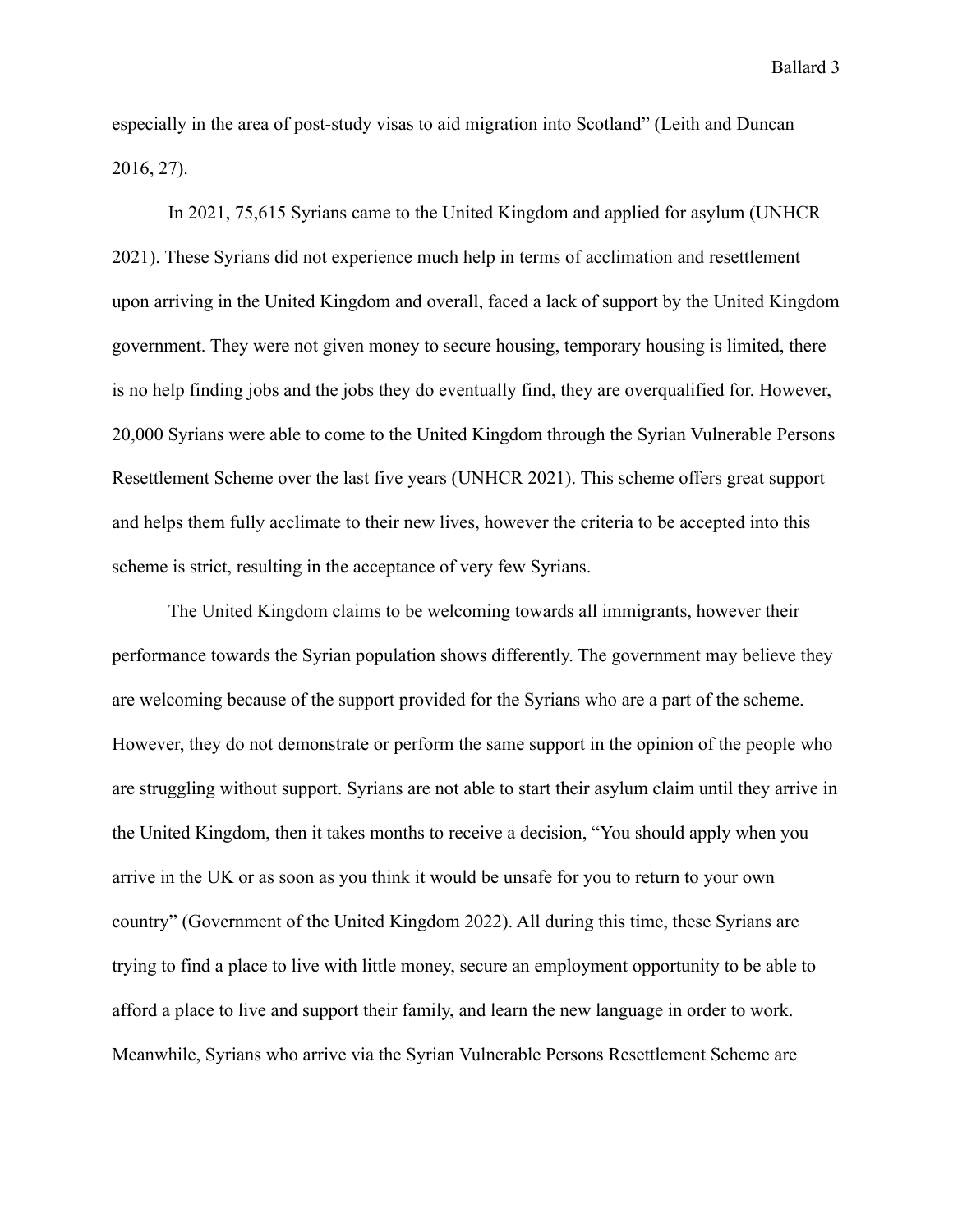provided with temporary housing, free language courses, and receive help securing an employment opportunity:

They provide furnished accommodation with utilities installed and operational; a welcome briefing, orientation and ongoing practical support to help refugees establish themselves in their community; and a cash/clothing allowance for the initial set-up period until benefits and other support is in place. At the time the study was conducted, LAs supported refugees with registration for Biometric Residence Permits (BRP), with local schools, language classes and health services; and with support setting up bank accounts and providing assistance with access to employment (UNHCR 2021).

The United Kingdom shows to be welcoming to some immigrants however, depending on how the immigrant arrived in the United Kingdom, a different response and opinion may be given.

The United Kingdom can demonstrate hospitality to one group of Syrians because it then allows them to be inhospitable to the other group of Syrians. This therefore limits immigration and the amount of refugees and asylum seekers they allow in, ultimately allowing the United Kingdom to control the opening and closing of their border and allows them to position themselves as a host who decides who is allowed in and who is not. In order to prove this, many news articles from a variety of different sources on the topic of how Syrians are treated and their experiences will be analyzed. These articles will look at specific experiences Syrians have had while acclimating to their new lives with the government and everyday people.

The literature on hospitality provides tools to illuminate how hospitality is not only about kindness, openness and welcomeness, but also about politics. This literature can better help one understand why the United Kingdom chooses to offer hospitality towards Syrians who arrive via the Syrian Vulnerable Persons Resettlement Scheme compared to Syrians who arrive on their own. In the literature on hospitality, one take-away includes the idea of how hospitality figures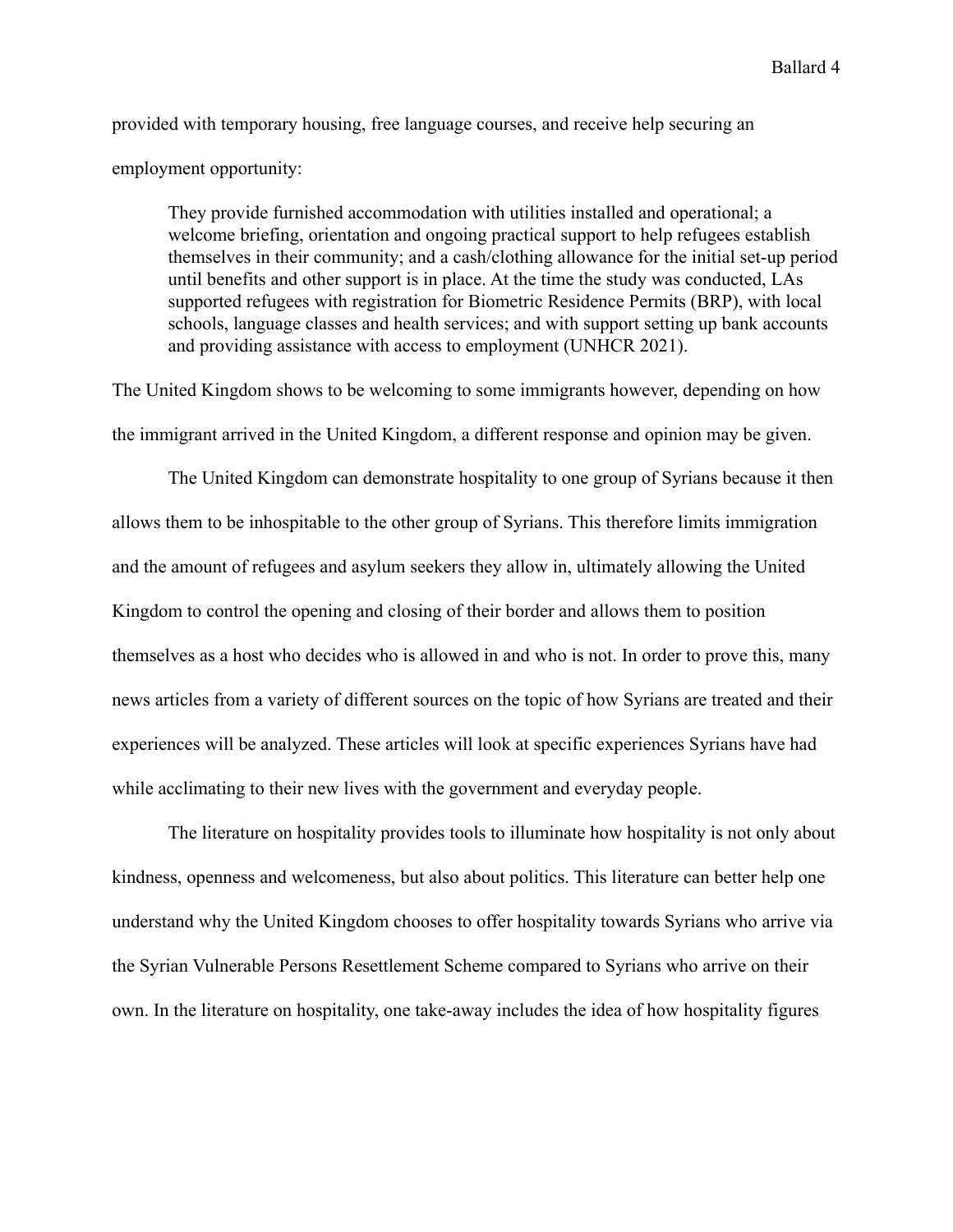into the nation and nationalism. However, the main take away shows how immigration policies must be intertwined with concerns about economics and security.

This thesis will be organized by multiple sections. The first section will give the reader some background information about the United Kingdom Asylum Policy and the Syrian Vulnerable Persons Resettlement Scheme. This section will make the arguments that the United Kingdom has a long history of welcoming immigrants and supporting those who seeked asylum due to war or human rights violations. This section also argues that the United Kingdom asylum process of requiring multiple pieces of evidence makes it difficult for asylum seekers to apply. Lastly, this section will show how Syrian Vulnerable Persons Resettlement Scheme participants are offered more support compared to Syrian asylum seekers. The next section reviews literature on hospitality to argue how the concept of hospitality plays a key role in immigration policy. Immigration policy constraints hospitality by limiting which immigrants are able to come into the country. Hospitality contributes to how the nation thinks of itself in terms of welcoming towards immigrants while simultaneously limiting immigration and balancing openness with security. Following a brief methodology section, credible news article sources where journalists conducted and wrote about interviews with Syrians about their experiences coming to the United Kingdom via the Resettlement Scheme or on their own will be analyzed. The Syrians in these interviews explained their journey to the United Kingdom and all the ways they were helped or not helped by the government. This section also demonstrates how Syrians who come on their own are mistreated by the citizens of the United Kingdom and not just by the government because of how hospitality has not been embedded into their citizenship. This will prove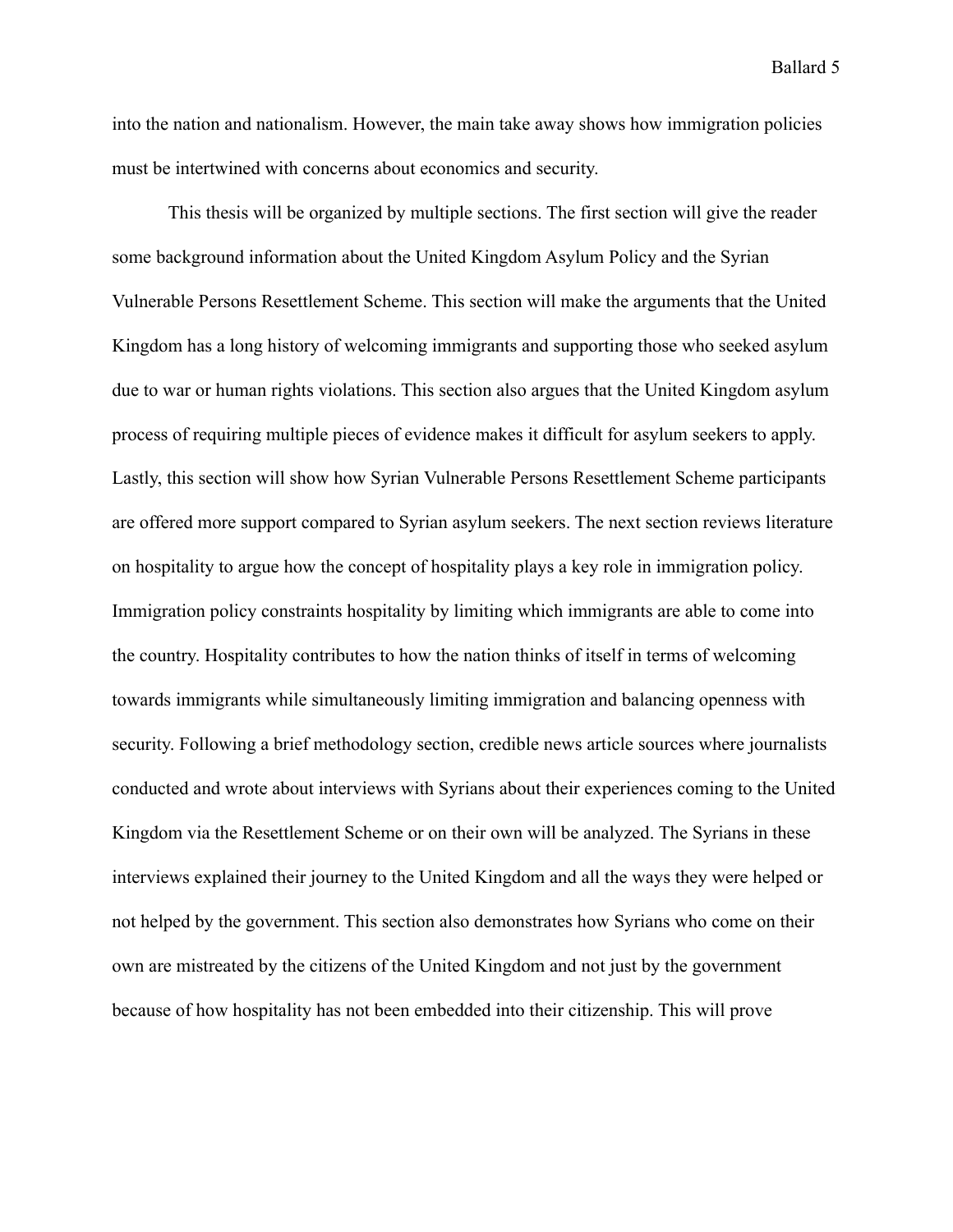Appadurai's (2019) claim about how notions of hospitality need to be embedded in notions of citizenship, so citizens of a nation think of themselves as good hosts as part of their citizenship.

### <span id="page-6-0"></span>An Overview of Two Policies

The United Kingdom, known for their hospitality towards welcoming new people, provides support to help acclimate new immigrants into their culture through education, housing, English language learning, and the labor force. A survey conducted by a journal measured the United Kingdom residents' feelings towards immigrants stating 49% view immigrants as a positive attribution to their society, whereas 32% view them as a negative attribution (Blinder 2014, 6). Leith and Duncan show how the Scottish government welcomes all immigrants along with advocating for policies to become more relaxed. This demonstrates how the Scottish government welcomes immigrants just as much, if not more than the population. Immigrants play an important part of the United Kingdom's social fabric, economic development, and demographic growth. "Scotland's Population Needs and Migration Policy: Discussion Paper on Evidence" (2018) explain the benefits immigrants add to the society and how the government's immigration policies need to continue to welcome all, "future migration systems should ensure that Scotland can welcome people within Europe and from elsewhere who want to study, live, work and raise their families here" (The Scottish Government 2018, 5). While the United Kingdom government welcomes all immigrants, they only offer proper acclimation assistance to Syrians who come though the Syrian Vulnerable Persons Resettlement Scheme leaving those who come on their own with many issues in terms of education, housing, language learning and the labor force. The United Kingdom Asylum Policy and the Syrian Vulnerable Persons Resettlement Scheme offer multiple differences in terms of the support provided by the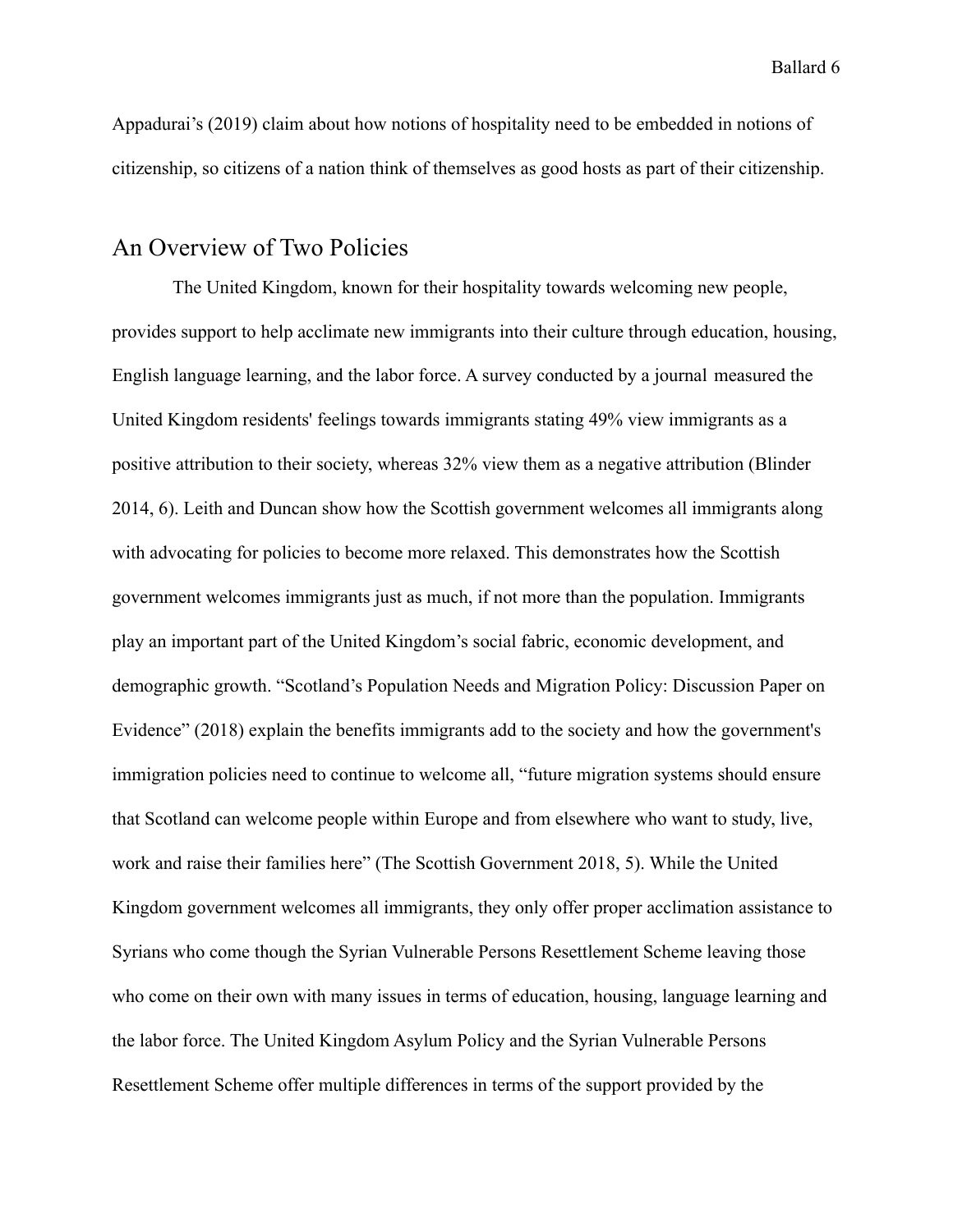government for different groups of people. The United Kingdom government offers more support to Syrians who come via the Syrian Vulnerable Persons Resettlement Scheme versus Syrians who seek asylum. The United Kingdom government is able to demonstrate hospitality to one group because this then allows them to be inhospitable to another group, therefore limits immigration and how many asylum seekers or refugees they take in. This section will explain the United Kingdom Asylum Policy and the Syrian Vulnerable Persons Resettlement Scheme along with explaining the benefits Syrians receive through each policy.

The United Kingdom exhibits a long history of welcoming refugees and asylum seekers who fled war and human rights violations. *The New Plan for Immigration: Policy Statement* states, "the UK has a proud history of being open to the world. Global Britain will continue in that tradition. Our society is enriched by legal immigration. We are a better country for it" (Secretary of State for the Home Department 2021). The United Kingdom offers multiple programs to support immigrants as they acclimate to their new home, including English language support, employability and social security, healthcare, housing, educational support and guidance. However, as explained by Hepburn*,* the immigrants status will determine the services they will receive (Hepburn 2020). The United Kingdom offers less support for Syrian Asylum seekers to move to the United Kingdom compared to the Syrians who come as refugees through the Syrian Vulnerable Person's Resettlement Scheme creating a segregation issue. By creating this divide between the United Kingdom population and the Syrians, United Kingdom citizens begin to view the Syrians who come via the Resettlement Scheme as good and the Syrians who come via their own route as bad. Karyotis et al states, *"*.. in this case by de facto treating resettled Syrians as the 'good' refugees, while those who arrive of their own volition, regardless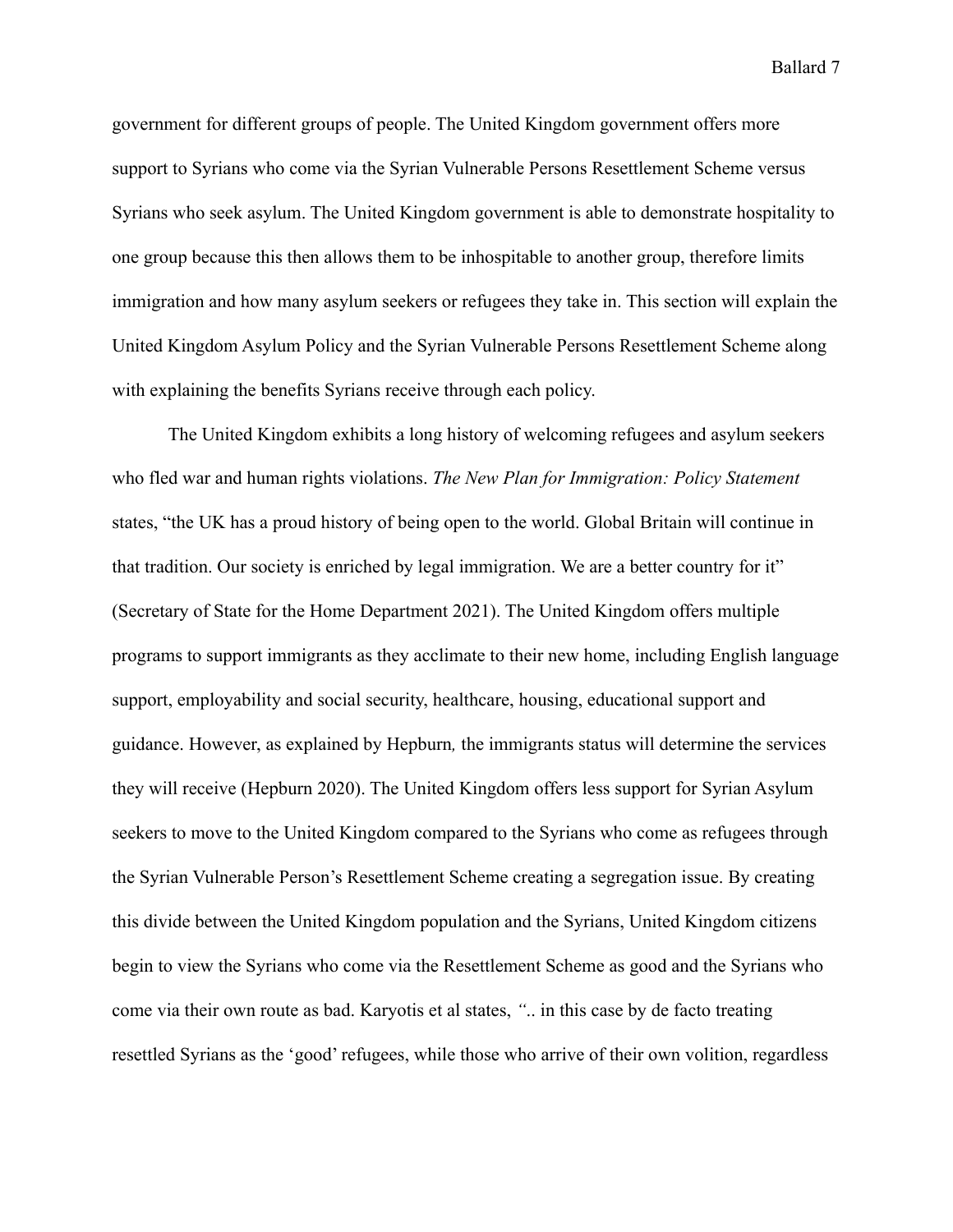of their needs, are viewed as more problematic" (Karyotis et al 2021, 483). Since the United Kingdom does not offer the same support to all Syrians, this impacts the way in how the United Kingdom population views the different Syrians. This section will begin by laying out the United Kingdom Asylum Policy followed by explaining the Syrian Vulnerable Persons Resettlement Scheme.

#### <span id="page-8-0"></span>*The United Kingdom Asylum Policy*

The United Kingdom prides itself on welcoming all immigrants and helping them acclimate to the culture. However, the government makes it challenging to seek asylum by making it difficult for people to provide the evidence required in order to receive granted protection according to *The Truth About Asylum* by the Refugee Council. The Asylum policy in place for the United Kingdom is a lengthy, difficult process in which all must go through in order to gain asylum. A large number of Syrians were refused entry into the Syrian Vulnerable Persons Resettlement Scheme, so their only option to safety into the United Kingdom is through asylum. According to the United Kingdom government website for claiming asylum in the United Kingdom, the government recommends those wishing to claim asylum should apply as soon as they arrive or as soon as they think travel back to their country would be unsafe (Government of the United Kingdom 2022). The asylum seeker must be in the United Kingdom to seek asylum and the longer they wait to start an application, the more likely it will be denied (Refugee Council 2021).

There are strict requirements for determining who meets the eligibility criteria for asylum in the United Kingdom. Those eligible are people who are unable to live safely in any part of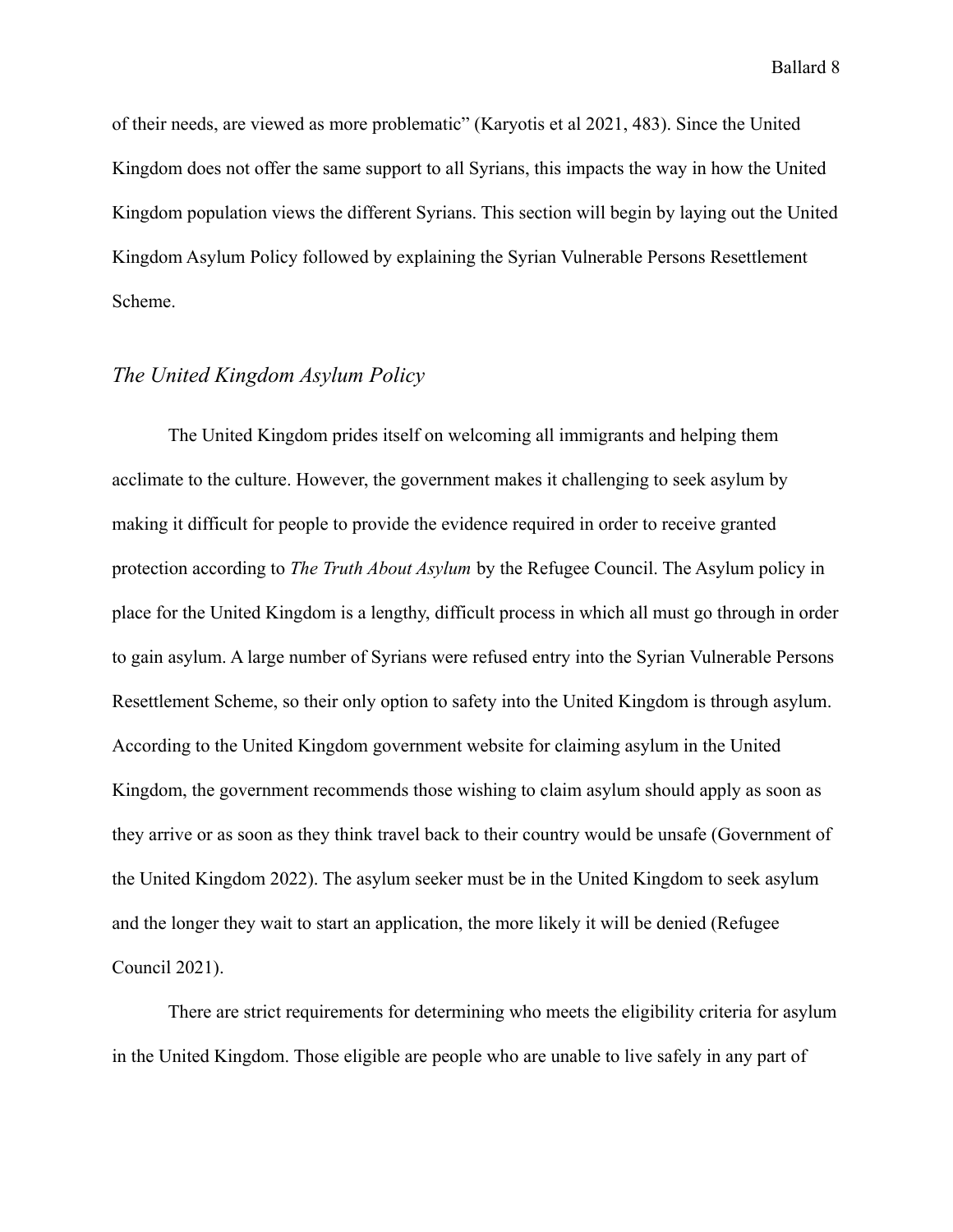their country because of fear of prosecution. The prosecution must be because of race, religion, nationality, political opinion, gender or gender identity (Refugee Council 2021). Due to candidates coming from another European Union country, traveled through a safe third country to arrive in the United Kingdom, or have a connection with a safe third country, these claims may not be considered (Refugee Council 2021).

Upon the completion of the application, a meeting with an immigration officer will be set up, after the interview, the United Kingdom Home Office will decide if the claim can be considered. If the claim can be considered, an asylum interview with a caseworker will be set up and a decision will be made within six months. During the wait time for a decision to be made, asylum seekers may be required to report to a caseworker regularly, tell the authorities if the status changes, and are not allowed to work while the claim is being considered (Refugee Council 2021). The United Kingdom government did state in the Asylum Policy, asylum seekers can request help with legal representation for their claim and living in the United Kingdom while they wait for their decision. Asylum seekers may also receive more help from the government if they request it, "Housing is provided, but asylum-seekers cannot choose where it is, and it is often 'hard to let' properties which Council tenants do not want to live in. Cash support is available, and is currently set at £39.63 per person, per week, which makes it £5.64 a day for food, sanitation and clothing" (UNHCR 2021).

Asylum seekers are required to provide many documents in their application. The United Kingdom government website stated documents to be provided are passport and travel documents, police registration certificates, identification documents, and any other documents the candidate possesses and believes may help their case (Refugee Council 2021). Along with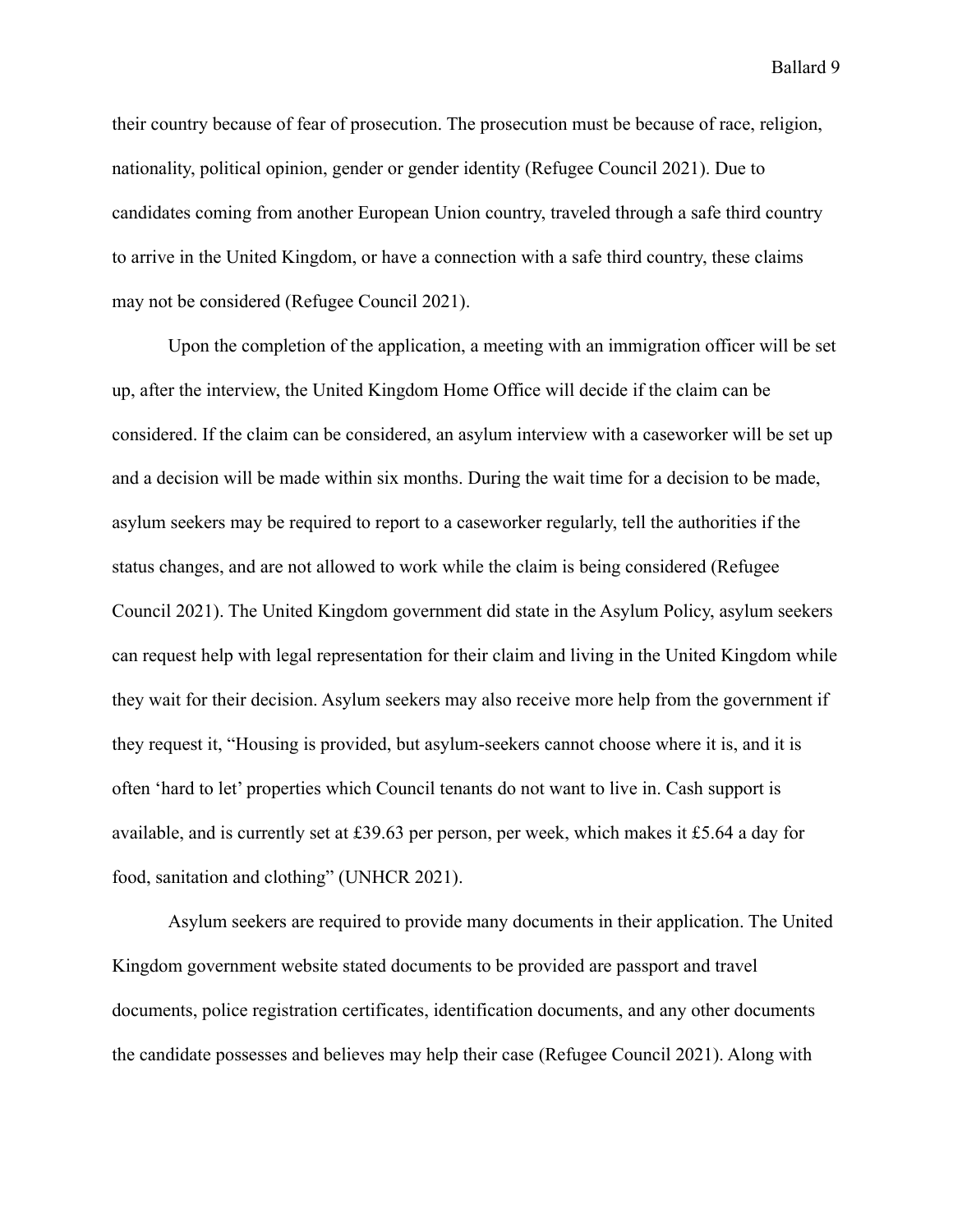those documents, the candidate must provide a document with their United Kingdom address on it or if they live with someone else, they must provide a recent letter from the person they live with or a government document which shows the person's name and address (Refugee Council 2021).

The difficult asylum process forces immigrants to figure out other ways to move to the United Kingdom either illegally, through a Refugee Resettlement Scheme, or they might choose to immigrate to a different country altogether. The Refugee Council explains the decision-making process as extremely tough resulting in rejecting most claims, only 41% of decisions granted asylum or other form of protection (Refugee Council 2021). Because asylum seeking requires the immigrant to arrive in their new country before starting their claim, many claims get rejected. However, several choose to stay in the country and begin their new life anyway, resulting in them staying illegally. Many Syrians try to immigrate to the United Kingdom because of this issue through the resettlement scheme, however, the scheme proves difficult to qualify.

#### <span id="page-10-0"></span>*The Syrian Vulnerable Persons Resettlement Scheme*

The Syrian Vulnerable Persons Resettlement Scheme*,* created in January of 2014 by the United Kingdom, worked closely with the United Nations High Commissioner for Refugees (UNHCR) to help identify the most at-risk Syrians and bring them to the United Kingdom. This does not mean the Syrians chosen are the only ones in need, which is why there is "irregular" migration and why Syrians find other ways to enter the United Kingdom. The Syrian Vulnerable Persons Resettlement Scheme has a high set of criteria needed for acceptance. The scheme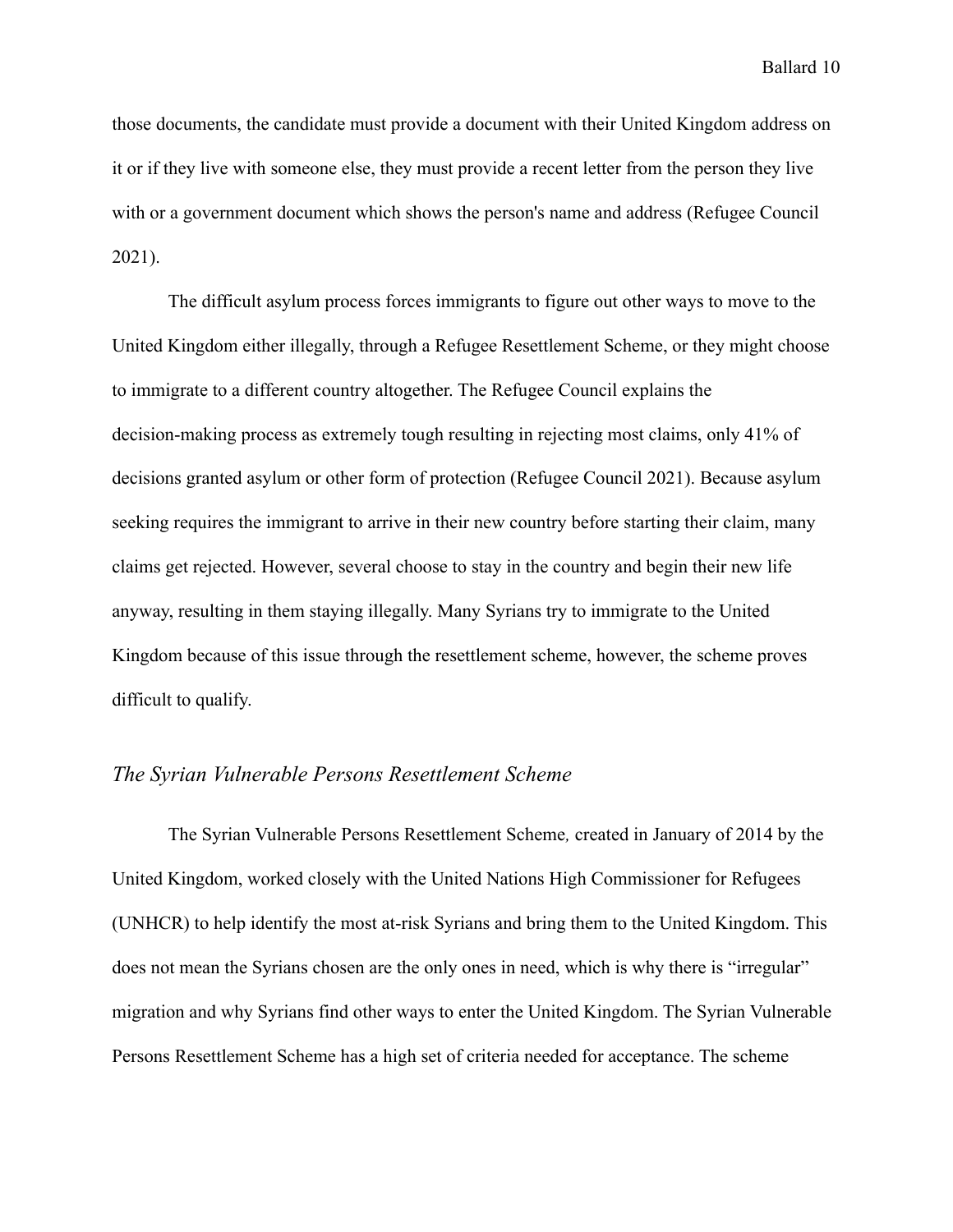intended to support and relocate 20,000 vulnerable Syrians making it competitive for Syrians to be chosen. Because of the limited number of spots, the United Kingdom government works closely with the UN High Commissioner for Refugees (UNHCR) to identify the most at risk and help relocate them to the United Kingdom (Home Office 2021). The criteria laid out to determine eligible candidates entails people who require urgent medical treatment, survivors of violence, or women and children at risk. Syrians can not apply for this scheme, selections and nominations must be made by the government or other immigration agencies. Once the UNHCR identifies and submits potential cases, the United Kingdom Government screens the cases and accepts or rejects the cases. Those selected complete a full medical assessment by the International Organization for Migration (IOM). Once confirmed eligibility, United Kingdom Visas and Immigration issue visas to the chosen Syrians. Once the Syrians arrive, Biometric Residence Permits with 5 years' Refugee Leave are issued (Home Office 2021). The acclimation process then begins for Syrians who arrived via this scheme.

Once a candidate is selected for relocation to the United Kingdom through the Syrian Vulnerable Persons Resettlement Scheme, the United Kingdom government provides support in acclimating them into their new lives. They receive accommodation, access to healthcare and treatment, mental health and psychosocial provision, education, English language support, and employment (UNHCR 2021). After lots of research, the UNHCR learned relocating Syrians in houses spread across the city results in a better impact than relocating them all in one area because by putting them all in one area, ghettoization becomes a fear (UNHCR 2021). Because of this, the United Kingdom government secured apartments spread out across cities in the United Kingdom for these Syrians. These Syrians are given an apartment to live in, up to 20,000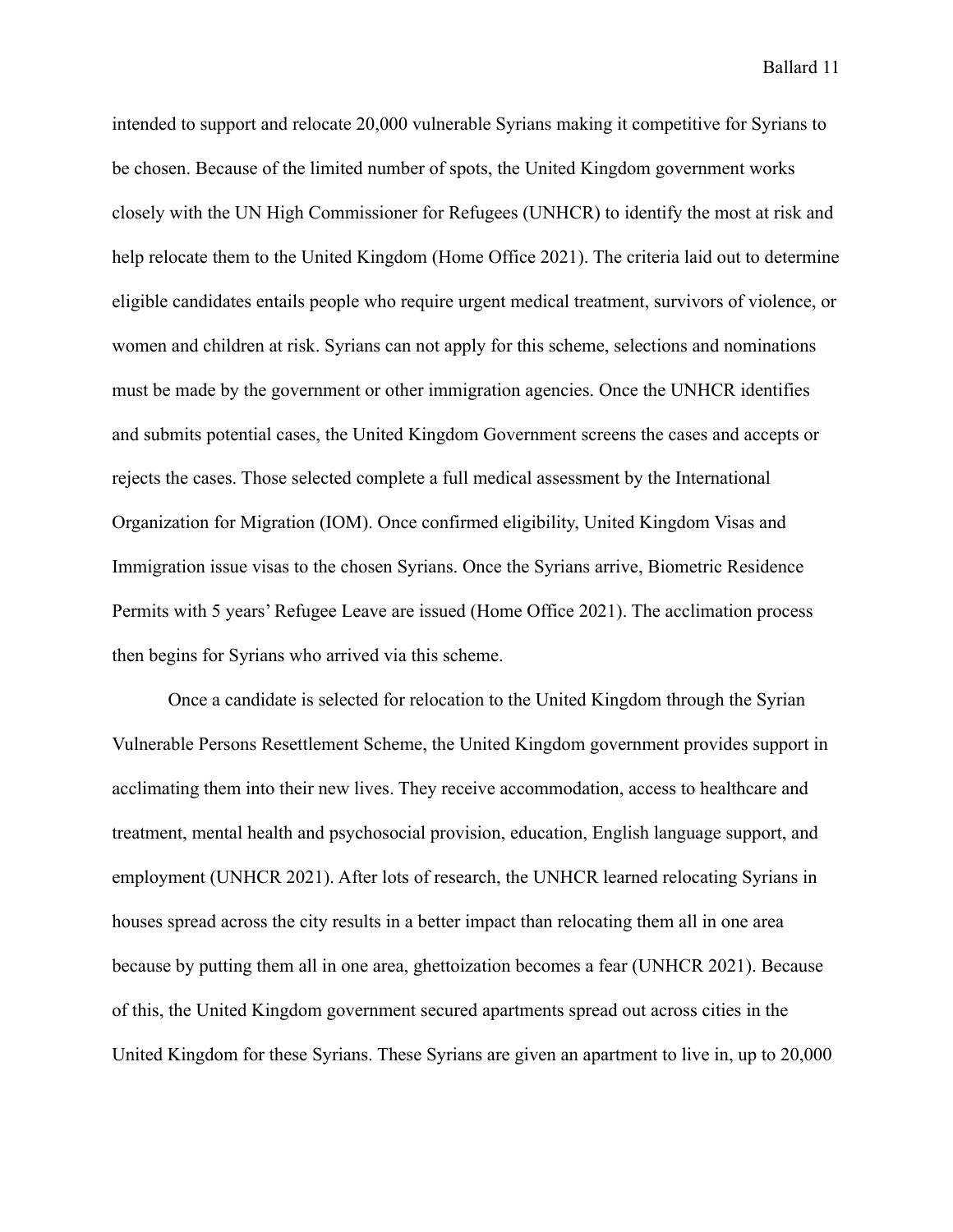pounds a year, 12 hours of English classes per week for up to 6 months in which the United Kingdom government funded an additional 10 million pounds for English courses just for the Syrian Vulnerable Persons Resettlement Scheme participants, along with many more benefits (UNHCR 2021).

Once the Syrian Refugees arrive in the United Kingdom, the government pledged to pay all resettlement costs for the first 12 months along with offering English courses. The Resettlement Scheme states:

The first 12 months of a refugee's resettlement costs are fully funded by the central government using the overseas aid budget. The Government has also provided an additional £10m ESOL funding to enhance the English language skills of adults to improve their resettlement and integration experience and employability (Home Office 2017, 6).

By paying their resettlement costs and offering English courses, the United Kingdom helps acclimate incoming Syrian immigrants to their new country. The former Prime Minister of the United Kingdom, David Cameron, announced on September 7th in 2015, the scheme would expand to resettle 20,000 Syrians in need of protection. While attempting to increase access to immigration support to Syrian refugees seems good on paper, the United Kingdom offers most of its support to those entering through the Syrian Vulnerable Persons Resettlement Scheme. Likewise, Syrians who do not meet the criteria for the scheme decide to flee Syria on their own, seek asylum in the United Kingdom, but then receive little support once they arrive as a result of not not going through the scheme.

Many Syrians who came through the Syrian Vulnerable Persons Resettlement Scheme discussed their experiences and how they felt supported by the United Kingdom government in terms of education, finding a job, and paying for housing and essential life needs. Syrians who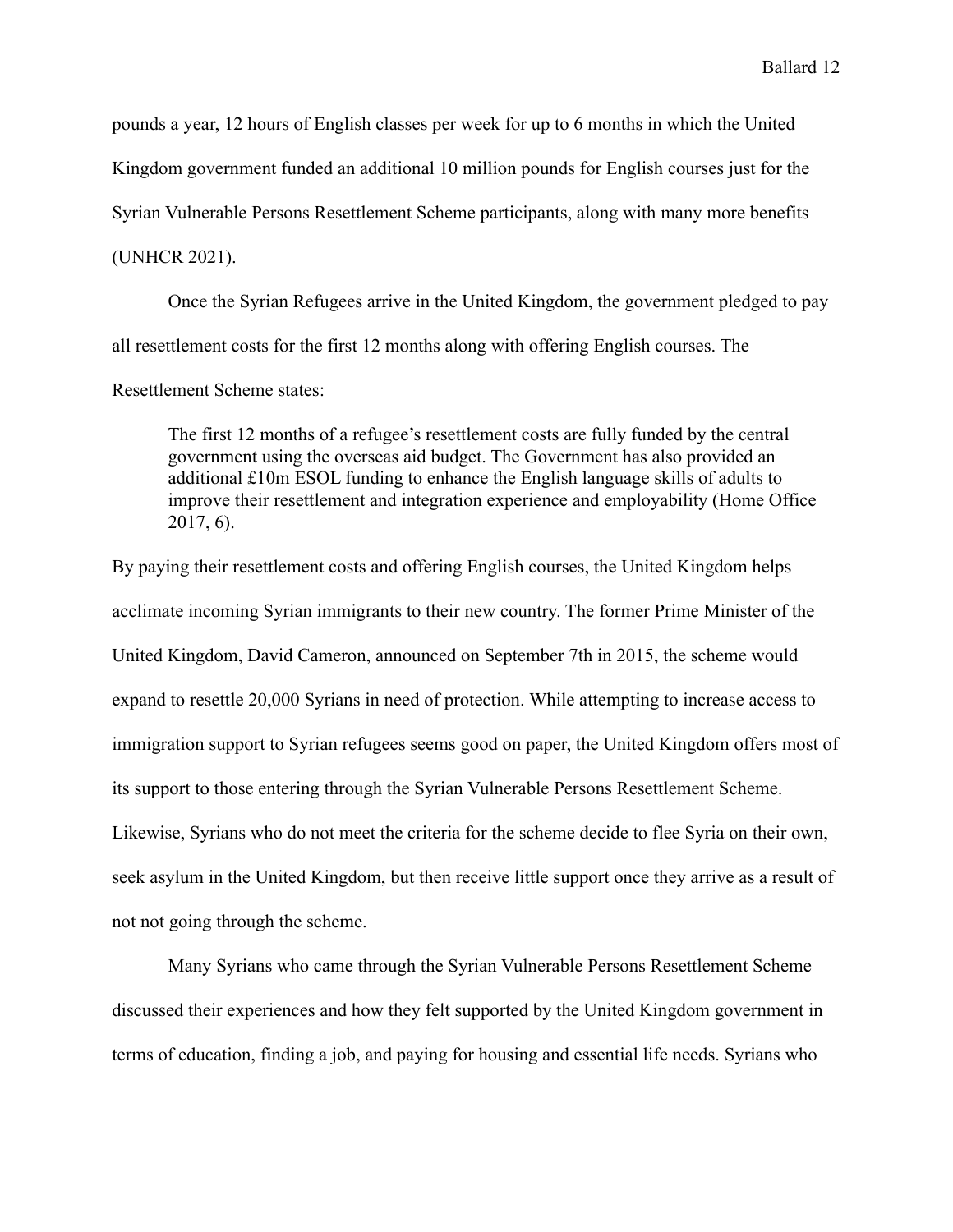came to the United Kingdom on their own and sought asylum talked about how they did not feel supported at all. *The New Scots: Integrating Refugees in Scotland's Communities* policy states the vision is, "For a Scotland where refugees are able to build a new life from the day they arrive and to realise their full potential with the support of mainstream services; and where they become active members of our communities with strong social relationships" (Scottish Refugee Council 2013, 10). Interestingly, the United Kingdom government only offers support to those who come through their scheme even though both groups of Syrians fled the same conflict.

In terms of Housing, Syrians who came to the United Kingdom through the Resettlement scheme state they receive a package upon arrival which helps them get settled in the United Kingdom. As for the asylum seeking Syrians, they receive no housing or money to help pay their rent. Karyotis et al. discusses this problem:

Resettled refugees in the UK receive a personalised, state-funded integration package upon arrival, which provides them with access to accommodation and social services. By contrast, there is no state-funded, tailored integration support for Syrians who have followed the asylum route, though devolution in the UK creates variation between the four nations. What this means is that individuals fleeing the same conflict are treated very differently. For those recognised as refugees after traversing the asylum process there is no longer any UK-wide integration strategy (Karyotis et al. 2021, 486).

This state-funded integration package offers great support because it gives the refugees money to pay for their housing and food for their family. It also offers personalization for each person so the package suits the needs of the specific refugee. Trouble finding and affording housing, as well as food for themselves and families proves to be a major problem for Syrians who arrive by themselves.

One in three young Syrians aspire to study in the United Kingdom (Karyotis et al., 2018,

16). However, studying in the United Kingdom proves to be a lot easier for the Resettlement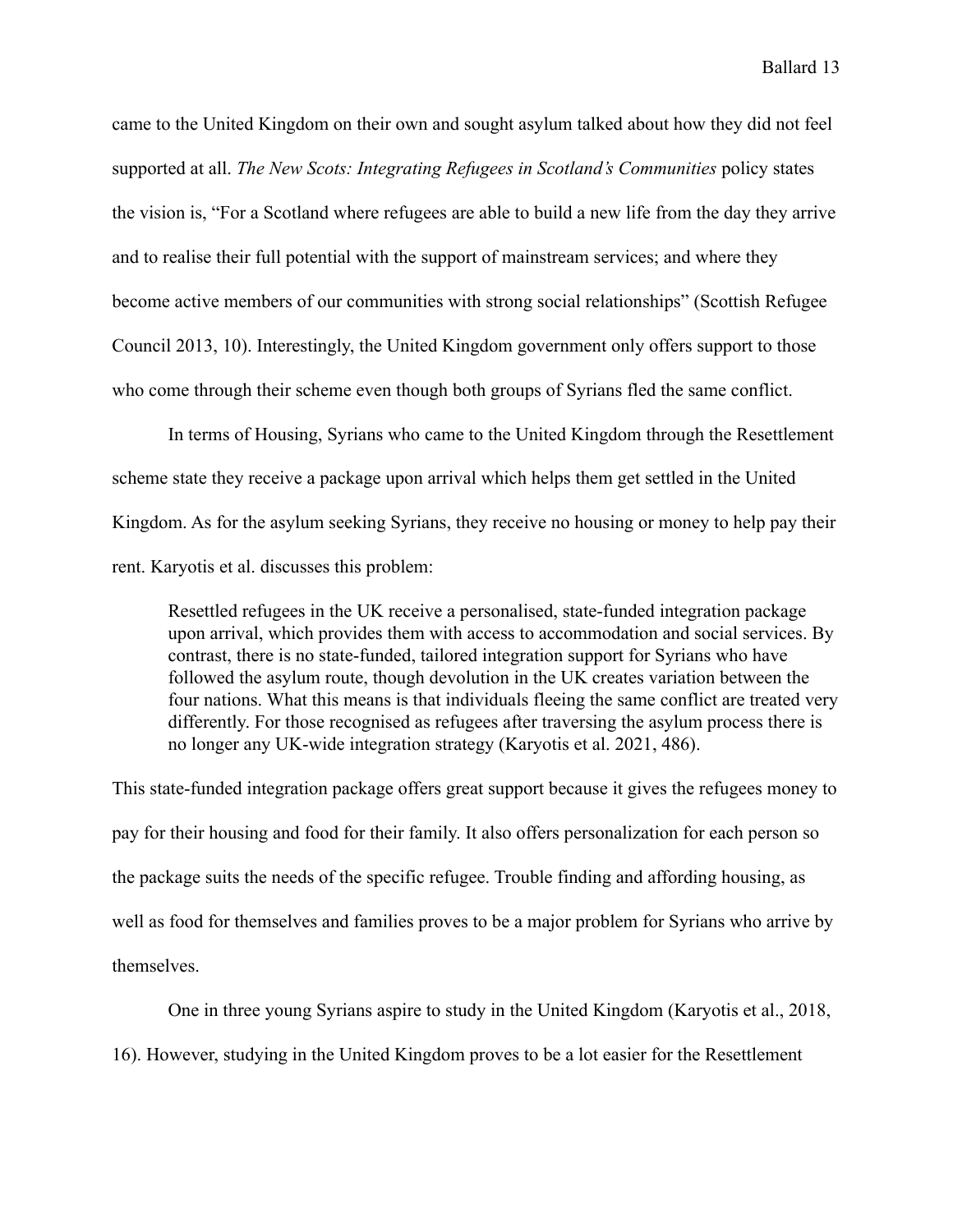Scheme refugees compared to the asylum seeking Syrians due to documentation and mode of access. According to Karyotis et al., 61% of Asylum seekers lacked the formal documentation to attend school, whereas only 31% of Resettlement Scheme refugees lacked the documents (Karyotis et al. 2018, 16). Resettlement refugees arrive in the United Kingdom and receive the integration package upon arrival, this package provides the documents they need in order to enroll in schools. As for the asylum seekers, once they arrive in the United Kingdom they must claim asylum. They then wait until the United Kingdom government approves their asylum claim to enroll in schools because they do not receive the proper documentation until the approval of their claim. This alone creates an inequality between these groups of people because waiting for a decision on an asylum claim can take months meaning those Syrians will fall behind in school and will not receive the same education as the resettlement refugees. Mcintosh et al. discusses how education plays a huge role in helping the Syrian refugees acclimate to their new lives and build meaningful relationships:

The Syrian refugees arrive here with nothing and these ties must be cultivated and developed over time. Social ties are created through developing activities which reflect individual's interests. This is done through local schools and through local religious activities and through the work of befrienders who visit families and take them for days out (Mcintosh et al. 2018, 123).

This shows the difficulty asylum seekers experience in regards to meeting people and building relationships due to the fact they cannot attend school right away once they arrive in the United Kingdom. Because Asylum seeking refugees cannot study in a classroom with children their own age due to not having the proper documentation, clearly they struggle meeting people and making friends.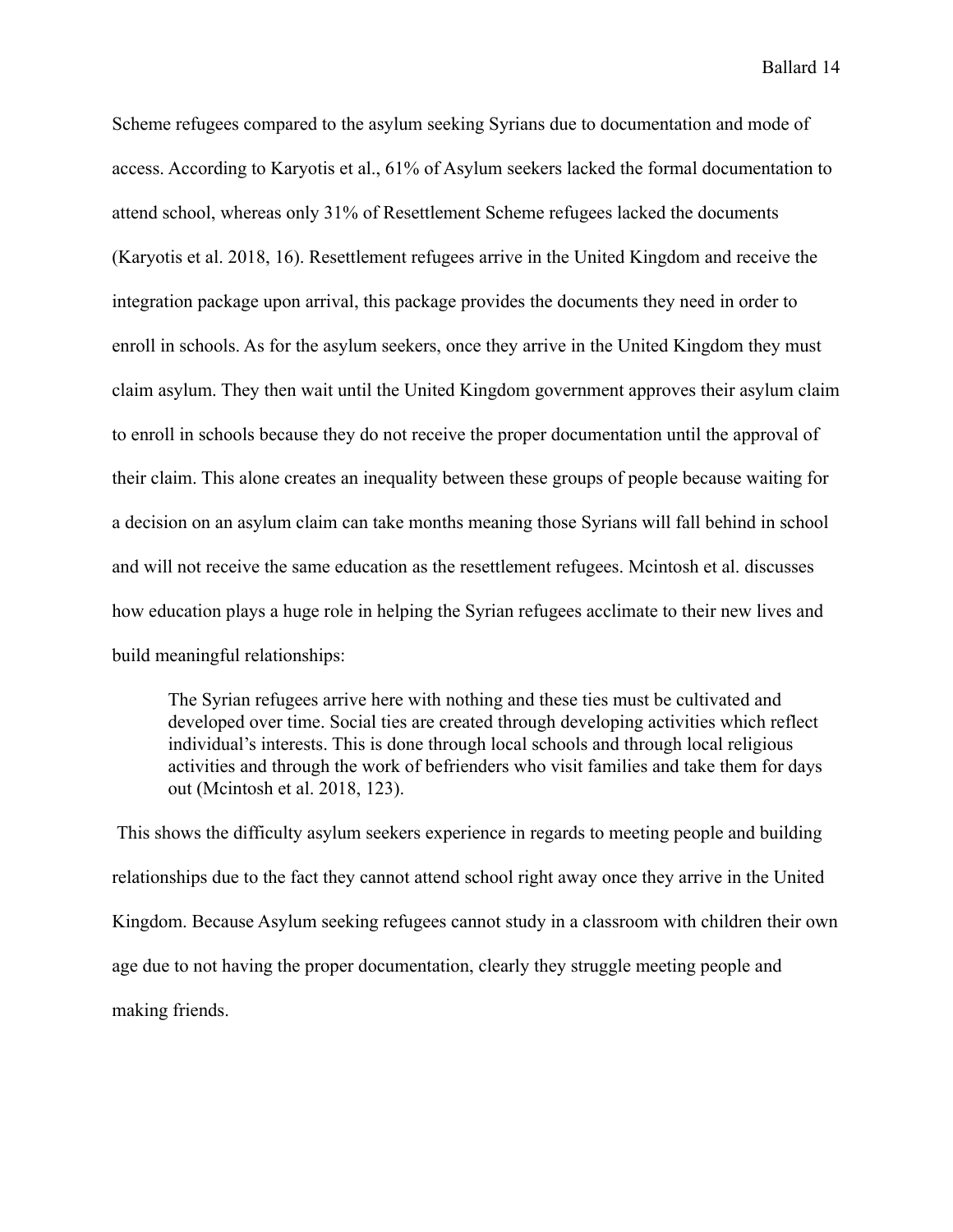Upon arrival to the United Kingdom, Resettlement Scheme refugees gain the opportunity to get a job right away, whereas the asylum seekers must wait for the results of their claim before they can find a job. As explained by Karyotis et al. :

…for resettlement refugees, access to the labour market is, in principle, open from the minute they arrive in the UK, though significant barriers to such access remain. By contrast, those who follow the asylum route have, in practice, no access to the labour market while waiting for decisions on their applications, and are left to fend for themselves once they are granted protection (Karyotis et al., 2018, 16).

Additionally, asylum seekers do not receive integration packages upon arrival, which include housing, money for food, language courses, and a support program designed to acclimate them to the new culture. Until their claim gets approved through a lengthy government process, asylum seekers cannot legally work, resulting in problems with poverty and a struggle to properly acclimate. Asylum seekers come to the United Kingdom with little to nothing, generally not a lot of money, and no government aid. A lot of them rely on a job to make money to start their new life, but since they must wait until the decision of their asylum claim to get a job, this causes a problem for them financially. In the six months prior to leaving Syria, 52% of asylum seekers were employed compared to 36% of resettlement refugees this shows how asylum seekers tend to work more hours compared to the resettlement refugees (Karyotis et al., 2018, 16). Since proven asylum Syrians willingly contribute to society, the United Kingdom government should allow them to work while waiting for their decision on their claim.

To properly acclimate to a country and culture, Syrian immigrants should strive to learn the native language of their new country. Karyotis et al. discusses how the Resettlement Scheme offers English learning classes:

Integrating ESOL classes into the Syrian resettlement scheme constitutes a recognition on the part of the Government that language is a crucial factor in accessing work and education, and, indeed, in general life orientation. Successive UK Governments have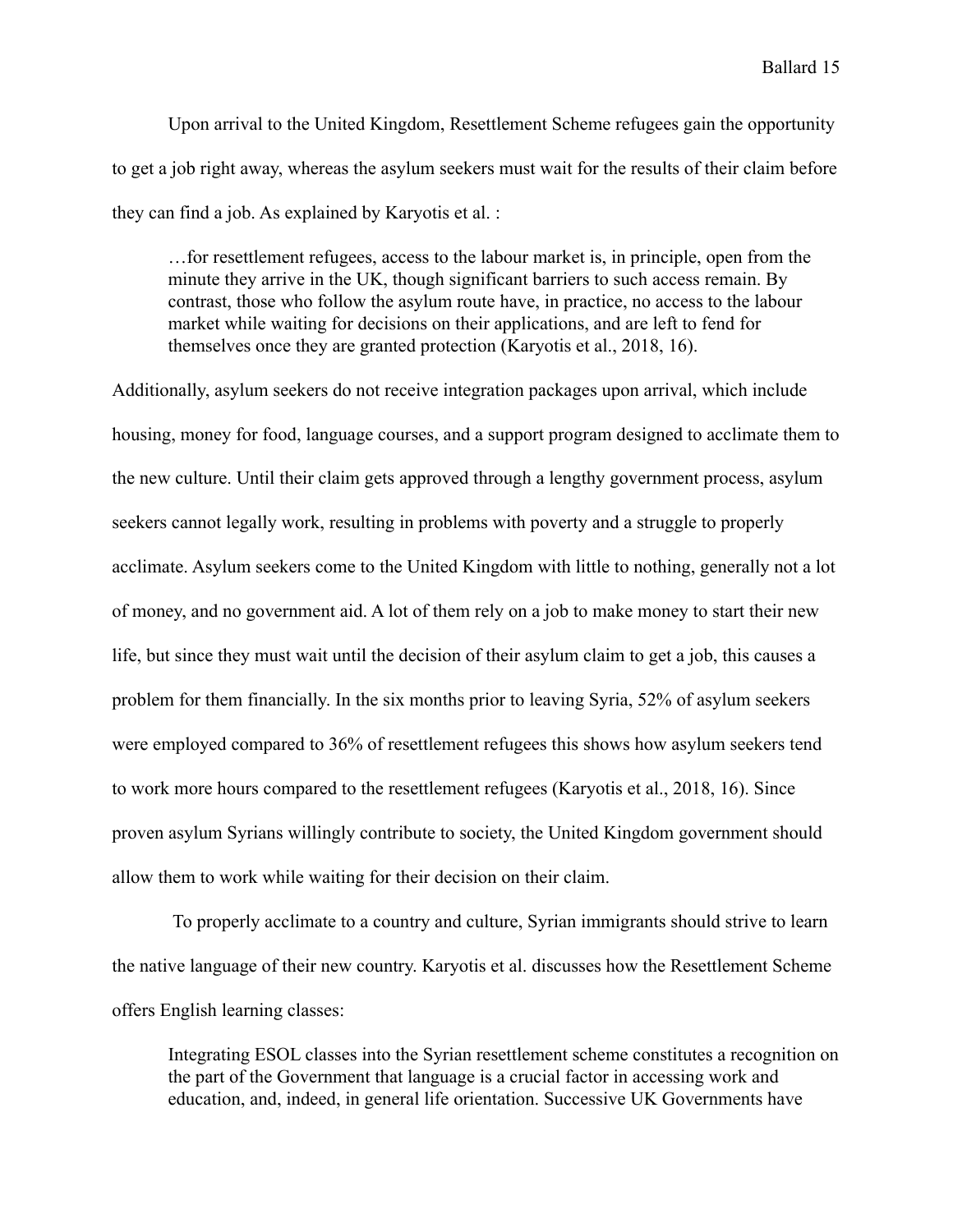emphasised the importance of speaking English, yet have simultaneously cut financial support to ESOL (Karyotis et al. 2021, 488).

This shows the government recognizes the importance for immigrants to learn the language of their new country so they can get a job, attend and do well in school, and overall build relationships with people in their new country. The asylum seeking Syrians need to find and pay for their own language courses, whereas Syrians who come through the Resettlement Scheme receive English language classes for free:

Language provision is built into the Syrian resettlement programme so there is a degree of automaticity to language learning for resettlement refugees. The situation is very different for asylum seekers. For them, improvement of English language skills often depends on their ability to identify and access language classes that are not provided specifically for refugees (Karyotis et al. 2021, 488).

Not knowing the English language will affect the Syrians negatively and will make it challenging for them to acclimate.

The United Kingdom government helps the Syrians who come via the Resettlement Scheme acclimate in many ways and sets them up for success. Whereas, the government offers no support for the asylum seeking Syrians and makes it difficult for them to start their new lives. The help from the government results in positive remarks from the Resettlement Scheme refugees, "resettlement refugee respondents are happier, more confident, and more hopeful than those coming through the asylum route" (Karyotis et al. 2018, 18). Since the resettlement refugees receive more help they report more positively about the United Kingdom government than the asylum seekers:

Resettlement refugees speak more positively of Local Authorities; International Organisations; and National Civil Society/NGOs. Interestingly though, they also speak more positively of the British population, suggesting perhaps minus the hostile anti-asylum environment and a need to prove their 'legitimacy' as refugees, Syrians are able to live relatively free of overt hostility. By contrast, asylum seekers have more positive evaluations of employers only (Karyotis et al. 2018, 17).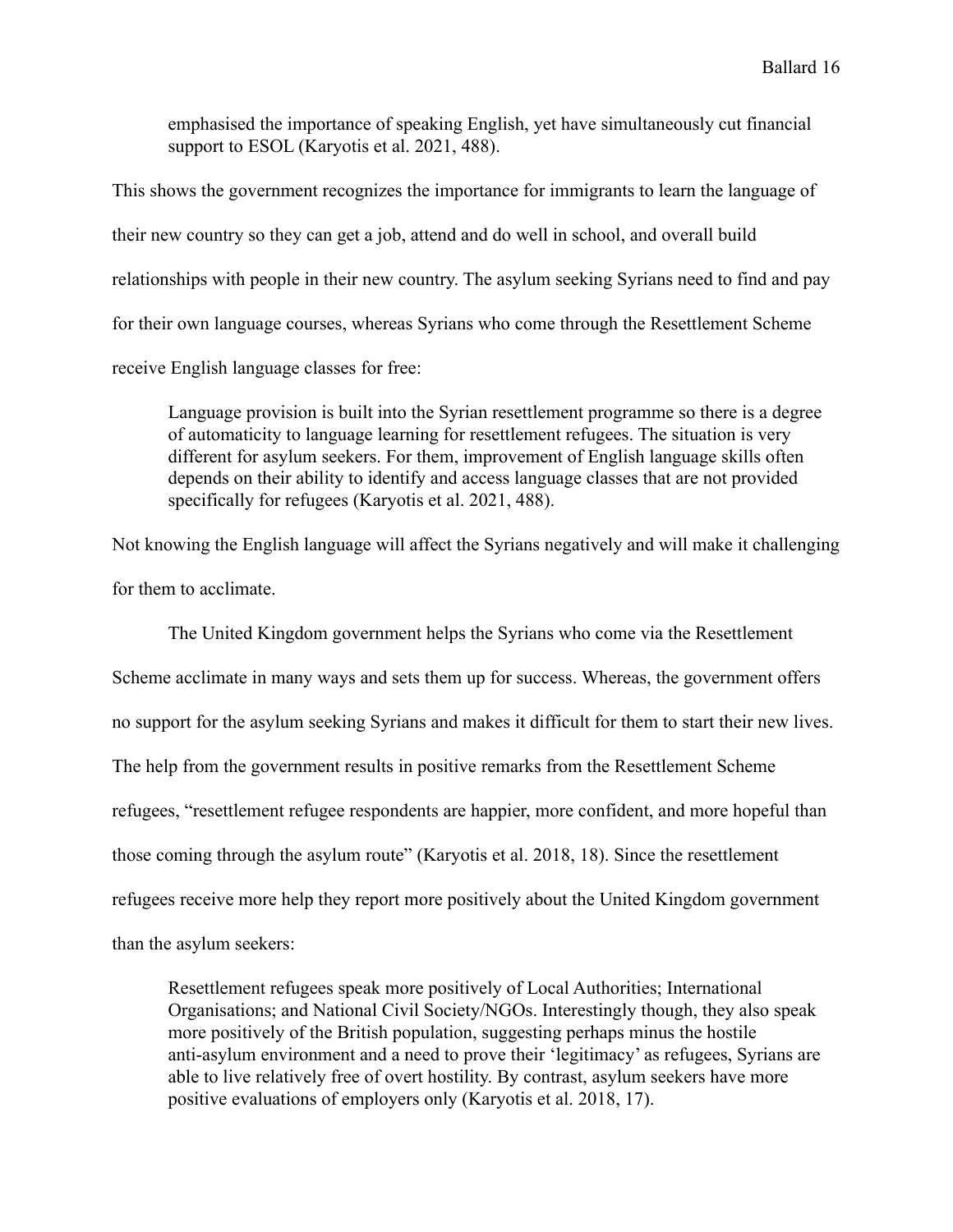There is a difference in the way the United Kingdom portrays itself as a refugee host and the way refugees experience that. This difference hinges on the distinction between formally resettled refugees and asylum seekers. The lack of help from the government for the asylum seekers creates issues and a divide between them and the United Kingdom population. Syrian asylees viewed as bad to the United Kingdom population creates a racial divide, difficulty acclimating to the new culture, trouble creating relationships, problems finding jobs, and overall, problems of mistreatment and lack of respect. These issues result in a negative experience for these Syrians and leaves them with a poor view of the United Kingdom population and government. The negative experiences could result in Syrians choosing to immigrate to other countries, resulting in the United Kingdom not able to claim they welcome all immigrants. Overall, the United Kingdom government believes they offer hospitality to all immigrants, however those who come via the Syrian Vulnerable Person Resettlement Scheme receive more hospitality compared to those who come on their own.

The United Kingdom offers two different policies for Syrians to use when migrating to the country, the Syrian Vulnerable Persons Resettlement Scheme or the Asylum Policy. The concept of hospitality is important in understanding why the United Kingdom does not treat all Syrians the same. Hospitality is a performance done by a nation-state and ultimately makes the nation-state look good. Nation-states must demonstrate hospitality to make their nation look better compared to other nations.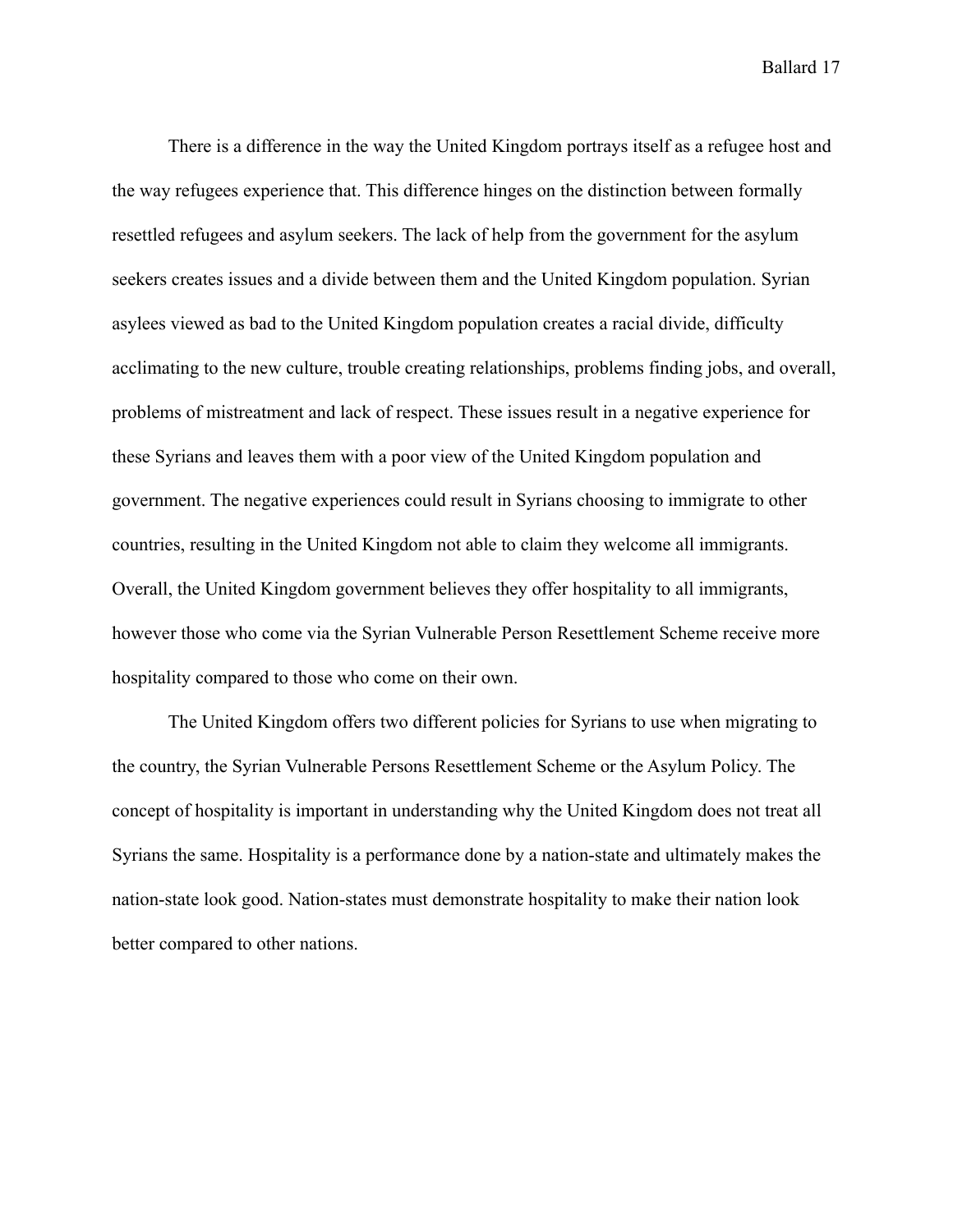## <span id="page-18-1"></span><span id="page-18-0"></span>Literature Review on Hospitality

#### *Introduction*

To understand why the United Kingdom elects to welcome select Syrian immigrants, this section will review literature on hospitality. Hospitality involves kindness, openness and welcomeness, but also politics. Scholars have analyzed how hospitality influences immigration policy and security and have drawn connections between hospitality, the nation state, and the origin of immigration policy. These analyses and scholarly articles examine hospitality from a different vantage point which help one understand why the United Kingdom treats the Syrian populations differently. The literature review begins with a section on hospitality as it relates to nationalism by analyzing works written by Appadurai (2019), Berg and Fiddian-Qasmiyeh (2018), Fiddian-Qasmiyeh and Qasmiyeh (2016) and Pitt-Rivers (2012). The main section on immigration policy and hospitality will look at hospitality in terms of informing immigration policy and how hospitality intertwines with concerns about economics and security through the analysis of works by Appadurai (2019), Young (2011), McNevin and Missbach (2018), and Riggan and Poole (N.D.).

The United Kingdom chooses to divide the Syrian population into two separate groups and only treats one of these groups hospitably. The United Kingdom divides the Syrian population because they believe they cannot offer hospitality towards everyone and must make hard determinations over who they appear hospitable towards. The United Kingdom is under the false notion that hospitality is a limited quantity and by believing this, they end up mistreating part of the Syrian population. If Syrians come to the United Kingdom through official channels,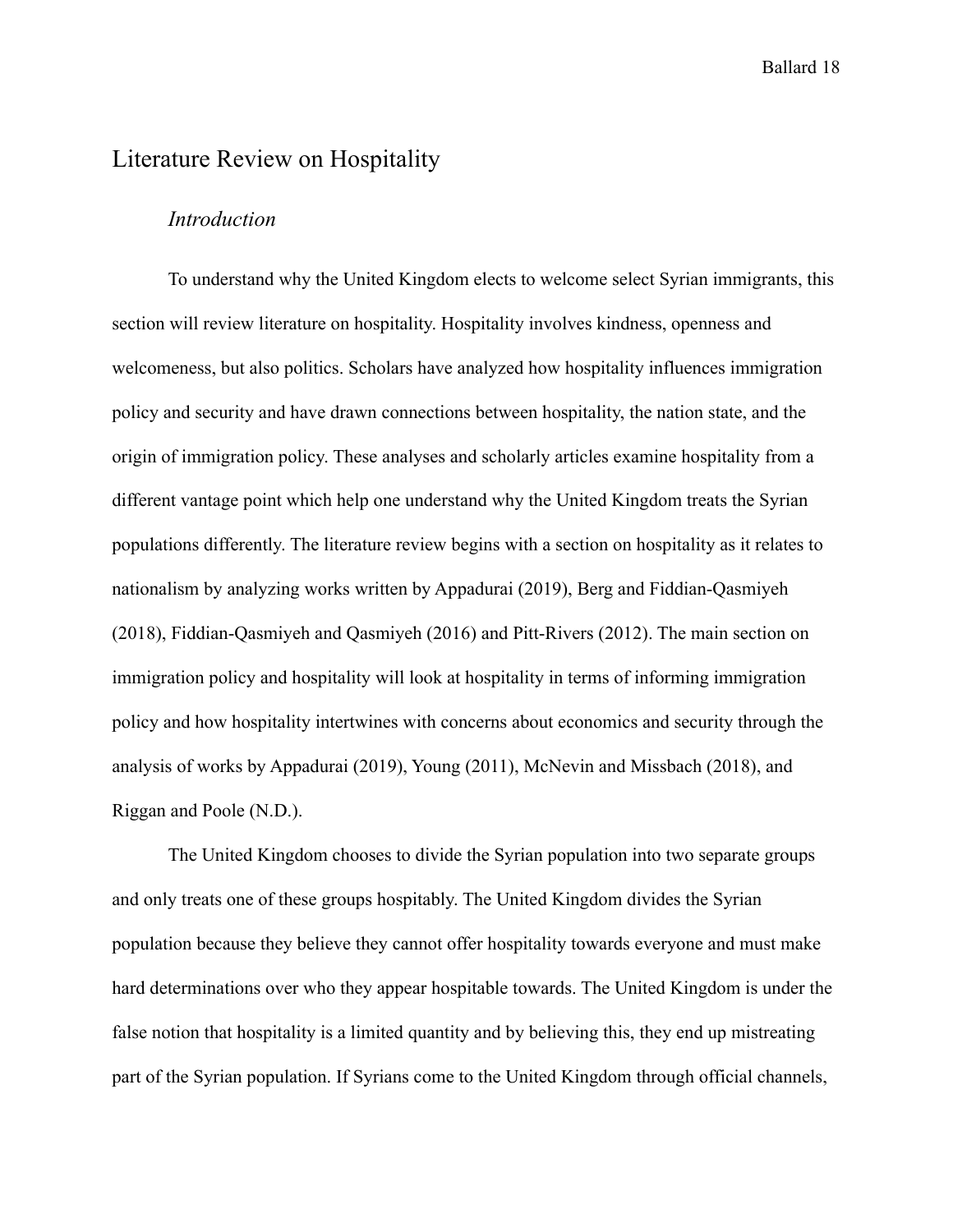they receive assistance with acclimation and resettlement, but if they try to immigrate through unofficial channels, usually out of desperation, then the United Kingdom is not obligated to provide any support. The United Kingdom decides when they can enact hospitality and only through one set of procedures and not the other.

Ultimately, this literature review highlights the contradictions on the system of hospitality in the United Kingdom. While all perspectives show importance, the perspective most useful to consider includes the discussions of the influence of hospitality on immigration policy. It is essential to understand hospitality because it helps shape the immigration policy of a nation and helps to understand why the United Kingdom chooses to show hospitality towards one group of Syrians, but not the other.

#### *Hospitality and The Nation*

In order to understand how the concept of hospitality shapes immigration policy, it is necessary to first understand how the concept of hospitality figures into the formation of the nation and how nationalism becomes influenced by hospitality. This section focuses on hospitality and the nation, particularly how hospitality influences nationalism.

Fiddian-Qasmiyeh and Qasmiyeh (2016) and Berg and Fiddian-Qasmiyeh (2018) both believe hostility and hospitality are interlinked, and a nation can never be completely welcoming towards people from other countries. Fiddian-Qasmiyeh and Qasmiyeh feel people welcome others conditionally because there is the fear of violence and the unknown:

Hospitality, as such, is never absolute: the possibility of rejection – and overt violence – is always already there. A neighbour can only ever welcome another neighbour in a conditional way – to offer welcome is always already to have the power to delimit the space or place that is being offered to the Other (Fiddian-Qasmiyeh and Qasmiyeh 2016).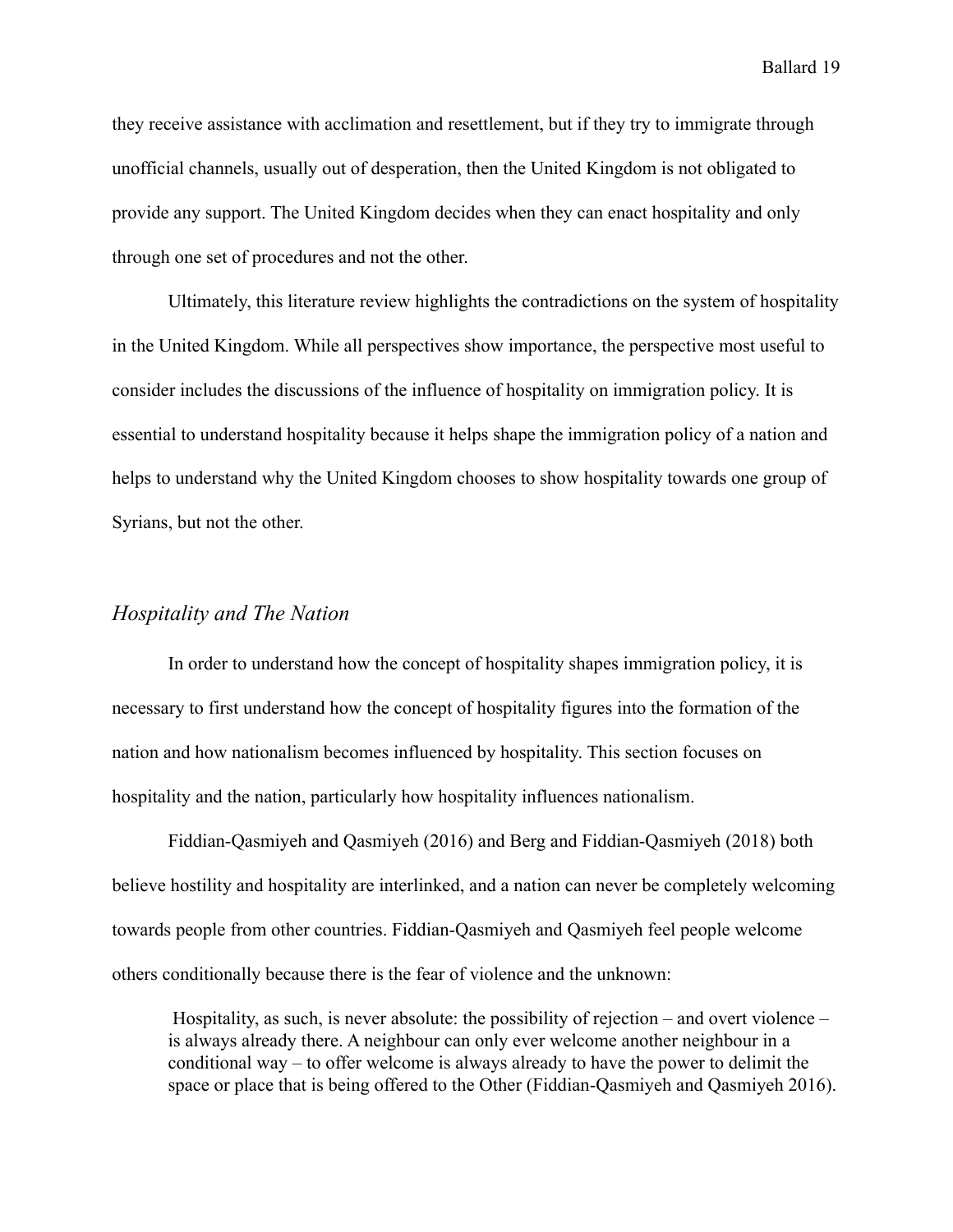The United Kingdom treats Syrian immigrants who come through the asylum route with more hostility than those who come through the Resettlement Scheme. This may be because the United Kingdom is able to create conditional requests in the Resettlement Scheme, due to the Resettlement Scheme focusing only on the Syrian population whereas the asylum route does not. The United Kingdom welcomes Syrians in a hostile way with multiple conditions in place because they are scared of the unknown and do not know who the guests truly are.

In a similar vein to the previous scholars, Pitt-Rivers (2012) argues guests are unknown and therefore treated with hostility because the hosts do not know who they truly are:

The essence of the stranger is, tautologically enough, that he is unknown. He remains potentially anything: valiant or worthless, well born, well connected, wealthy or the contrary, and since his assertions regarding himself cannot be checked, he is above all not to be trusted (Pitt-Rivers 2012, 504).

Treating immigrants and or strangers with hostility is a common practice. Without the knowledge of a person, their background, and how they contribute to society, it is difficult to have full trust in them. Because of the lack of trust, people tend to not talk to people they do not know and when they do choose to talk to someone who has no relationship with them, they treat them with hostility and disclose little information.

In contrast, Pitt-Rivers also claims guests must prove themselves in order for the nation and population to welcome them and offer hospitality. If unable to prove themselves, they are treated poorly. The guests must also fit in with the culture and nationalism of the nation in order to fully be welcomed, "the stranger therefore starts afresh as an individual insofar as he may be incorporated into the community. It must make its own evaluation of him in order to accept him" (Pitt-Rivers 2012, 504). Upon arrival to a new country, guests are given the opportunity to begin a new life as a new person, they can choose to act however they want to and can create an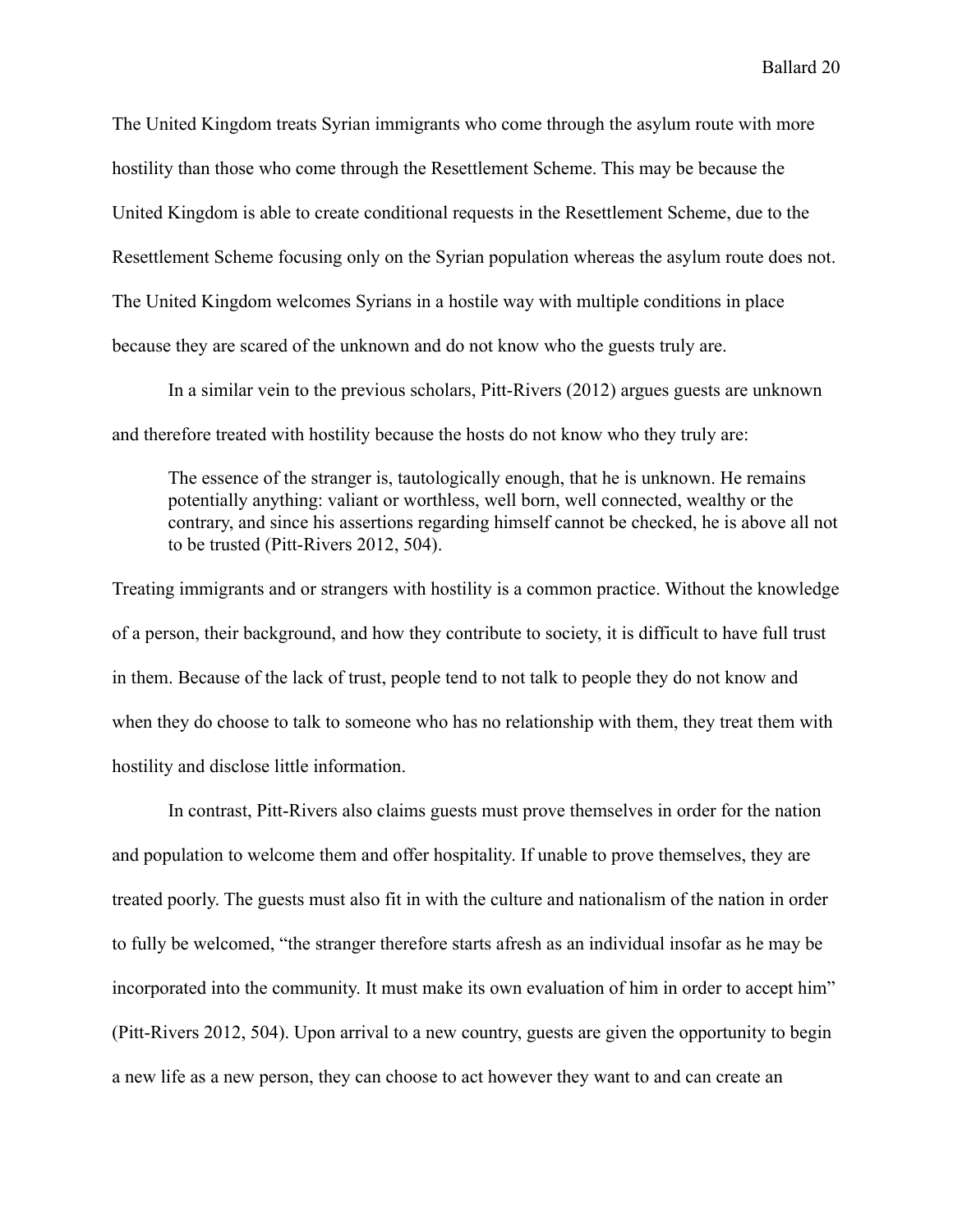alternate personality for themselves. However, the guests must be mindful in how they behave because the citizens of the country will judge them and quickly determine if they would fit well within their society. If they prove a good fit to the society, the citizens will welcome them with open arms and treat them with great hospitality, if they do the opposite, the guests will experience miss treatment and difficulty acclimating and making connections within their new society.

Opposingly, Appadurai (2019) suggests a change in the nation state, rather than in the guests, as a solution to the current hostility of nations mentioned previously by Fiddian-Qasmiyeh and Qasmiyeh and Berg and Fiddian-Qasmiyeh. Appadurai claims notions of hospitality need to become embedded in notions of citizenship. This idea ultimately helps fix the mindset of citizens and will help them look at immigrants in a more positive light. Appadurai argues that countries must change their culture around immigrants, rather than forcing immigrants to assimilate into their new country. Appadurai discusses the problems immigrants experience while proving themselves when they arrive in a new country, "one source of this problem is that modern conceptions of citizenship, tied up with various forms of democratic universalism, tend to demand a homogenous people with standardized packages of rights" (Appadurai 2019, 2). In other words, every society has a tendency to associate their own culture as the definition of a perfect citizen, instead societies should focus on implanting inclusion and hospitality into their culture and conception of citizenship. Societies should want immigrants to migrate to their country and contribute to society because immigrants bring a broader knowledge of the world and a sense of diversity. Immigrants contribute to a society by helping broaden the minds of its citizens and ultimately leading to a better and more efficient community.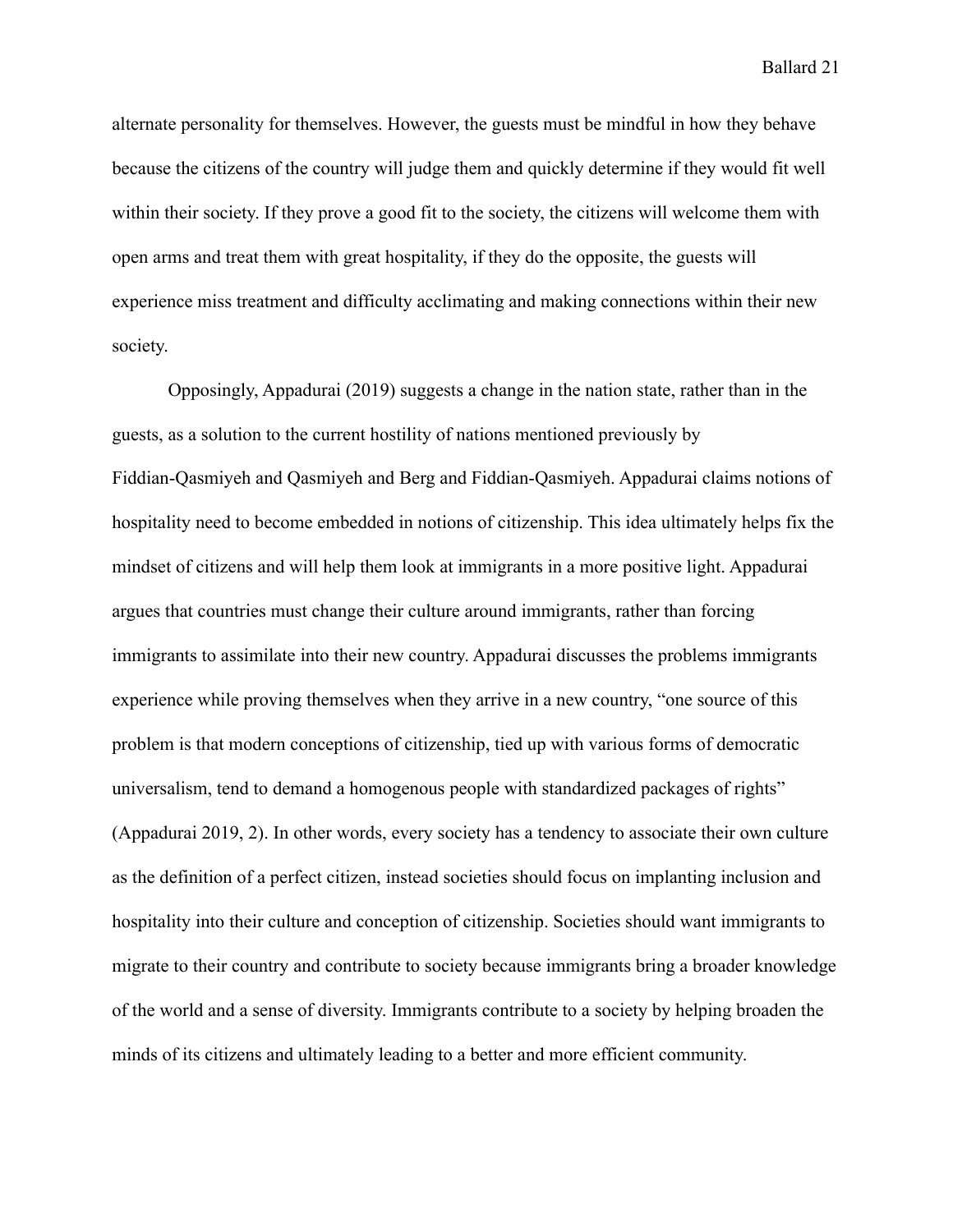### <span id="page-22-0"></span>*Hospitality and Immigration Policy*

The scholarly perspectives reviewed below, discuss how hospitality influences the immigration policy of a nation. Appadurai (2019) claims countries are not hospitable towards foreigners because they view immigrants and refugees as an "inbetween phase", rather than as a visitor or citizen. Countries view immigrants and refugees in this light because they have features of the stranger, victim, criminal, and undocumented visitor and have not yet proven themselves to the host state (Appadurai 2019).

In a similar vein, Pechlaner et al. (2016) discusses how refugee policies are typically restrictive, creating a hostility towards welcoming immigrants into a nation. Many scholars have pointed out how immigrants are viewed as enemies to countries (Candea and Da Col 2012, Derrida 2000, Derrida and Dufourmantelle 2000, Friese 2010). Rosello (2001) discusses how France created policies which had anti-immigration attitudes. These new policies reflected a repressive and restrictive philosophy which thought of the illegal immigrant as an enemy of the state, "France 1993 had so-called Pasquale laws that became the most obvious manifestation of the French government's anti-immigration attitude" (Rosello 2001, 1). The scholars above all believe this view needs to change and countries need to better understand immigrants and erase the idea of trying to make all immigrants fit into the host country's nationalism. In order to change this view, new policies which welcome and help immigrants fit into the host society need to be created.

Economic facets play a large role in discrimination within migration policies. Bell (2010) and Araya-Moreno (2020) both claim countries create immigration policies based on the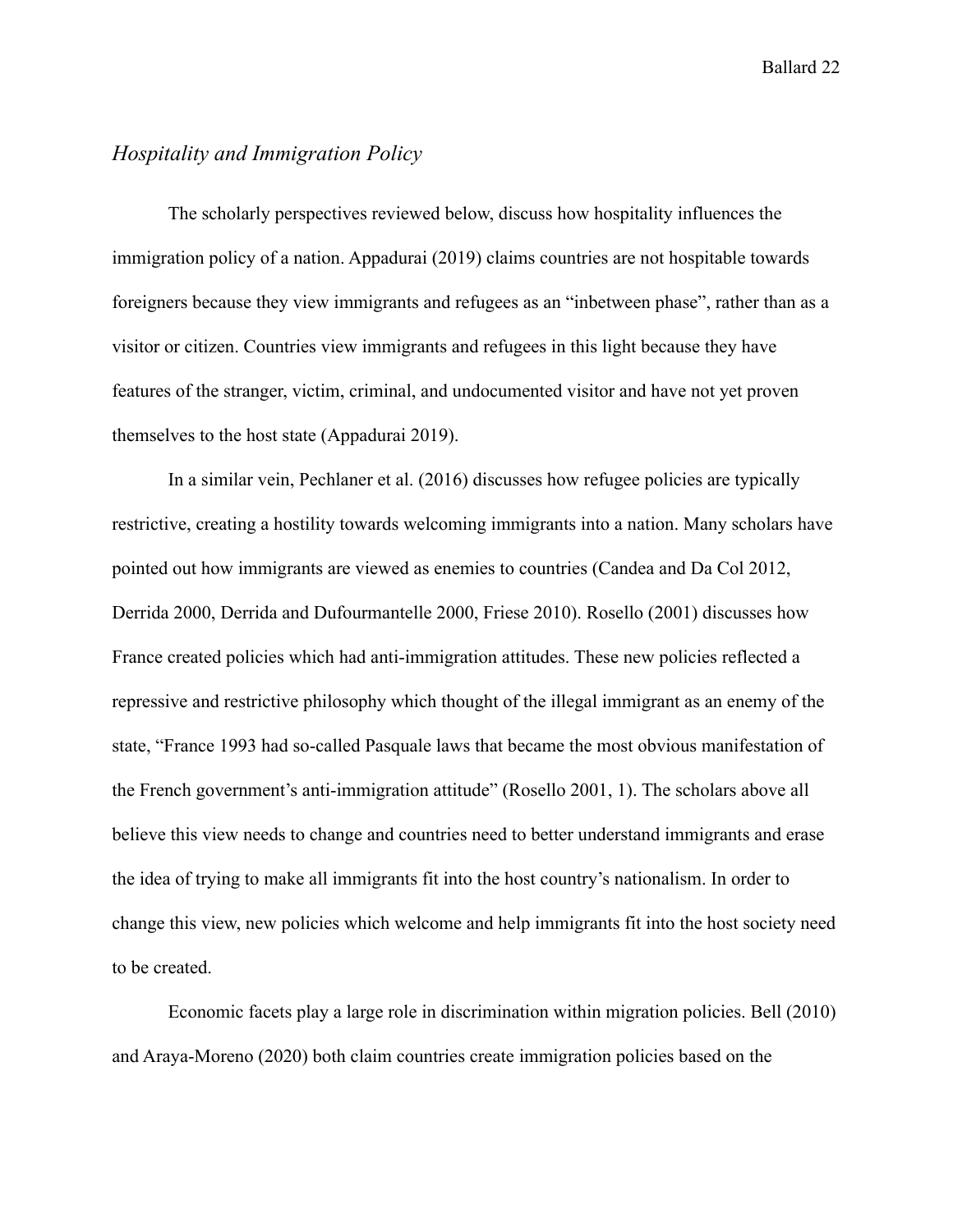characteristics of the immigrants they want in their country, essentially picking who they welcome. Similarly, Appadurai claims countries prefer to welcome rich immigrants rather than poor immigrants as a hope they will contribute more to their new society, "such examples of the brutalizing of migrants can be multiplied: poorer migrants today frequently end up as undocumented citizens, objects of racist laws and sometimes targets of ethnocidal violence in locations from Rwanda to Indonesia" (Appadurai 2019, 4). The different policies in a country are designed to help immigrants with money because they can contribute to the economy of the host state. To host states, wealthy immigrants are the only immigrants worth welcoming.

Araya-Moreno affirms countries create policies to welcome immigrants who will integrate the best into the labor market, "selection systems of immigrants aim to identify and attract those migrants who are deemed more likely to integrate into the labour market and meet labour market needs'' (Araya-Moreno 2020, 338). Similarly, Bell believes governments tend to abuse their power while creating policies, making them discriminatory and only selecting the best immigrants to welcome, "conditional hospitality is what is extended to migrants, hospitality that, in his deconstruction of it, Derrida exposes as involving violence and injustice. He talks of the collusion between hospitality and power…" (Bell 2010, 240). Bell and Araya-Moreno claim countries create policies based on their nationalism and tend to only welcome immigrants who fit in with their nationalism and will contribute greatly to society.

SImilarly, Balch (2016) states rich or well-known people, or people who have power within a society, have an impact on the creation of policies which determine the hospitality towards immigrants, politicians are not the only people who have a say in this. Shryrock (2008) (2012) both agrees and disagrees with Balch. Shryock shares Balch's viewpoint of the wealthy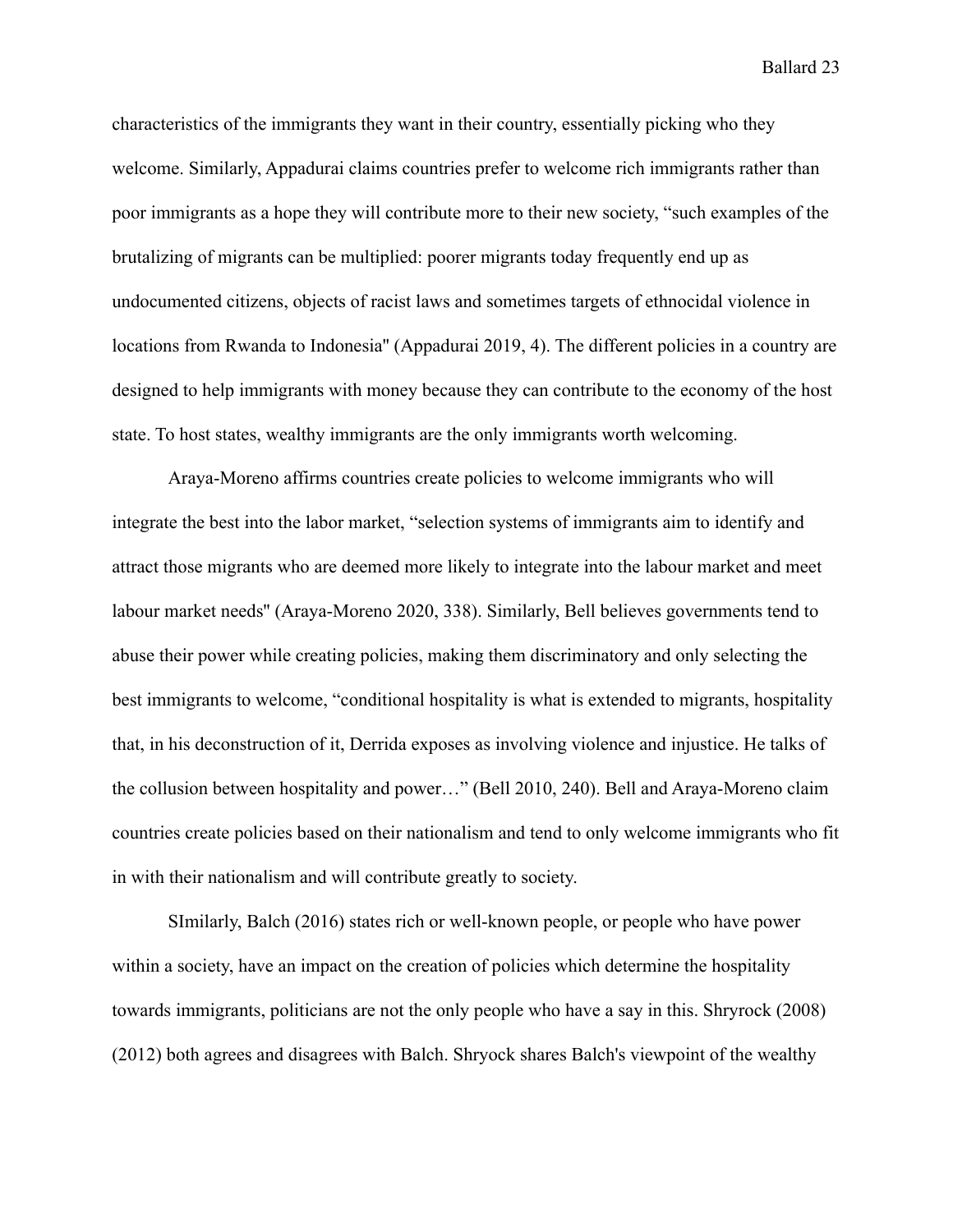wielding the power of hospitality, but opposes the idea that all wealthy people contribute to the creation of hospitality policies. Instead, Shryock argues only wealthy people who happen to be in the right place at the right time contribute to policies.

In contrast to the previous scholars, Young (2011) claims because of the exclusionary nature of the nation state, only cities can be hospitable, not the nation state itself. Cities do not have the responsibility of creating policies, therefore are in a better place to host, so it is up to the local government to welcome immigrants. Young claims individual cities in each country are the ones responsible for being hospitable towards immigrants, however, does believe immigrants are viewed as enemies, "foreigners are limited to the status of temporary visitors rather than being permitted to attain formal membership" (Young 2011, 540). Since immigrants are viewed as an enemy due to the possibility of remaining in the country for a short period of time and have yet to prove themselves, these individuals become more restricted on what they can do in their new country.

McNevin and Missbach (2018) and Barnett (2005) discuss how policies determine hospitality in a nation, however they argue different points compared to Balch and Shryock. McNevin and Missbach believe within policy, it is impossible to be hospitable towards every immigrant. They believe a set of criteria needs to be used in order for the nation to determine who the policies should be hospitable towards. It is important for a host to preserve their capacity to offer hospitality, and by offering the same support to everyone, a host is not preserving their hospitality (McNevin and Missbach 2018, 301). Hospitality, along with other rights, must be limited. When looking at the Syrian immigrants who migrate to the United Kingdom, McNevin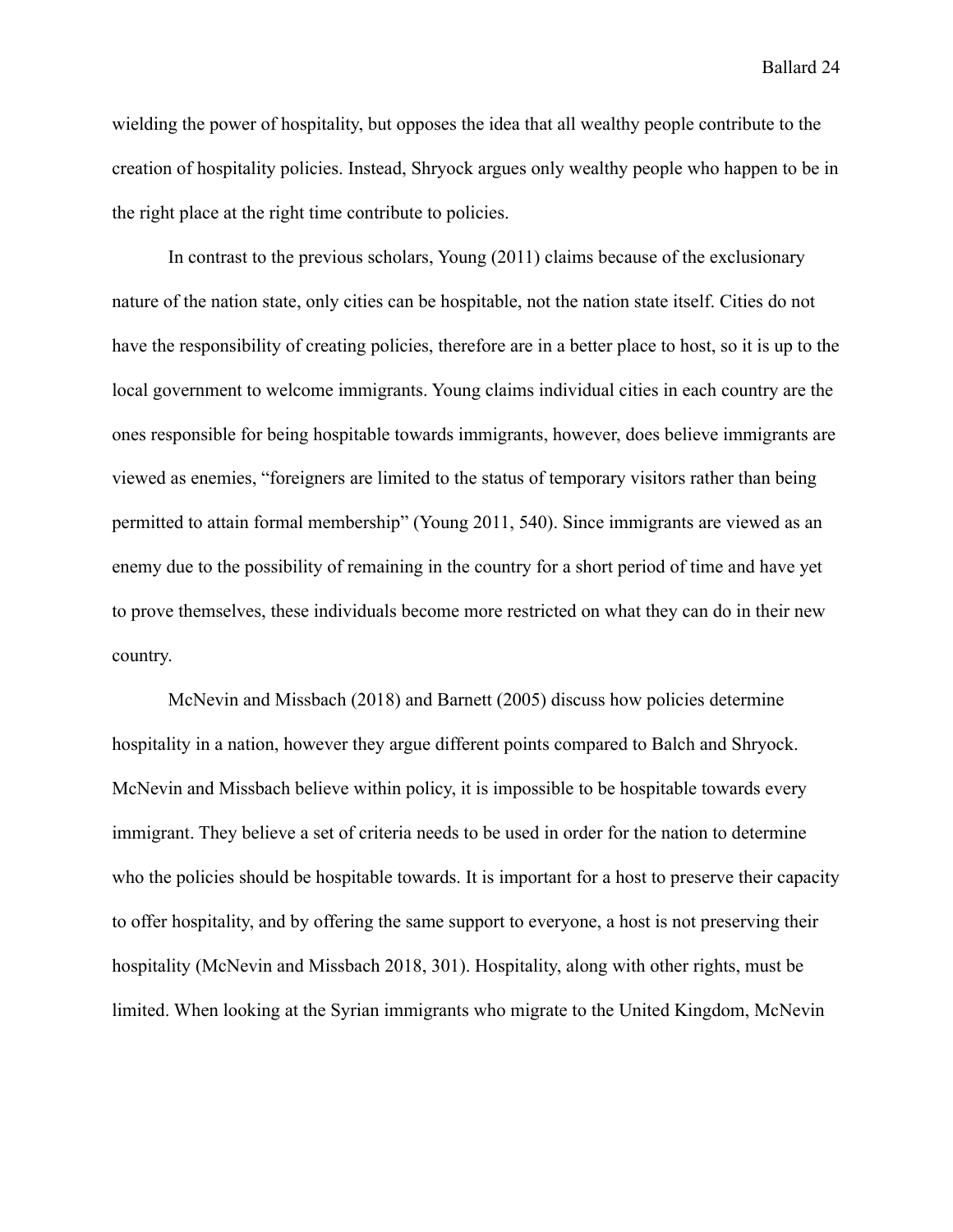and Missbach's argument is important because it helps one better understand why the Syrian population is treated differently.

In comparison with what McNevin and Missbach proposed, the United Kingdom uses a lot of criteria, created with help of the United Nations High Commissioner for Refugees, to diagnose Syrians most at risk for medical treatment and allocate hospitality resources to those in need. The United Kingdom, like every country, has finite resources making it necessary to set such criteria. Because of this, Syrians who come through the Resettlement Scheme receive more hospitality, due to the scheme's selectiveness. Barnett also believes a set of criteria for immigrants plays a role in creating hospitable policies for immigrants.

While McNevin and Missbach illustrate a strong argument for how nations cannot offer hospitality towards everyone, the ways they choose to make the determination over who the United Kingdom hosts or not proves problematic and many immigrants suffer because of it. Syrians experience difficulty acclimating and making connections due to the difference in cultures. Although all Syrians have the risk of experiencing hostility, the asylum process shows more hostility than the Syrian Vulnerable Persons Resettlement Scheme.

Concerns about security play an important part in the relationship between hospitality and immigration policy, as Riggan and Poole (N.D.) discuss, migration bridges the gap between hospitality and protecting the people. These scholars analyze the impact of Eritreans migrating to Ethiopia and explain how safety must play a part in the framework of hospitality. Hospitality never fully consists of generosity and the host must always understand the importance of safety while remaining hospitable towards the innocent:

paired with security, the regional politics of hospitality has also always been central ro Ethiopian refugee hosting. Ethiopia has always had an "open door" policy towards refugees; however, despite its lack of securitized borders, the relative openness of the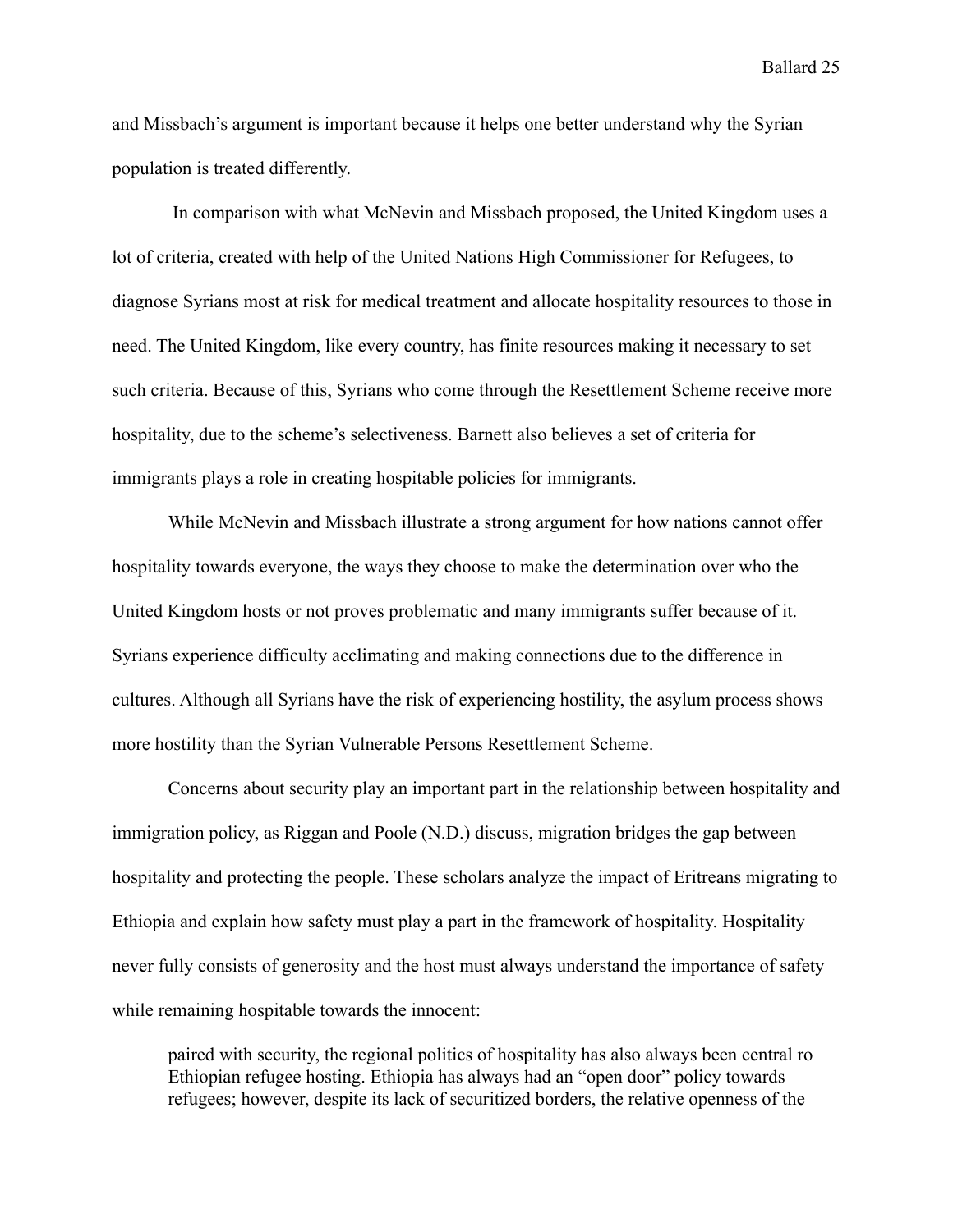door is always calibrated by politics. What this means is that, while Ethiopia is expressly open to all refugees from all places, historically the freedom to move and work has been limited and most refugees are still housed in camps (Kemisso 2016 as cited in Riggan and Poole N.D, 92).

Similarly, Agier (2021) and Derrida (2000) also discuss ways in which the nation state must bring security into the conversation when creating immigration policies. Both scholars explain the best way to bring security into the conversation is by thinking of immigrants with distrust, "in accordance with the supposed expectation of the population at large, there was a clear need to demonstrate all possible reticence and distrust towards the intruder, which meant not providing shelters, reassurance or food, all of which could have been made available, from a material and economic stand-point, without any special difficulty" (Agier 2021, 4). Nations treat immigrants with distrust out of precautionary protection of national security, which encourages the nation to not provide resettlement support to immigrants. This helps explain why the United Kingdom chose not to provide the resources of resettlement for all Syrians, but only for the Syrians who met the criteria for the resettlement scheme.

### <span id="page-26-0"></span>*Conclusion*

After reviewing the literature on hospitality, one better understands why the United Kingdom chooses to offer hospitality towards the Resettlement Scheme Syrians and not towards the asylum seeking Syrians. The literature helps better understand the many perspectives about hospitality, specifically the way hospitality figures into the nation and nationalism. The scholars Berg and Fiddian-Qasmiyeh (2018), Fiddian-Qasmiyeh and Qasmiyeh (2016), Pitt-Rivers (2012) propose many arguments about the need for the immigrants to prove themselves to the citizens so they receive hospitality. Appadurai (2019) also proposed the idea of changing a nation's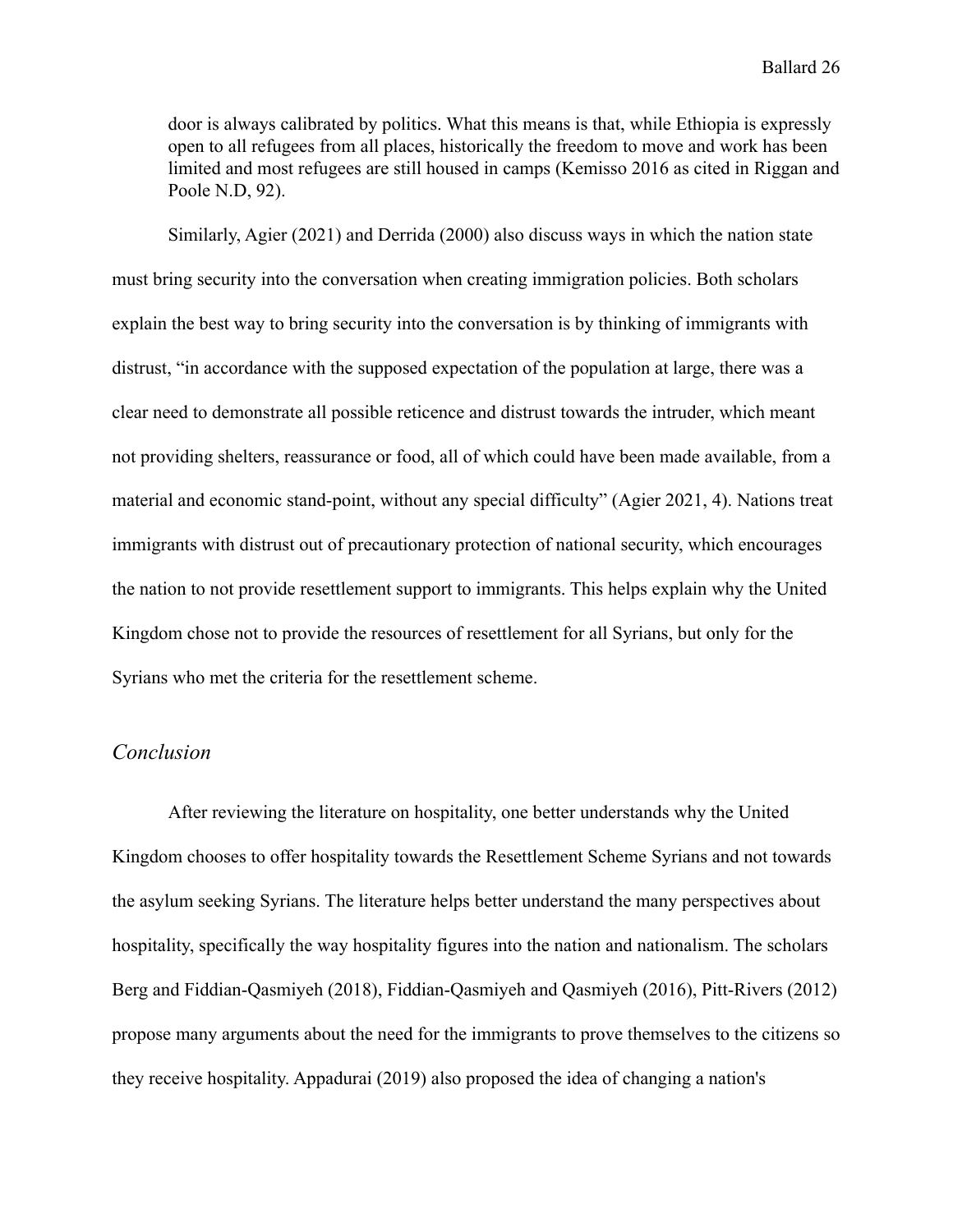citizenship to embed aspects of hospitality in the culture so immigrants are not forced to assimilate (Appadurai 2019). The literature also shows the most useful perspective of how hospitality influences immigration policy. This perspective demonstrates the difficult considerations the United Kingdom must make when determining which immigrants they offer hospitality towards. The scholars Appadurai (2019), Young (2011), McNevin and Missbach (2018), and Riggan and Poole (N.D) show how immigration policies must be intertwined with concerns about economics and security. This perspective alone explains how the United Kingdom cannot offer hospitality to every Syrian immigrant due to these concerns.

# <span id="page-27-0"></span>**Contrasting Experiences of Syrians**

### <span id="page-27-1"></span>*Introduction*

As noted above, the United Kingdom prides itself on welcoming all immigrants, including Syrians currently fleeing the Syrian Civil War. The United Kingdom created a Syrian Vulnerable Persons Resettlement Scheme in order to help Syrians move to the United Kingdom and acclimate to their new lives. However, the scheme involves strict criterias in order to qualify as a participant, resulting in many Syrians arriving by themselves and instead seeking asylum. The United Kingdom thinks of themselves as welcoming, however the scheme only allows a limited number of Syrians, Syrians who do not get accepted, travel on their own and seek asylum. However, the United Kingdom Asylum Policy proves intense.

The next section will demonstrate how the United Kingdom is not as welcoming to immigrants as they make themselves out to be. The Syrian Vulnerable Persons Resettlement Scheme offers great support in terms of finding a place to live and a job to start saving up money,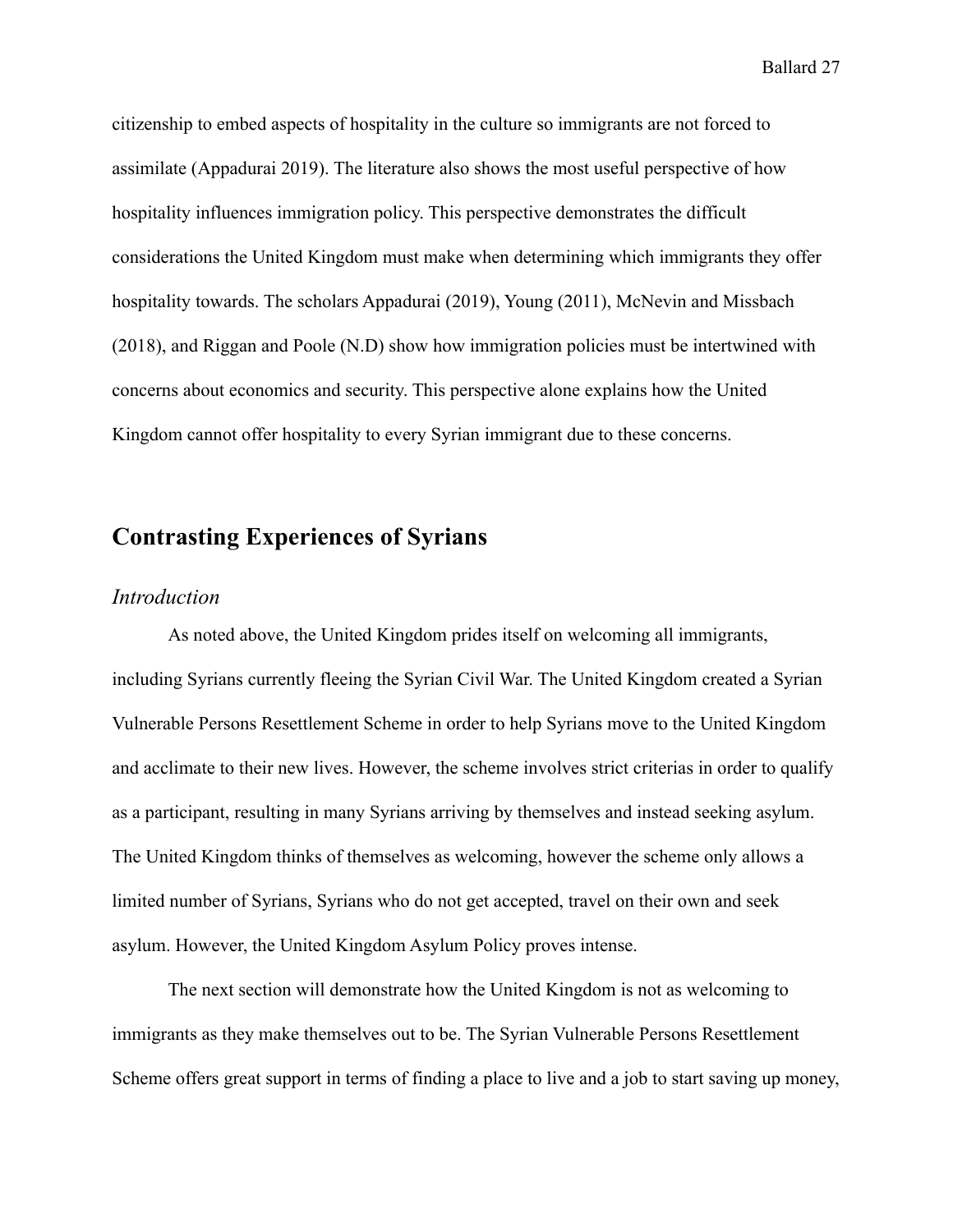but only accepts a small number of people. This results in Syrians claiming asylum which often leads to negative experiences such as a denied asylum case or an approved asylum case, but then given no help in terms of finding housing, employment, or a stipend to pay for necessary needs.

The data discussed below will be randomly selected from credible news article sources because many Syrians speak about their experiences acclimating to life in the United Kingdom and many news sources published written accounts with interviews and quotes about the experiences. All of the accounts analyzed are excerpts of interviews journalists conducted and wrote about. Because of this, it is important to consider the fact these interviews have been edited in a way where the journalist has the power, therefore these interviews may not be shared the exact way the interviewee intended. These stories will be analyzed to fully understand the Syrian's experiences. Lastly, a comparison and contrast of the experiences between the two types of Syrian immigrants will be done in order to determine how different the two experiences are. By comparing the two groups' experiences, a better understanding of why the United Kingdom government provides more support to one group and not to the other will emerge. This section will review eleven first person accounts by ten sources and will each be read two times. Five accounts are from asylum seekers and six accounts are from resettled Syrians.

The data will help better understand why the United Kingdom is hospitable towards Syrians who arrive via the Resettlement Scheme and inhospitable towards Syrians who seek asylum. The first person accounts from Syrians who arrived via the Syrian Vulnerable Persons Resettlement Scheme will possibly be more positive compared to the first person accounts from Syrians who came on their own seeking asylum. The data will help explore how the United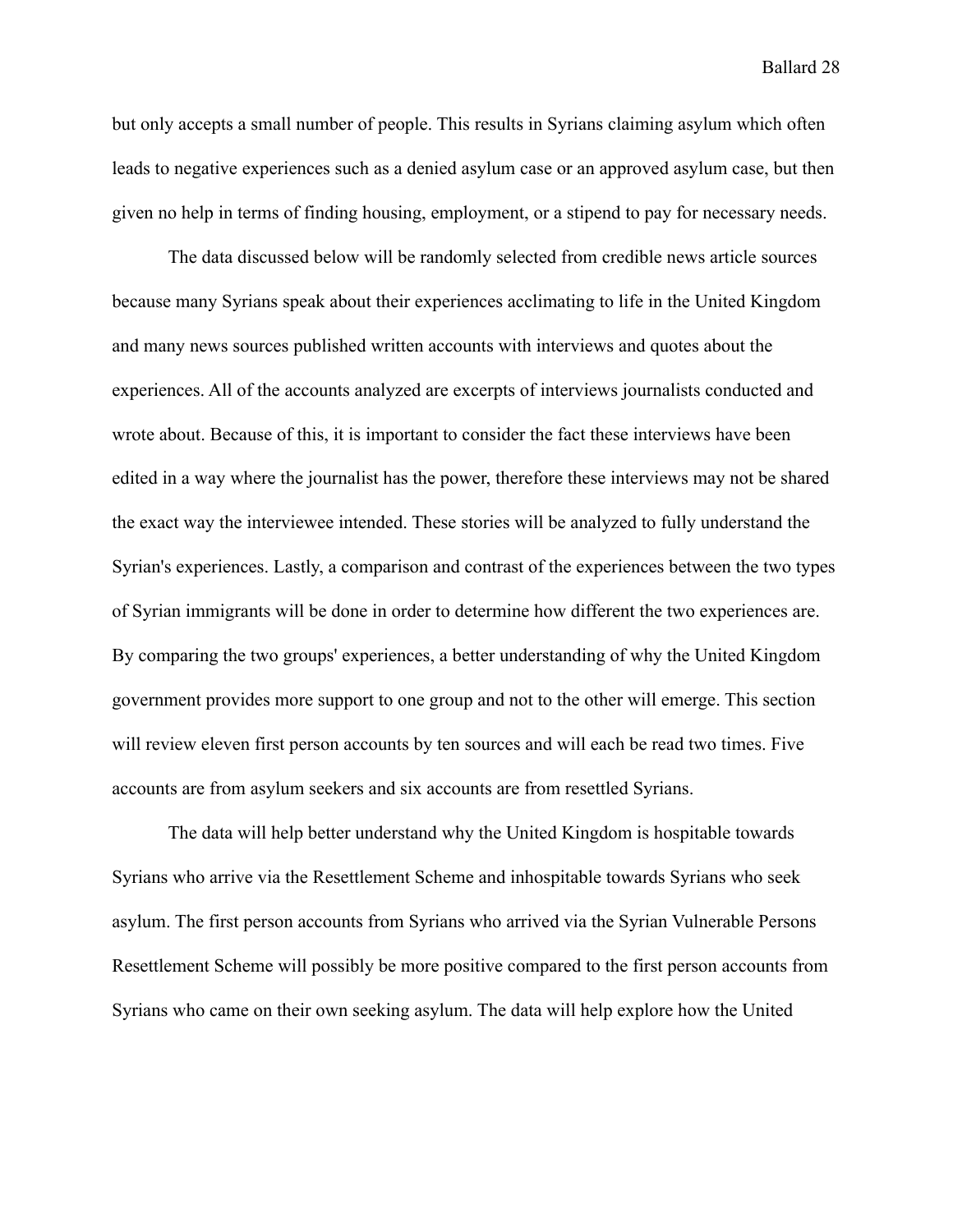Kingdom is not as welcoming to all immigrants as they make themselves out to be and favors Syrians who come to the United Kingdom through the resettlement scheme.

This data analysis will be organized by a section focusing on first person accounts by Syrians who came to the United Kingdom through the Syrian Vulnerable Persons Resettlement Scheme. The interviews will focus on what the Syrians went through to get to the United Kingdom, how the policies directly impacted their journey to the United Kingdom, whether they experienced support or none at all, and how their new life ended up. By looking at these first person accounts, we will gain a better understanding of why and how Syrians are treated. The interviews will then be analyzed and interpreted. The next section will focus on the experiences of Syrians who traveled to the United Kingdom through asylum. These sections will be organized like this inorder to give the reader a clear understanding of what each group of Syrians experienced on their journey and arrival to the United Kingdom. Then there will be an analysis section where the two groups experiences' will be interpreted. By contrasting the experiences of these two groups, the divide between how the government treats them in terms of acclimation and resettlement is clear. The final section below will, therefore, argue the United Kingdom chooses to favor Syrians who come via their scheme because they have more control over how this population acclimates within their society.

### <span id="page-29-0"></span>*Syrian Vulnerable Persons Resettlement Scheme Experiences*

The Syrian Vulnerable Persons Resettlement Scheme includes a difficult list of criterias for people to become a part of the program. Based on the accounts gathered, the Syrians who meet the criteria express their gratitude for the United Kingdom and how smooth the transition to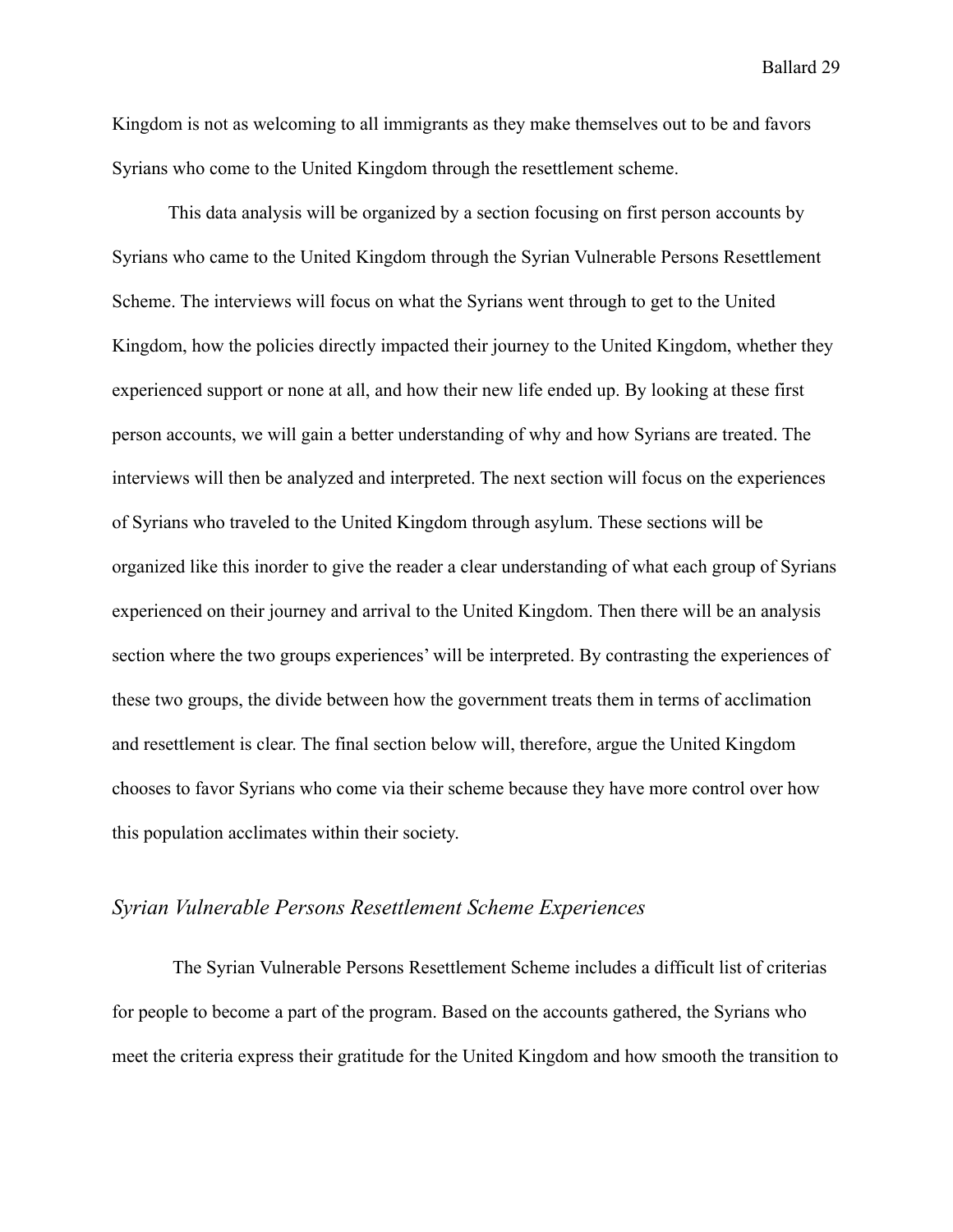their new life was, along with how much support they received from the government, "the families are settling well and are very appreciative of the help they have received and the opportunity they have been given to settle in this country" (European Resettlement Network 2014). Six accounts written by five different sources have been read and analyzed. The Syrian experiences will be broken up into sections by what Syrians thought of in terms of housing, education and language, and job support. After a description of these experiences, an analysis of the experiences based on the policy will be discussed. These experiences will demonstrate how the United Kingdom favors and offers a lot more aid towards resettlement Syrians.

The first experience described and analyzed is about what Syrians who traveled through the Syrian Vulnerable Persons Resettlement Scheme have to say about the support they received in terms of housing. Khaled lived near the Iraqi border and watched as war engulfed his city. He knew he wanted to get out, but could not leave without his girlfriend, now wife, Dalal. Khaled traveled through the conflict area to get to her. They then married and fled to Lebanon, where they had their first child. Life was hard and they moved from town to town. Making matters worse, Dalal became severely ill, making it not possible for her to withstand the conditions of refugee life. Khaled worked hard to crowdfund for his wife's surgeries, luckily his crowdfunding campaign brought his case to the attention of the International Refugee Assistance Project (IRAP). IRAP then helped Khaled and his family register for the Resettlement Scheme (Dwommah 2019). Khaled and his family reflected on their experience upon arrival, "as soon as I arrived, my new life was waiting, my house, services, furniture. Refugee Support Devon (RSD) helped us feel at home. They are like our family now" (Dwommah 2019).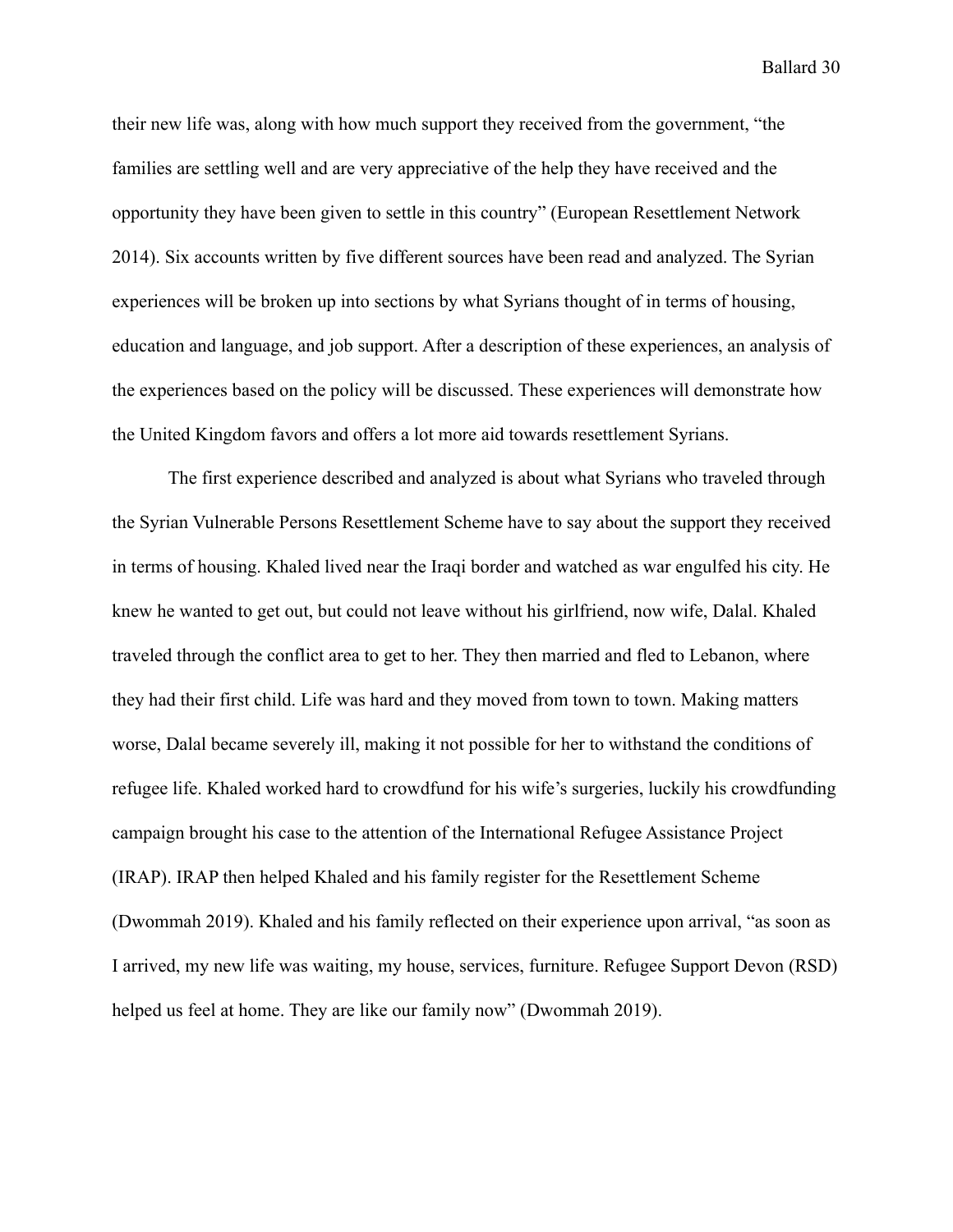The last sentence Khaled shared is important because it reflects a sense of hospitality. According to what the journalist shared about Khaled's experience, the scheme did what was intended and helped Khaled and his family become fully acclimated to their new life in the United Kingdom. They received a fully furnished home as soon as they arrived so they were able to have a smooth transition into their new life.

Mohammed and his family took their savings and fled from Syria to Cairo, Egypt after the murder of his father. Mohammed attended school in the day time and worked hard in the night time to pay for the family's living expenses. The youngest brother was diagnosed with leukemia, making it difficult to afford treatment and cost of living. As a result of needing more complex treatments, a medical charity applied on the family's behalf for resettlement (Gentleman 2015). Mohammed and his family experienced something similar, "the family didn't have to pay for their visas, and plane tickets were provided. They then flew to Manchester, before officials from a housing association brought them to a house in Bradford" (Gentleman 2015). Both of these families were given residency permits and fully furnished accommodations spread out around cities away from other Resettlement Scheme Syrians the day they landed in the United Kingdom. These Syrians seem to have felt supported by the government upon arrival to the United Kingdom in terms of the way they were supported by the government and their experiences follow what the policy states. The only experience which did not match the policy exactly in terms of housing was Nor's family's experience. Nor owned her own store in Syria which happened to be in the same location as a peaceful demonstration against the president in 2011. Nor became involved after an unarmed demonstration was dispersed by government forces and many protesters were shot and killed. The violence continued to worsen, so Nor moved with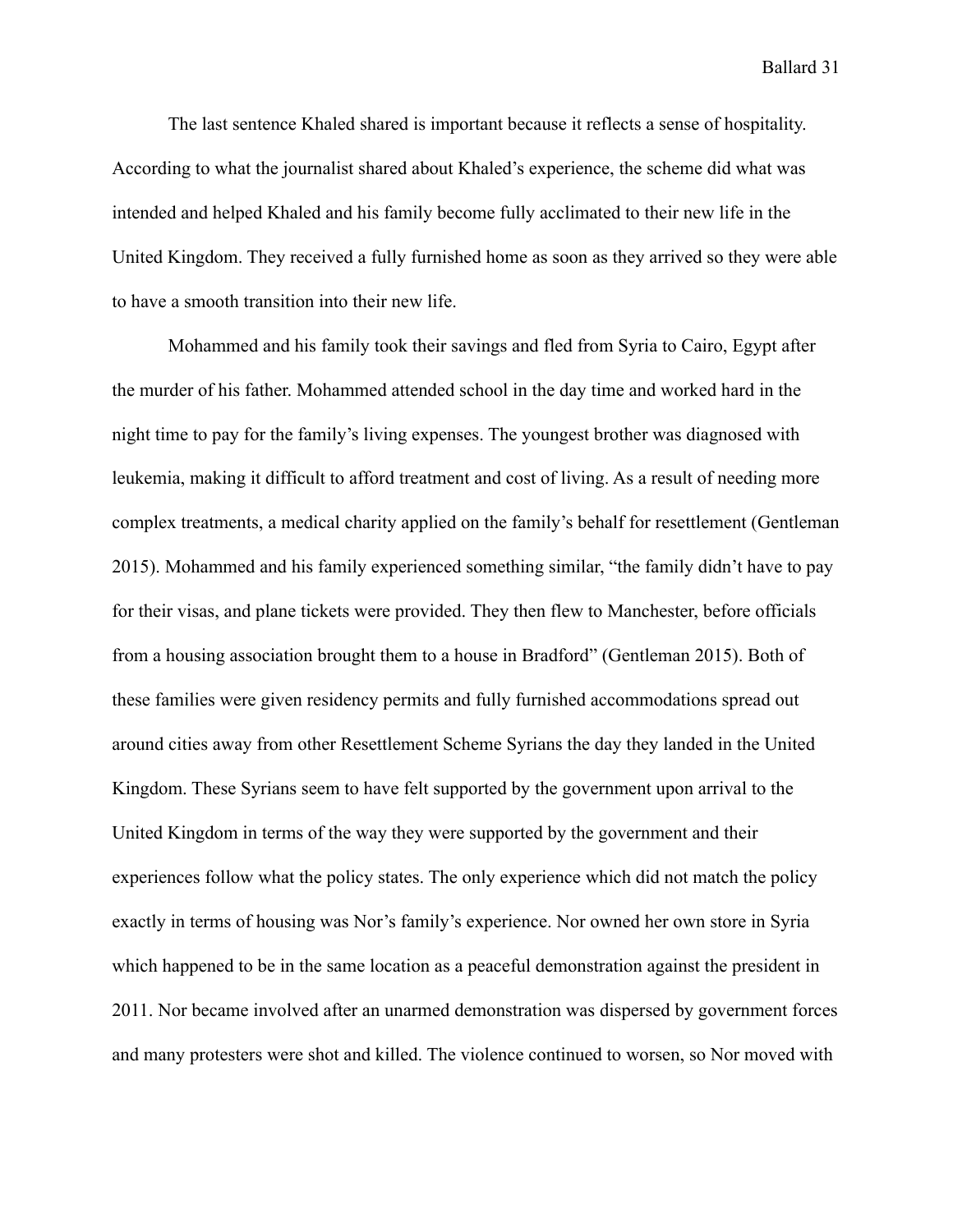her family to Damascus, Syria where she tried to get a passport to move to Egypt. Since her name was on a list of anti-government activists, she was arrested several times. During her third arrest, she was kept underground where she was tortured. When she was released, she found a smuggler to take her to Lebanon where she was reunited with her children. Her friends encouraged her to apply for the Resettlement Scheme (Gentleman 2015). Nor stated, "It wasn't until I arrived in the United Kingdom that I felt safe. Ten days after I arrived, I was issued with a residency permit for five years. That was the best moment" (Gentleman 2015). Nor, her two daughters and son waited ten days until they received a residency permit and an accommodation. The Resettlement Scheme does not specify when an accommodation will be given to arriving Syrians, but Nor's experience is different compared to the other two experiences because they received their accommodation upon arrival and did not have to wait at all.

The next experience described and analyzed will be about the Syrian Vulnerable Persons Resettlement Scheme participants experiences on support given on education and language learning. Upon arrival to the United Kingdom, according to the account, Mohammed and his family did not have to worry and find a school for their children despite the language barrier, "They were allocated a support worker who helped the children find school and college places, and who explained the benefit system" (Gentleman 2015). The Resettlement Scheme has every aspect of acclimating into a new life planned out, this way the Syrians do not worry about anything. Mohammed and his family were provided a support worker who handled everything in terms of education for the children. His family did not worry about communicating through a language barrier to find the children a school or learn about the benefit system because a worker assigned to them did all of this for them and explained to them in their language. Some of these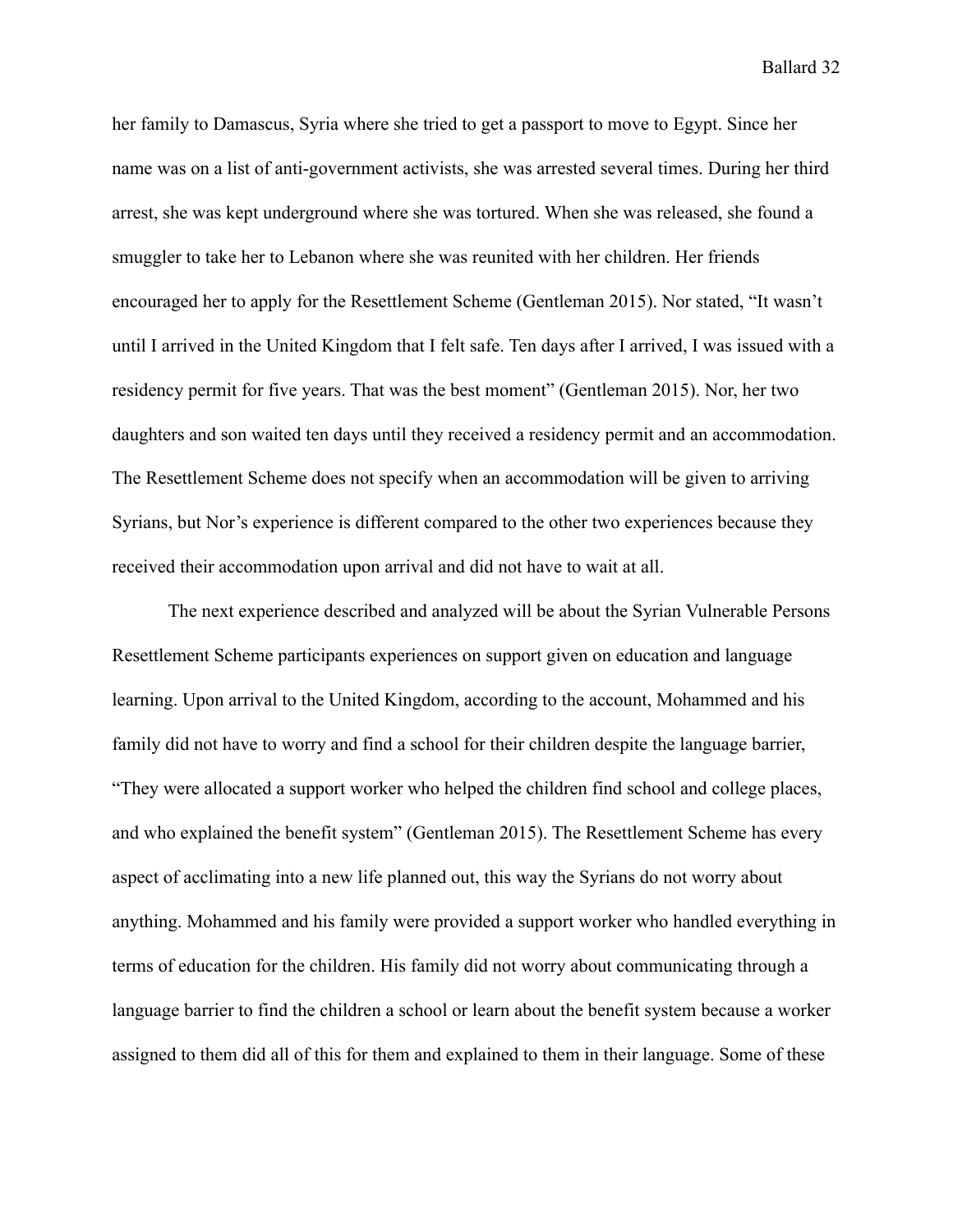Syrians did express the struggle of acclimating due to the lack of language knowledge. Nor stated, "I know I am secure now – me and my children are safe. They missed three years at school, but they are back now, and they are learning. In the beginning it was very difficult, but they are smart – they have integrated" (Gentleman 2015). The resettlement scheme's goal is to place the children into a school as soon as they arrive, this is often a struggle because the children have a limited knowledge of English. However, the main goal of the scheme is to acclimate them as quickly as possible. It is difficult for the Syrians at first, but the scheme provides free English courses they start right away, so they will be able to start making friends at school quickly, "the parents – who spoke no English when they arrived — are taking language lessons five days a week courtesy of local volunteers organized by Host Abingdon" (Karmi 2017). This experience aligns with what the scheme laid out because the scheme stated Syrians would receive 12 hours of English class a week. A Syrian teenager named Esther also discussed her troubles in school, stating how adjusting to United Kingdom life was a daunting experience, "Hull is a beautiful place. I'm very happy here but of course it was a little bit challenging. Making friends was hard at the beginning because you can't communicate with the students" (Mistry and Wainwright 2019). Esther helps better understand the importance of these English classes because by attending 12 hours of English class a week and being fully immersed in the language at school, these Syrians will be able to communicate with others and make connections fairly quickly even if it is challenging in the beginning.

The last experience described and analyzed will be about the Syrian Vulnerable Persons Resettlement Scheme participants experiences on support given on employment. The goal of the scheme is to promote English preparedness before employment and to secure employment by the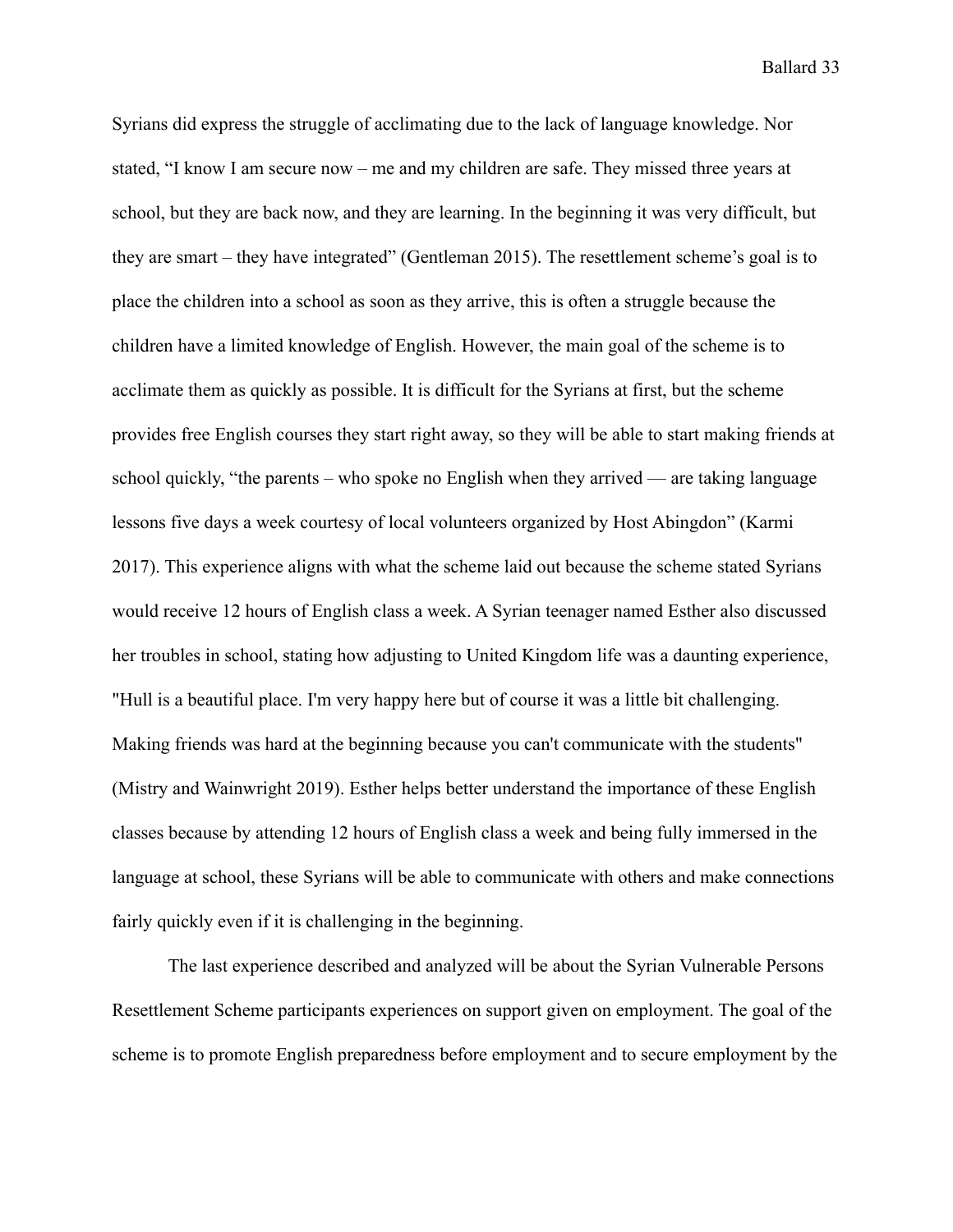end of the first year. The scheme promotes English classes and allows the Syrians to volunteer, work with private skills trainers, council-based skills' units, or further their education to prepare them for their work placements (UNHCR 2021). Once they reach a certain level in English, they are then allowed to be placed in a work placement set up by the scheme. Lina talks about her experience volunteering as a school assistant,

One of the keenest pupils in the class is Lina, a former English teacher from Aleppo. "Lurgan is a beautiful town," she says. "I love it here, and in the future I want to work again as a teacher." She is already volunteering as a primary school assistant and helping out in a charity shop, keen to give something back to the community that has welcomed her in (Padoan 2017).

Lina has only been in the United Kingdom for less than a year, so according to the scheme, is not allowed to work yet. However, Lina speaks fluent English, normally the scheme does not allow Syrians to work until the end of the first year because they want them to improve their English. Since Lina already knows English, it is interesting how she is not permitted to work yet. Maybe the scheme wants these Syrians to spend their first year acclimating and getting involved in their new community by volunteering before they get employment and uses the excuse of not knowing the language well as a way to not allow them to work. However, since the scheme provides a place to live and 20,000 pounds a year, there is no need for them to work during their first year. During this time they should acclimate and get involved in their new community.

While all of these stories share experiences reflecting the aspects of the Resettlement Scheme, it is important to think, were these Syrian's truly supported this much by the United Kingdom government, or did the journalists leave out some of the not so good things these Syrians might have mentioned? Because of this, we can not assume these Syrians shared only good things about the United Kingdom government. These Syrians may have shared some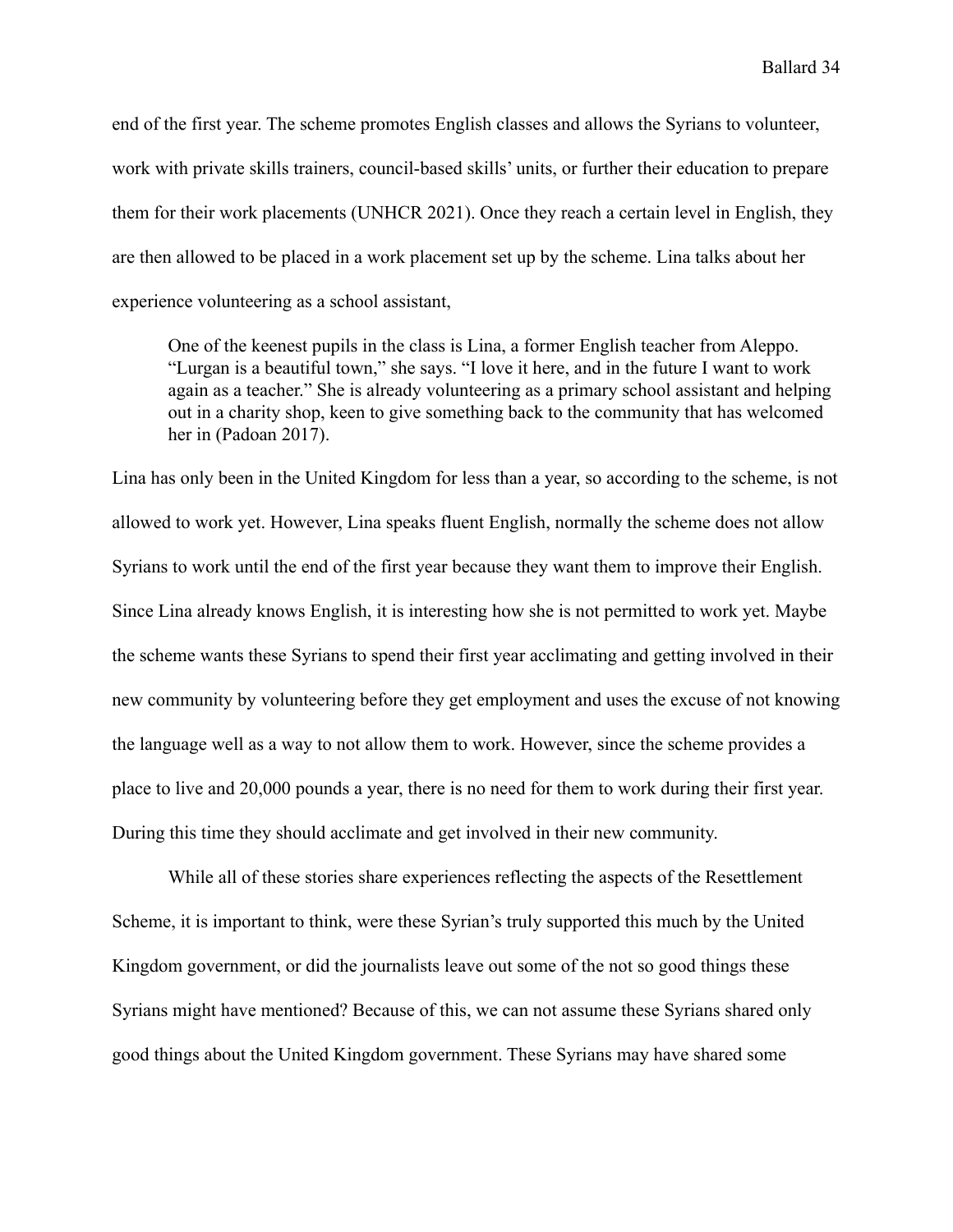negative opinions towards the Resettlement Scheme, but the journalists may have chosen to leave the negative opinions out of their articles to only speak positively about the scheme.

### <span id="page-35-0"></span>*Experiences of Asylum Seekers*

Syrians who come on their own to the United Kingdom and seek asylum, experience more difficult struggles while they acclimate to their new lives and receive little to no support from the government. In this section, five articles written by five different sources have been analyzed. The Syrian experiences will be described and analyzed according to the policy by case because these experiences can not easily be sectioned like those of the Syrian Vulnerable Persons Resettlement Scheme. Again, it is important to understand that these accounts are excerpts from different Syrian interviews, because of this, the full story may not be told and the journalists may have edited it in a way to reflect their agendas.

Abed Alkhalaf fled Syria in 2015 and traveled to Belfast all on his own, forced to leave his wife and seven children in Syria because of little money and a dangerous journey. Families fleeing the Syrian war to relocate to the United Kingdom often have little money, "Refugees often have to flee their homes and use whatever financial resources they have to reach safety. Individuals in this situation may not have the means to fund travel for their family or other costs associated with reuniting with them" (McGarvey 2020). Unlike the Syrian Vulnerable Persons Resettlement Scheme, those wishing to relocate to the United Kingdom through asylum, must travel to the United Kingdom on their own and completely fund it themselves. This shows commonality to Ishmael's story, "after talking to his family, Ishmael started his perilous journey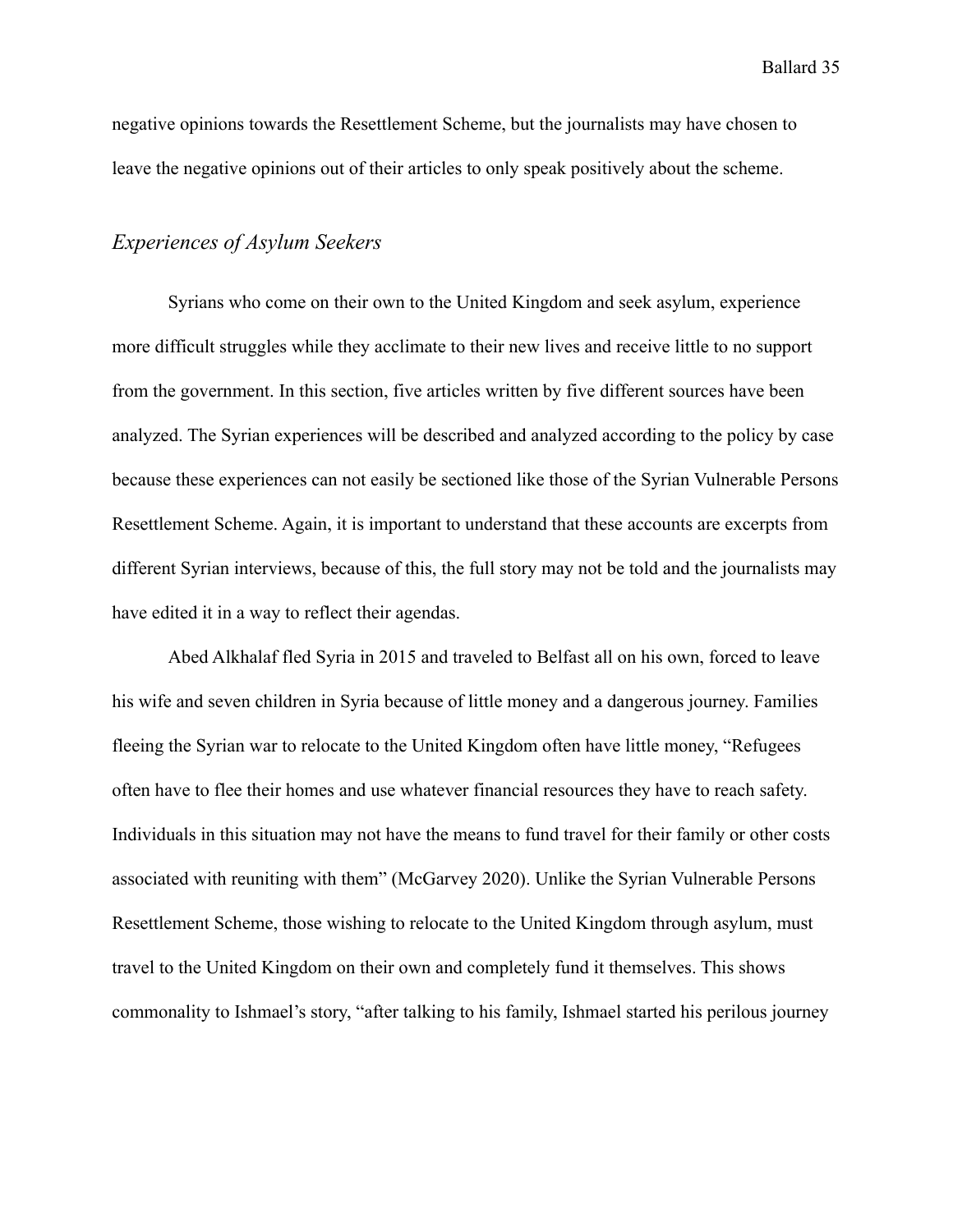with some cash on hand" (Aydin and Aksut 2019). Syrians attempting to relocate to the United Kingdom also rely on smugglers,

When Ishmael arrived in Izmir, he got in touch with smugglers with the help of other refugees. "I took a boat from Izmir to Greece, but it was all illegal," he said" (Aydin and Aksut 2019). Ammar also shared his journey, "Then I found a smuggler to cross the sea to Greece -- which was the biggest test of my life (White and Head 2018).

The journey to the United Kingdom for Syrians trying to seek asylum proves difficult, but once they arrive, they are given little to no support while they wait for the results of their claim. Ghani fled his war-torn country twice. He experienced war in his native country and escaped with his family to Syria to restart their lives, unfortunately his father died on the journey. Years later, in 2011, war happened in Syria, so he fled again. He fled to Jordan with his family, his mom and 3 sisters, one of whom has severe learning disabilities. His family lived there for three years and then relocated to Huddersfield, United Kingdom (Mistry and Wainwright. 2019). Ghani discusses his struggles of finding a place to live, "but resettling was a struggle, he said, having encountered a spell of homelessness. The stress resulted in his father dying from a heart attack" (Mistry and Wainwright. 2019). While both Syrian groups may experience similar stress due to having fled a war zone, resettlement Syrians will not encounter a spell of homelessness since housing is provided and waiting for them once they arrive. However, waiting for resettlement may be just as stressful if not more than what the asylum seekers go through because those Syrians will have to wait in Syria for a longer period of time. Whereas, the asylum seeking Syrians can escape whenever they want. The Asylum Policy claims housing is available for asylum seekers, however this was not the case for Ghani. Perhaps the United Kingdom ran out of asylum housing locations which is why Ghani was all on his own. Ghani also expressed how they experienced trouble acclimating to their new life, "it was a culture shock. We knew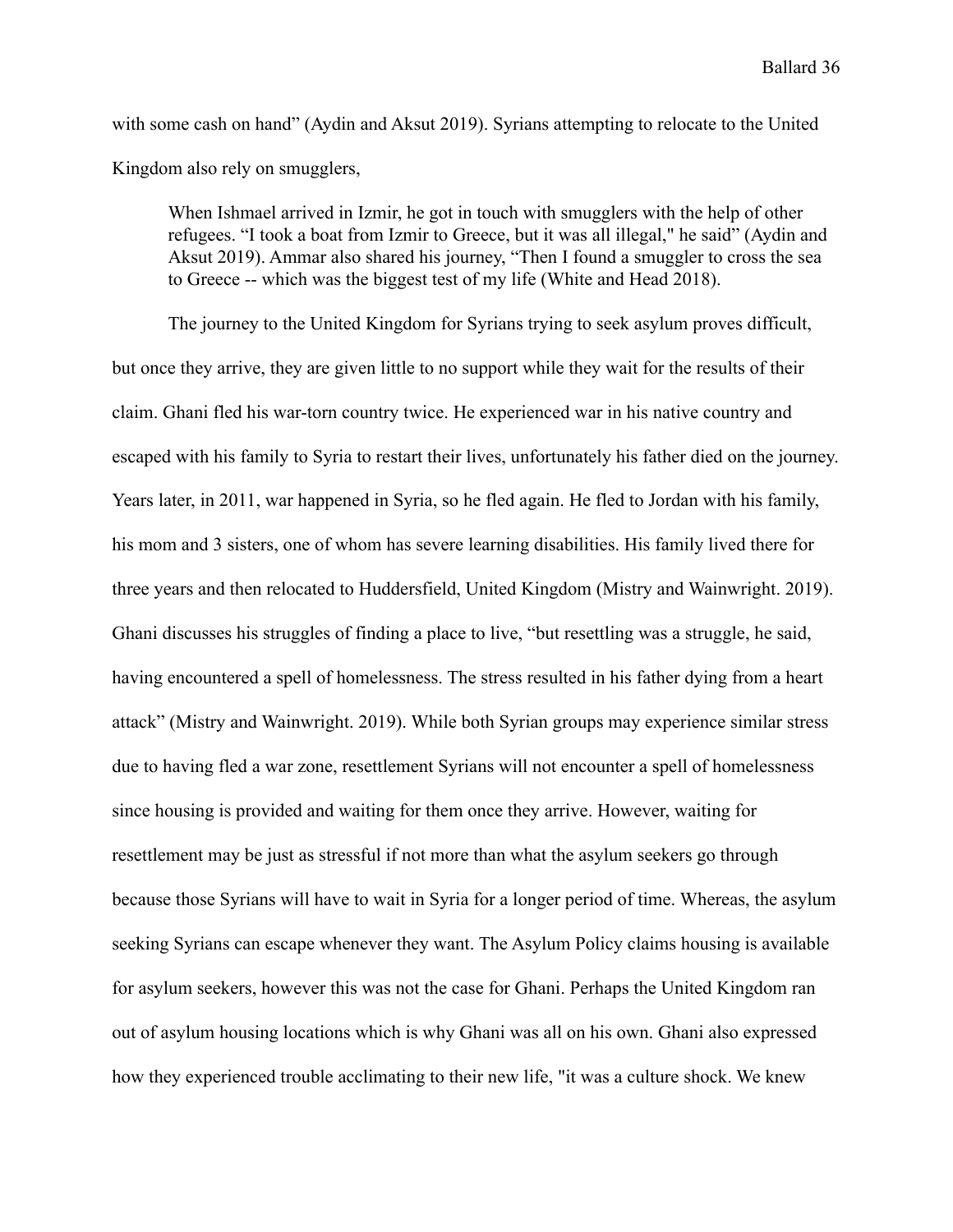nothing, everything was different - language, how we talk, body language" (Mistry and Wainwright. 2019). The Asylum Policy only states housing and cash support is offered for asylum seekers, however unlike the Syrian Vulnerable Persons Resettlement Scheme, English classes are not provided. This results in the Syrian asylum seekers having to learn English all on their own. This often harms them because not knowing the language makes it difficult to secure employment, which ultimately results in a lack of monetary support for the family. Whereas, the resettlement Syrians receive free language courses upon arrival and a translator who will help them secure employment and deal with any other language barrier situations is provided.

The United Kingdom Government is also strict on what Syrians they grant asylum to. A 25-year old Syrian man who traveled to the United Kingdom in May 2020 to seek asylum stated, "... returning to Syria would put his life in danger. He would be targeted as a draft dodger, arrested and possibly killed, he said" (Mudge 2022). However, his asylum claim was rejected and the home office stated, "in its rejection letter to the man, reported by *The Guardian* newspaper, the Home Office said he could safely return to Syria. 'I am not satisfied to a reasonable degree of likelihood that you have a well-founded fear of persecution…'" (Mudge 2022). Interestingly, the United Kingdom created a whole Syrian Vulnerable Persons Resettlement Scheme because they recognized the severity of the issue taking place in Syria, but yet declined this man's asylum case. As described by the many cases, Syrians who do not get selected to come via the Syrian Vulnerable Persons Resettlement Scheme must go through dangerous journeys to arrive in the United Kingdom, then face many struggles in acclimating due to a lack of support by the government. Some Syrians receive rejected asylum applications because the government does not believe the reason is severe enough for asylum.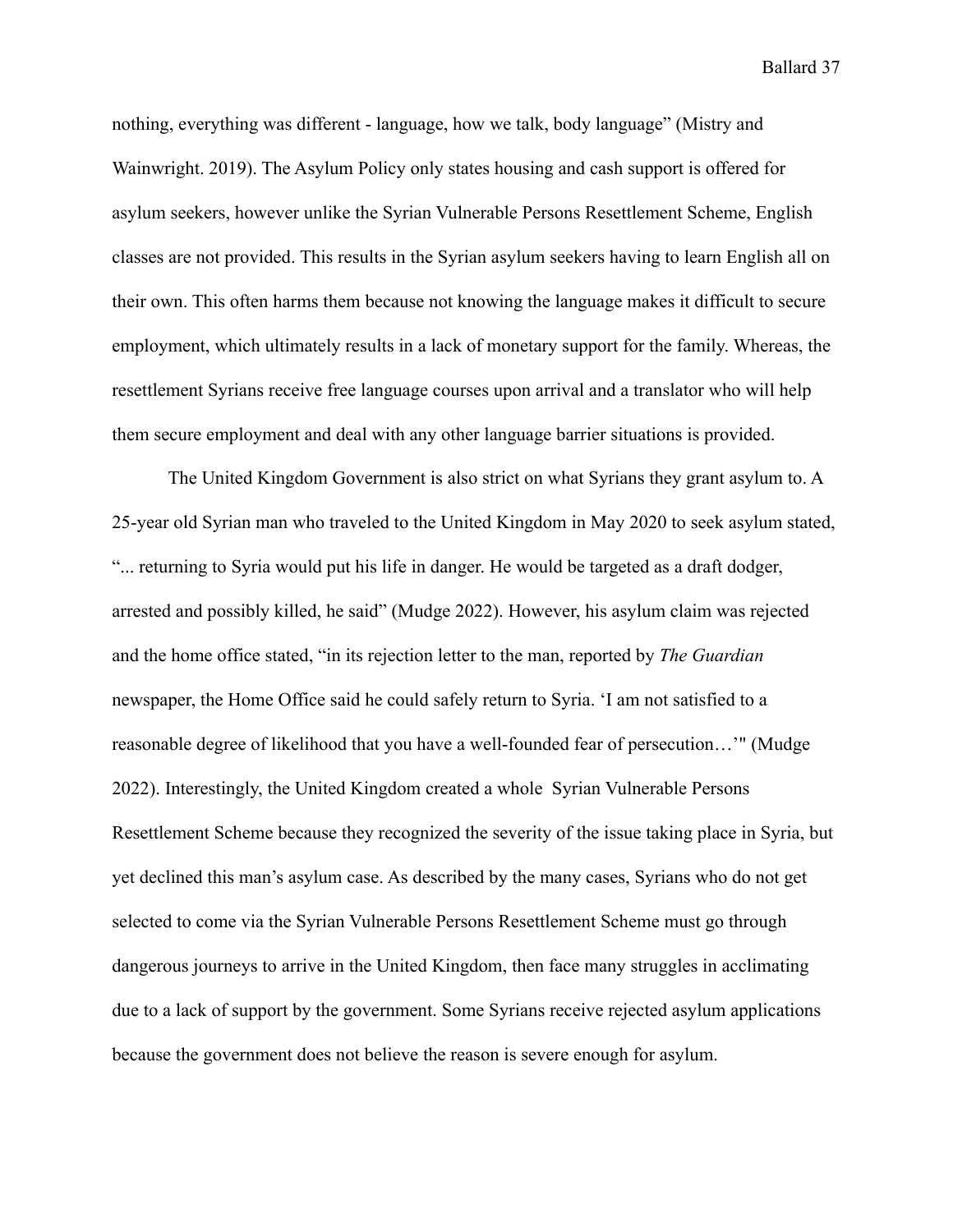### <span id="page-38-0"></span>*Discussion*

The Asylum Policy goals are not reflected in the experiences of asylum seekers whereas, the Syrian Vulnerable Persons Resettlement Scheme proves to be true with what the participants of this scheme are experiencing. Participants of the Syrian Vulnerable Persons Resettlement Scheme see what the asylum seekers go through and express their concern for the government to provide more help to them. Mohammed speaks openly about his concern for those coming through the dangerous asylum route. He talks about his friend's dangerous journey on boats, the amount of money he spent and how his sister died on the journey (Gentleman 2015). Traveling by boat to get to the United Kingdom is the most dangerous route asylum seekers take and the decision is not made lightly. If the government helped more, asylum seekers would not have to resort to traveling by boat. Mohammed states,

The governments in Europe should help more. If they helped more, then they wouldn't decide to travel by boat." The decision to take a boat is not taken lightly, he adds. "When somebody wants to travel in the sea, he has a special reason. There has to be a reason. When all other things are closed, he decides to open this door (Gentleman 2015).

Syrian Vulnerable Persons Resettlement Scheme participants also recognize how much easier it is for them in terms of acclimating to their new lives, "it is harder for those who come independently and claim asylum once they have arrived, because they have to wait until their application is approved before they can work – a very unsettling period, made harder to cope with by enforced unemployment" (Gentleman 2015).

The United Kingdom is not as welcoming towards immigrants as they claim to be and this is proven by analyzing the two experiences. Syrian Vulnerable Persons Resettlement Scheme participants are given all the aid and support by the United Kingdom government they could ever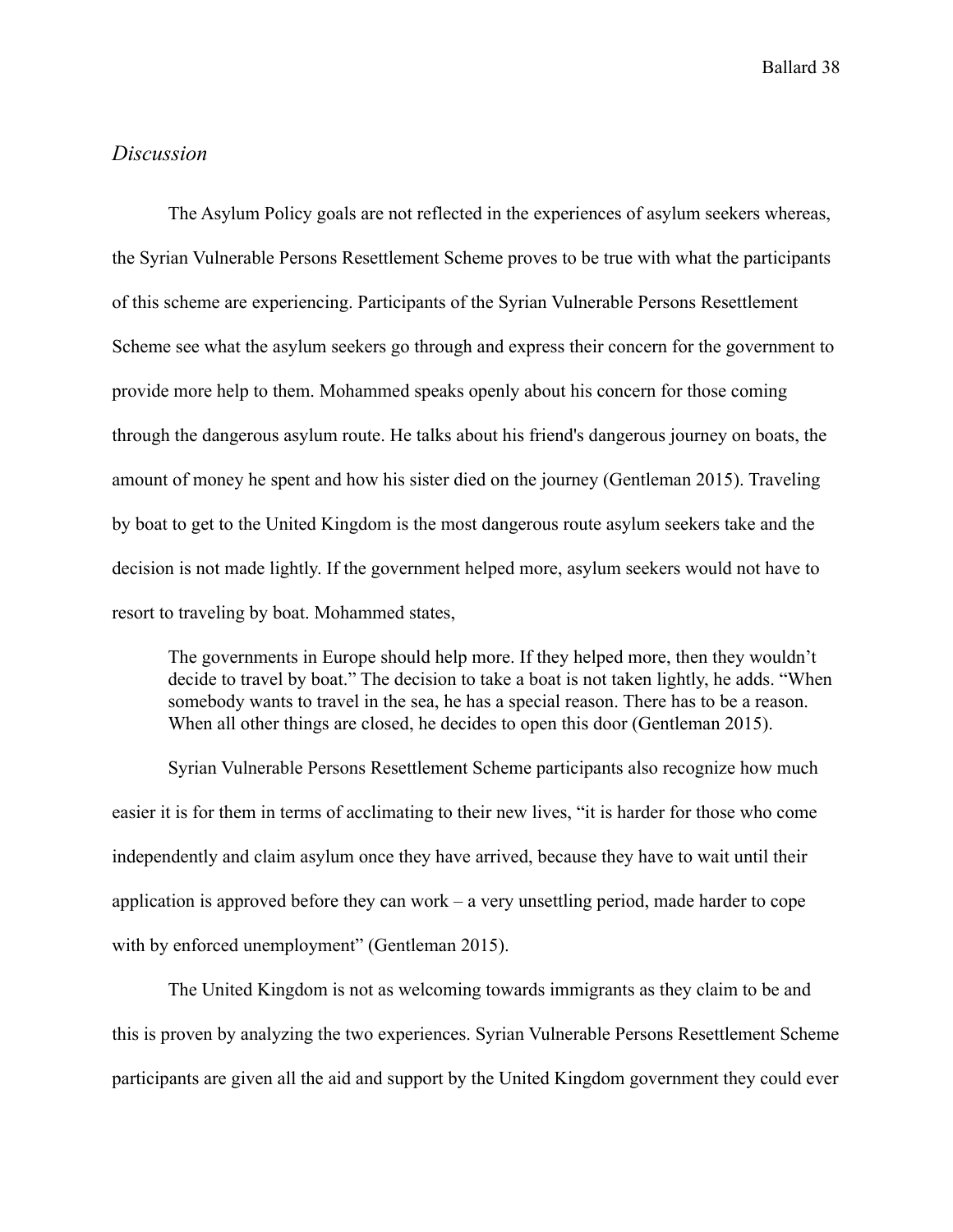need. Whereas, the Syrian asylum seekers are risking their lives and spending all their money just to travel to the United Kingdom, then upon arrival are not given the support laid out by the United Kingdom Asylum Policy. The participants of the Resettlement Scheme see this divide and speak openly about it in order to try to get the United Kingdom Government to help the asylum seekers more.

## <span id="page-39-0"></span>Conclusion

The Syrian Vulnerable Persons Resettlement Scheme began in 2014 and by 2020, 20,000 Syrian refugees were chosen and relocated to the United Kingdom with the help of this scheme (NAO 2021). According to this statistic, this means approximately 3,000 Syrians were relocated per year. While this is an exciting accomplishment, sadly when looking at how many Syrians applied for asylum in the United Kingdom, this scheme does not offer enough support to the Syrian population. According to the United Nations High Commissioner for Refugees, by the end of 2021, 75,615 Syrians applied for asylum in the United Kingdom (UNHCR 2021). 75,615 Syrian asylum applications is almost four times the amount of Syrians who were resettled via the scheme over the span of four years.

To understand why the United Kingdom chooses to offer hospitality and support to Syrians who arrive via the Resettlement Scheme instead of those who arrive on their own, literature on hospitality was reviewed and an analysis was completed on the experiences of these two groups. The literature helps gain a better understanding of why the United Kingdom treats these two groups of Syrians differently and offers a better understanding of how hospitality helps shape nationalism which ultimately shapes immigration policies within a nation. The literature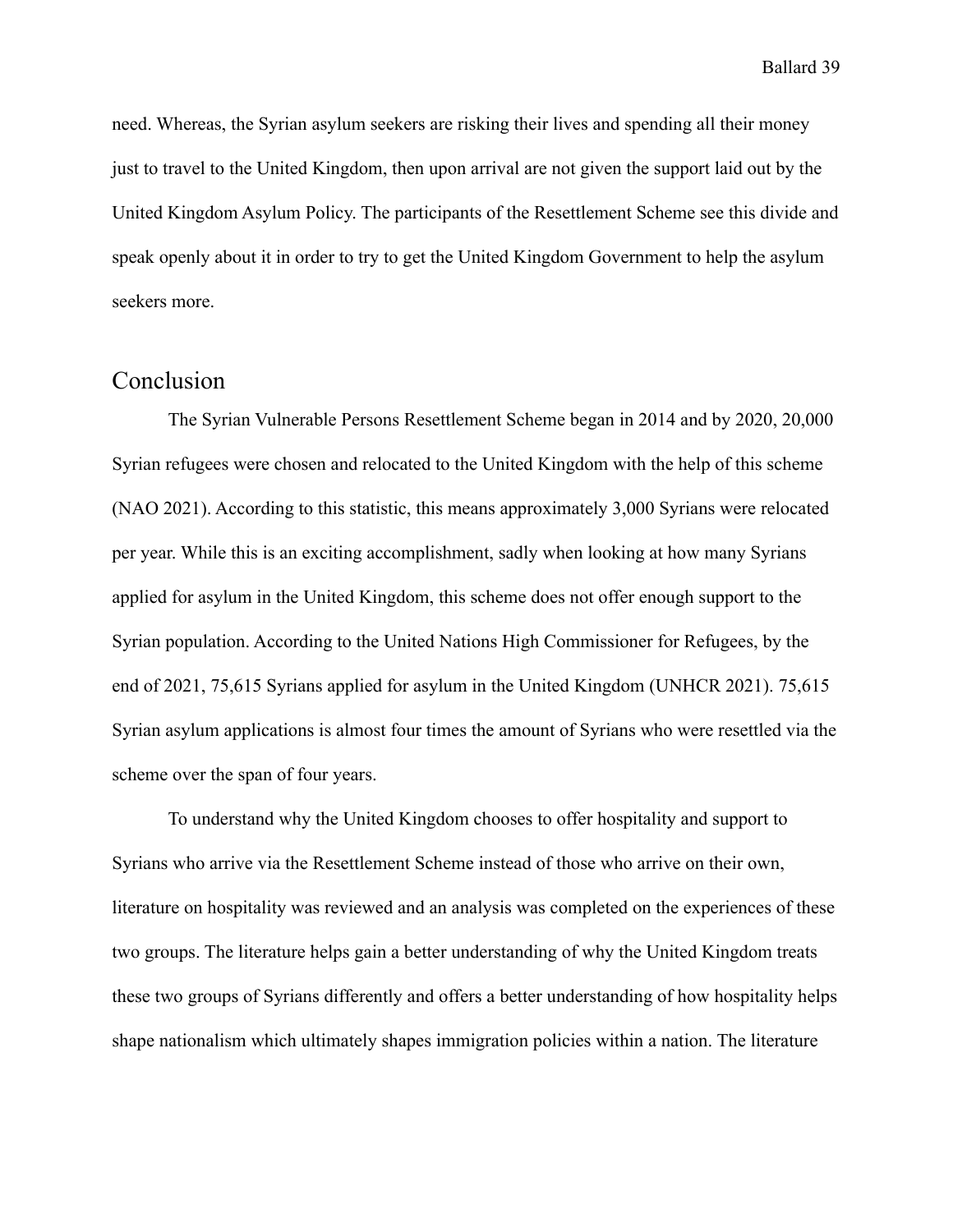also discussed how hospitality influences immigration policy and is intertwined with concerns about economics and security.

The different news articles which discussed the Syrians experiences of resettlement through the scheme or through traveling on their own and seeking asylum help prove how the United Kingdom offers more support to those who come through the scheme. The data helps better understand why the United Kingdom chooses to be hospitable towards Syrians who arrive via the Resettlement Scheme and inhospitable towards Syrians who seek asylum. As proven by the data and the analysis, the first person accounts from Syrians who arrived via the Resettlement Scheme proved more positively compared to the first person accounts from Syrians who came on their own. The data ultimately proved the United Kingdom chooses to favor Syrians who come via their scheme.

After reviewing the literature on hospitality and completing an analysis on the experiences of the two groups of Syrians, the United Kingdom can demonstrate hospitality to one group of Syrians because by doing so, it allows them to be inhospitable to the other group of Syrians. Ultimately, this limits immigration and the amount of refugees and asylum seekers the United Kingdom allows into the country. This positions the United Kingdom as a host who controls the opening and closing of their border and allows them to decide who they welcome and who they do not.

Fortunately, the Syrian Vulnerable Persons Resettlement Scheme began in 2016 and since then, more schemes were created under this scheme to allow for a greater number of participants. The Vulnerable Children's Resettlement Scheme was launched in April 2016, two years after the original scheme. The immigration minister wrote in a written statement, "we will commit to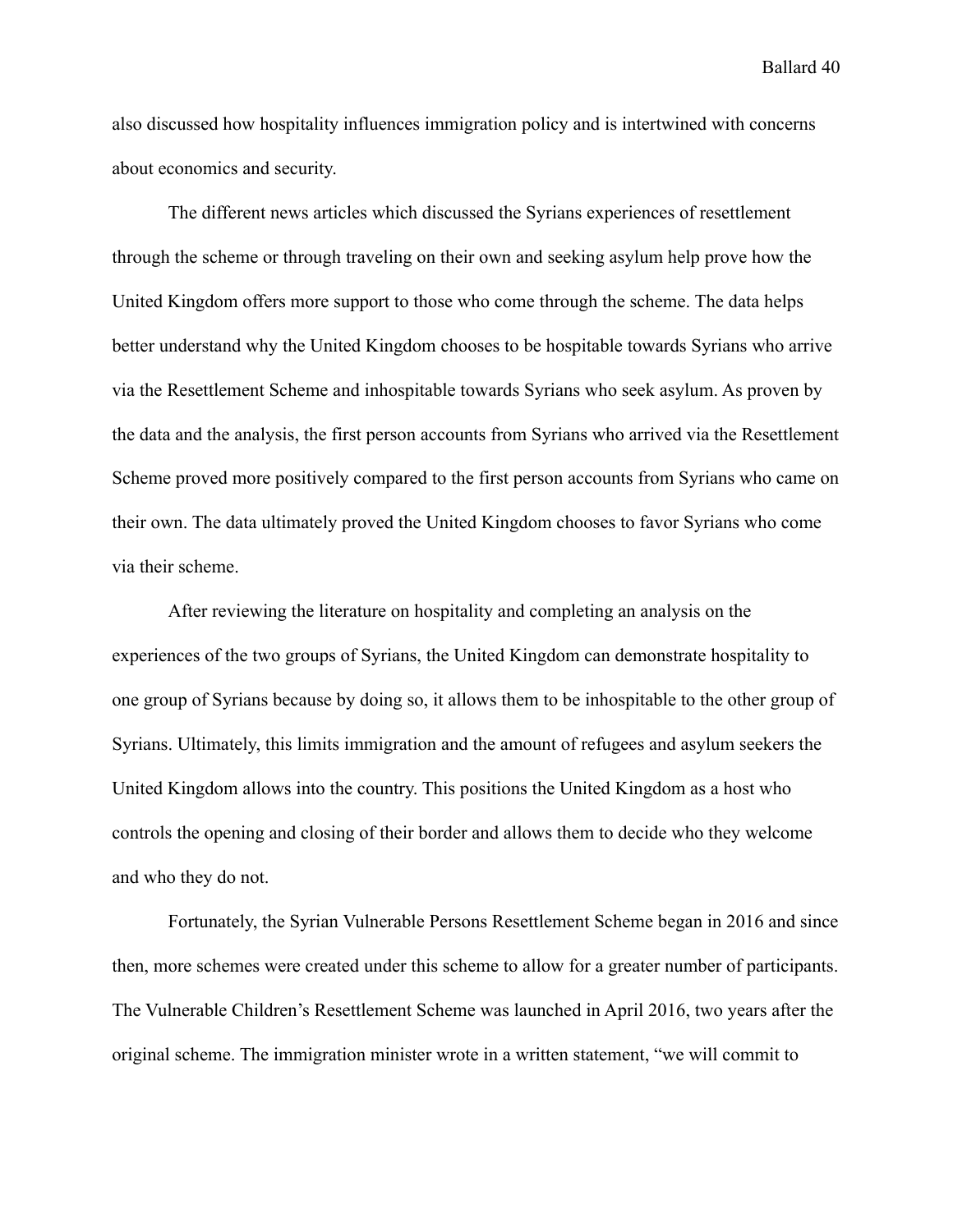resettling several hundred individuals in the first year with a view to resettling up to 3000 individuals over the lifetime of this Parliament, the majority of whom will be children." Refugees resettled under VCRS did not need to have been affected specifically by the conflict in Syria" (Bolt 2020, 17). The other scheme created was the Community Sponsorship Scheme in July 2016, this scheme was created because the public interest in the Syrian crisis reached its peak. This scheme allows for community groups to sponsor the resettlement of a refugee family. As explained by the Home Office,

Community Sponsorship is a way for local communities, civil society organisations, faith groups and businesses, to be directly involved in helping refugees settle in the UK. Community sponsors provide emotional and practical support to empower resettled families to rebuild their lives and to become self-sufficient members of their new community (Bolt 2020, 17).

However, these schemes still involve a highly selective process where Syrians must be selected or nominated. While more schemes were created to allow for more participants, these schemes still remain the same in terms of the difficult criteria for Syrians to qualify for and as a result, the schemes still show selectiveness and not many qualify. The schemes must change the criteria in order to allow for a larger number of qualified Syrians. Unfortunately, the United Kingdom Asylum Policy has changed minimally by only relaxing visas. The United Kingdom Asylum Policy must go through some changes in order to make the process faster, easier and more supportive for asylum seekers.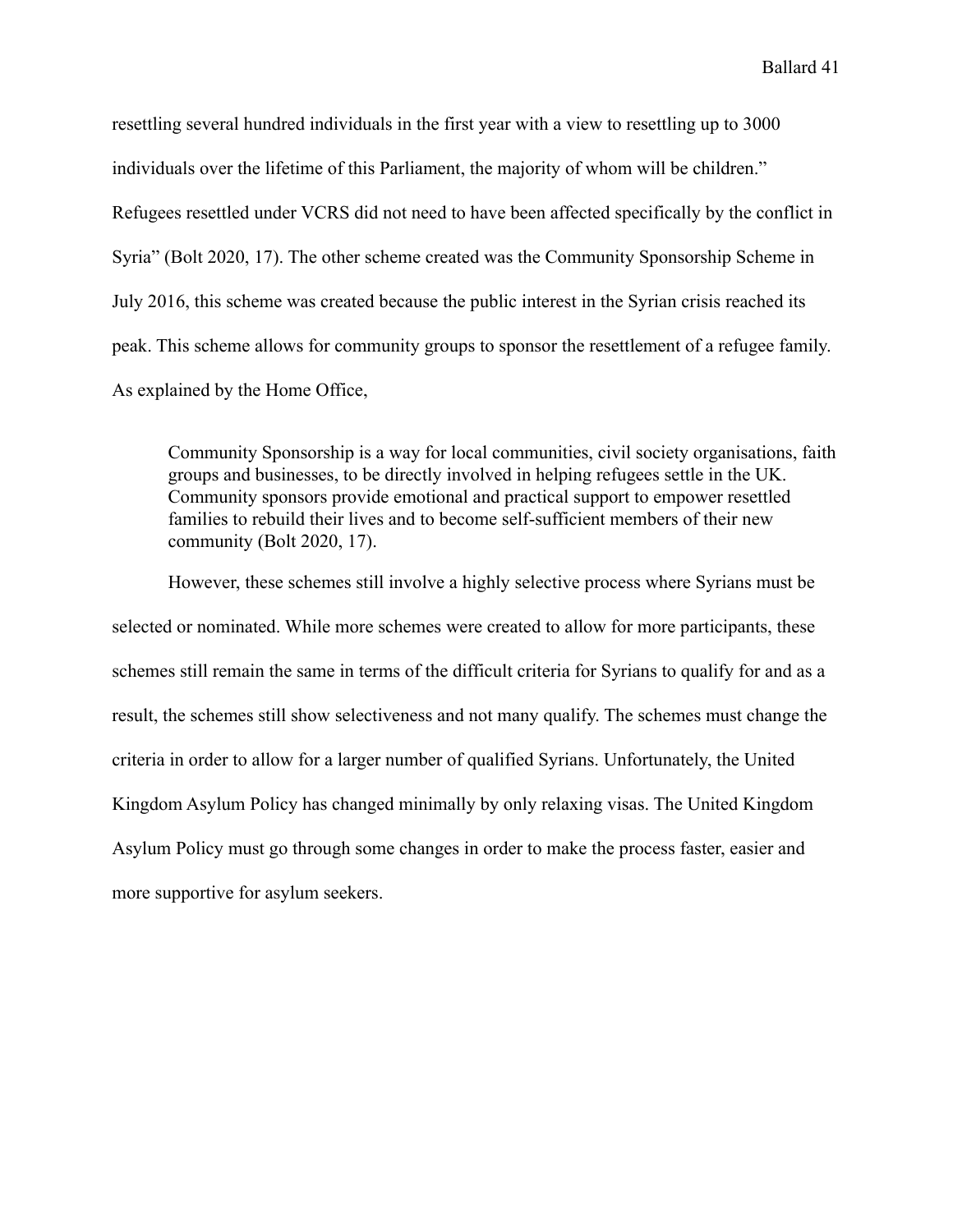# <span id="page-42-0"></span>Bibliography

- Agier, Michel. 2021. *The Stranger as My Guest: A Critical Anthropology of Hospitality*. Polity Press.
- Appadurai, Arjun. 2019. "Traumatic Exit, Identity Narratives, and the Ethics of Hospitality." Television & New Media, vol. 20, no. 6, pp. 558–565., https://doi.org/10.1177/1527476419857678.
- Araya-Moreno, Javiera. 2020. "What Does Hospitality Look like When Immigrants Are 'Wanted'? the Case of the Immigration Selection Process in Quebec, Canada." Hospitality & Society, vol. 10, no. 3, pp. 335–350., https://doi.org/10.1386/hosp\_00024\_1.
- Aydin, Havva Kara and Fahril Aksut. 2019. "From Syria to the UK: A Young Refugee's Unique Story." *Anadolu Ajansi.* https://www.aa.com.tr/en/europe/from-syria-to-uk-a-young-refugee-s-unique-story/16781 19#.
- Balch, Alex. 2016. *Immigration and the state: Fear, Greed and Hospitality*. Springer.
- Barnett, Clive. 2005. "Ways of Relating: Hospitality and the Acknowledgement of Otherness." " Progress in Human Geography 29, no. 1: 5–21. <https://doi.org/10.1191/0309132505ph535oa>.
- Bell, Avril. 2010. Being 'at home' in the nation: Hospitality and sovereignty in talk about immigration. *Ethnicities*. 10(2):236-256. doi:[10.1177/1468796810361653](https://doi.org/10.1177/1468796810361653)
- Berg, Mette Louise, & Fiddian-Qasmiyeh, Elena. 2018. Introduction to the Issue, *Migration and Society*, *1*(1), 1-6. Retrieved Nov 1, 2021, from [https://www.berghahnjournals.com/view/journals/migration-and-society](https://www.berghahnjournals.com/view/journals/migration-and-society/1/1/arms010102.xml)

Blinder, Scott. 2014. *Immigration and Independence: Public Opinion on Immigration in*

*Scotland in the Context of the Referendum Debate*. Migration Observatory report, COMPAS, University of Oxford.

Bolt, David. 2020. *An Inspection of UK Refugee Resettlement Schemes - GOV.UK*.

[https://assets.publishing.service.gov.uk](https://assets.publishing.service.gov.uk/government/uploads/system/uploads/attachment_)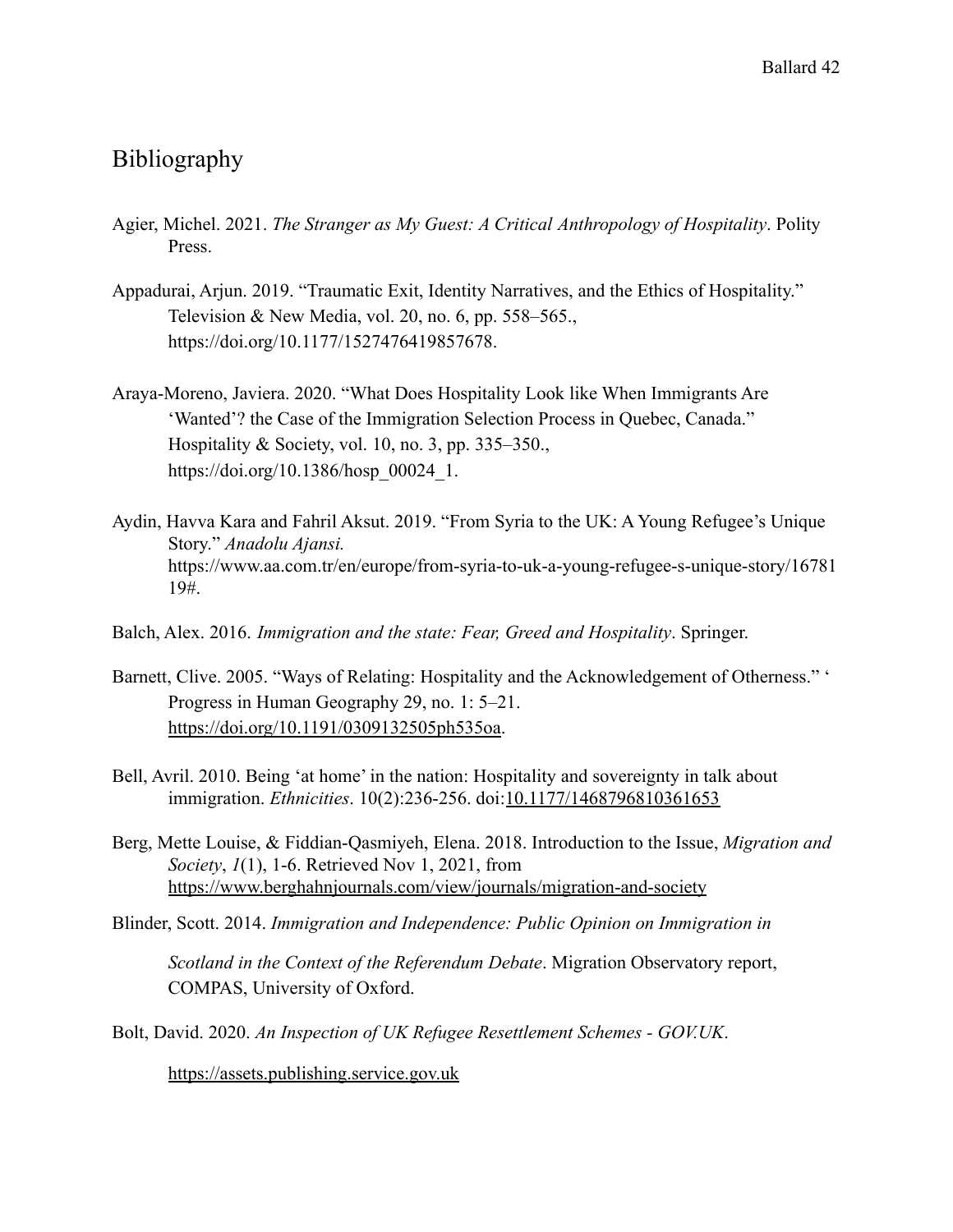Candea, Matei, and Giovanni Da Col. 2012. "The Return to Hospitality." *Journal of the Royal Anthropological Institute* 18 (Supp S1): S1–19. doi:10.1111/j.1467-9655.2012.01757.x.

Derrida, Jacques. 2000. Hospitality. Angelaki: Journal of Theoretical Humanities, 5:3,

3-18, DOI: 10.1080/09697250020034706

Derrida, Jacques, and Dufourmantelle, Anne. 2000. *Of hospitality*. Stanford University Press.

- Dwommah, Abby. 2019. "I Belong: A Year after a Syrian Refugee's Resettlement to England." https://medium.com/@UNmigration/i-belong-a-year-after-a-syrian-refugees-resettlementto-england-95596cdb586.
- European Resettlement Network. 2014. "First Syrians Arrive in the UK under the Vulnerable Persons Relocation Scheme." *European Resettlement Network + Other Legal Pathways.* https://www.resettlement.eu/news/first-syrians-arrive-uk-under-vulnerable-persons-reloca Tion-scheme-vprs

Fiddian-Qasmiyeh , Elena, and Qasmiyeh, Yousif . 2016. "Refugee Neighbours & Hostipitality."

*The Critique*, http://www.thecritique.com/articles/refugee-neighbours-hostipitality-2/.

- Friese, Heidrun. 2010. The Limits of Hospitality: Political Philosophy, Undocumented Migration and the Local Arena. *European Journal of Social Theory*.13(3):323-341. doi:[10.1177/1368431010371755](https://doi.org/10.1177/1368431010371755)
- Gentleman, Amelia. 2015. "Life as a Syrian Refugee: 'We will be Good People. We will Build the Country'." *The Guardian.* https://www.theguardian.com/global/2015/may/26/syrian-refugees-uk-we-will-build-coun try-boat-smuggle.
- Government of the United Kingdom. 2022. "Claim Asylum in the UK." *Gov.UK* <https://www.gov.uk/claim-asylum>

Hepburn, Eve. 2020. "Migrant Integration in Scotland: Opportunities and Challenges". Iriss.

Home Office. 2017. *Syrian Vulnerable Persons Resettlement Scheme (VPRS) Guidance for Local*

*Authorities and Partners*. UK Government, 1–5.

- Home Office. 2021. *UK Refugee Resettlement: Policy Guidance.* United Kingdom Publishing Service. <https://assets.publishing.service.gov.uk>
- Karmi, Omar. 2017. "Bed, Breakfast and New Beginnings." *UNHCR.* https://www.unhcr.org/uk/news/latest/2017/4/58ef88504/bed-breakfast-and-new-beginnin gs.html.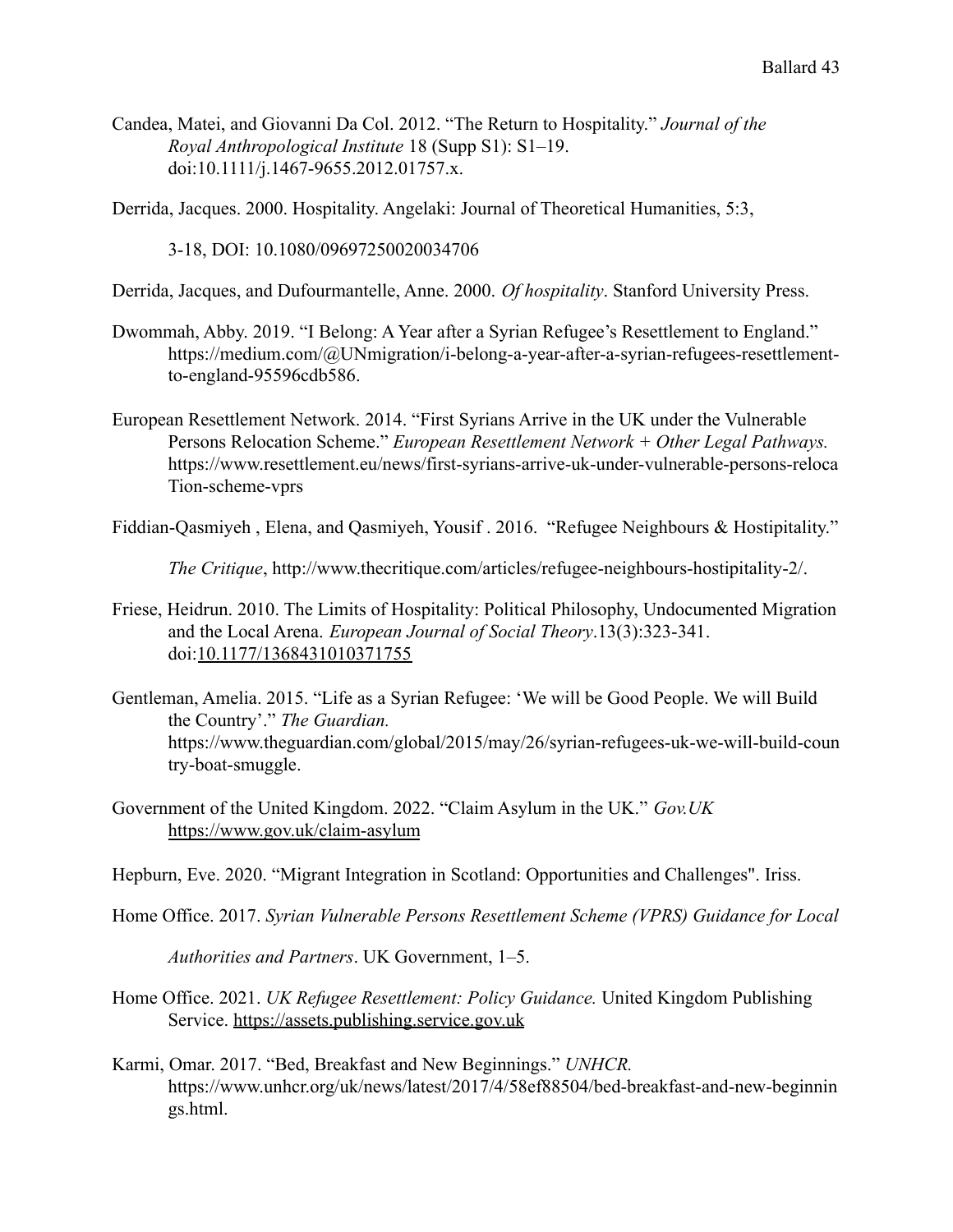- Karyotis, Georgios, et al. 2018. *Building a New Life in Britain: The Skills, Experiences And Aspirations of Young Syrian Refugees.* Policy Scotland.
- Karyotis, Georgios, Mulvey, Gareth & Skleparis, Dimitris. 2021. *Young Syrian refugees in the UK: a two-tier system of international protection?.* Journal of Ethnic and Migration Studies, 481-500.
- Leith, Murray Stewart, and Sim, Duncan. 2016. *A Welcoming Scotland?.* Scotland and Race Equality.
- McGarvey, Emily. 2020. "Abed's Story: A Syrian Refugee's Journey to Belfast." *BBC News*. https://www.bbc.com/news/uk-northern-ireland-54153398.
- Mcintosh, Laura, Swinney, Ann and Roberts, Gary. 2018. *Resettlement of Syrian Refugees in Scotland: A Community Education Approach.* Uniwersytet Zielonogórski, 119-126.
- McNevin, Anne, and Missbach, Antje. 2018. "Hospitality as a Horizon of Aspiration (or, What

the International Refugee Regime Can Learn from Acehnese Fishermen)." *Journal of*

*Refugee Studies*, vol. 31, no. 3, pp. 292–313., https://doi.org/10.1093/jrs/fey014.

- Mistry, Pritti and Dan Wainwright. 2019. "Refugees Fleeing Syria to UK: 'We're Not Trouble'." *BBC News.* <https://www.bbc.com/news/uk-england-49599377>
- Mudge, Rob. 2022. "UK Home Office Backs Down on Syrian Asylum Seeker's Case." *DW.com.* https://www.dw.com/en/uk-home-office-backs-down-on-syrian-asylum-seekers-case/a-60 398482
- National Audit Office (NAO). 2021. "The Syrian Vulnerable Persons Resettlement Programme - National Audit Office (NAO) Report." https://www.nao.org.uk/report/the-syrian-vulnerable-persons-resettlement-programme/.
- Padoan, Laura. 2017. "Syrian Refugees Find Peace in Northern Ireland." *UNHCR.* https://www.unhcr.org/uk/news/stories/2017/1/586ce3447/syrian-refugees-find-peace-innorthern-ireland.html.
- Pechlaner, Harald et al. 2016. "Being a Guest Perspectives of an Extended Hospitality Approach." *International journal of culture, tourism and hospitality research.* 10, no. 4 : 424–439.
- Pitt-Rivers, Julian. 2012. "The law of hospitality." *HAU: Journal of Ethnographic Theory* 2, no. 1, pp. 501-517.